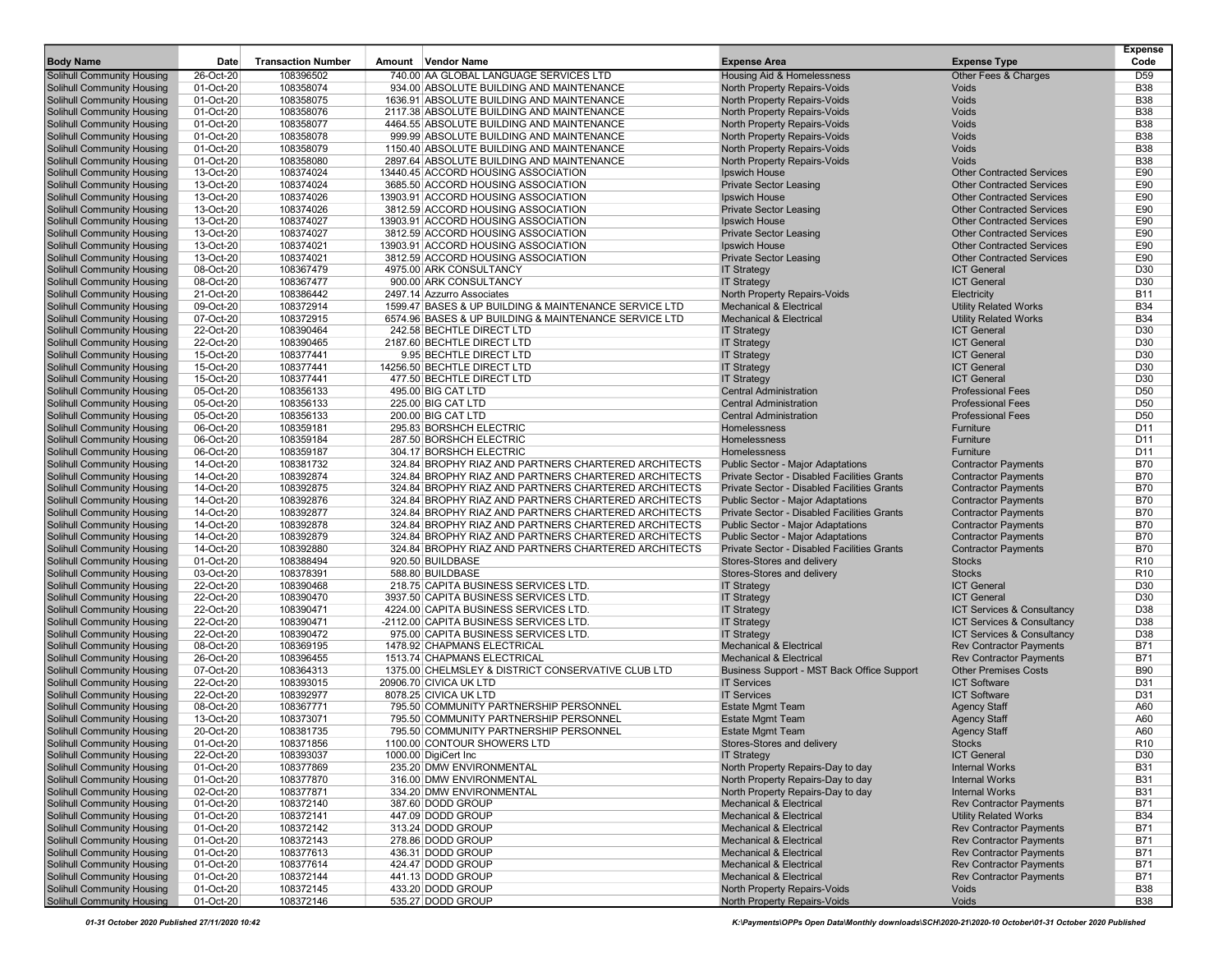| <b>Body Name</b>                                                       | Date                   | <b>Transaction Number</b> | Amount Vendor Name                     | <b>Expense Area</b>                                                      | <b>Expense Type</b>                                              | <b>Expense</b><br>Code   |
|------------------------------------------------------------------------|------------------------|---------------------------|----------------------------------------|--------------------------------------------------------------------------|------------------------------------------------------------------|--------------------------|
|                                                                        | 01-Oct-20              | 108372147                 | 2405.83 DODD GROUP                     |                                                                          |                                                                  | <b>B70</b>               |
| <b>Solihull Community Housing</b>                                      | 01-Oct-20              |                           | 529.74 DODD GROUP                      | <b>Electrical Improvement Works</b>                                      | <b>Contractor Payments</b>                                       | <b>B38</b>               |
| Solihull Community Housing                                             |                        | 108372148<br>108372149    | 539.84 DODD GROUP                      | North Property Repairs-Voids                                             | Voids<br><b>Voids</b>                                            | <b>B38</b>               |
| <b>Solihull Community Housing</b><br><b>Solihull Community Housing</b> | 01-Oct-20<br>01-Oct-20 | 108372150                 | 550.77 DODD GROUP                      | North Property Repairs-Voids<br>North Property Repairs-Voids             | Voids                                                            | <b>B38</b>               |
| <b>Solihull Community Housing</b>                                      | 01-Oct-20              | 108372151                 | 329.29 DODD GROUP                      | <b>Electrical Improvement Works</b>                                      | <b>Contractor Payments</b>                                       | <b>B70</b>               |
| Solihull Community Housing                                             | 01-Oct-20              | 108372152                 | 694.39 DODD GROUP                      | <b>Electrical Improvement Works</b>                                      | <b>Contractor Payments</b>                                       | <b>B70</b>               |
| <b>Solihull Community Housing</b>                                      | 01-Oct-20              | 108372153                 | 260.90 DODD GROUP                      | <b>Mechanical &amp; Electrical</b>                                       | <b>Rev Contractor Payments</b>                                   | <b>B71</b>               |
| <b>Solihull Community Housing</b>                                      | 01-Oct-20              | 108350453                 | 44664.14 DODD GROUP                    | <b>Electrical Sub Mains</b>                                              | <b>Contractor Payments</b>                                       | <b>B70</b>               |
| <b>Solihull Community Housing</b>                                      | 01-Oct-20              | 108350454                 | 3913.72 DODD GROUP                     | <b>Electrical Sub Mains</b>                                              | <b>Contractor Payments</b>                                       | <b>B70</b>               |
| <b>Solihull Community Housing</b>                                      | 01-Oct-20              | 108350455                 | 4149.06 DODD GROUP                     | <b>Electrical Sub Mains</b>                                              | <b>Contractor Payments</b>                                       | <b>B70</b>               |
| <b>Solihull Community Housing</b>                                      | 01-Oct-20              | 108350456                 | 5166.88 DODD GROUP                     | <b>Electrical Sub Mains</b>                                              | <b>Contractor Payments</b>                                       | <b>B70</b>               |
| <b>Solihull Community Housing</b>                                      | 01-Oct-20              | 108350457                 | 4181.47 DODD GROUP                     | <b>Electrical Sub Mains</b>                                              | <b>Contractor Payments</b>                                       | <b>B70</b>               |
| <b>Solihull Community Housing</b>                                      | 01-Oct-20              | 108350458                 | 3408.75 DODD GROUP                     | <b>Electrical Sub Mains</b>                                              | <b>Contractor Payments</b>                                       | <b>B70</b>               |
| <b>Solihull Community Housing</b>                                      | 01-Oct-20              | 108350459                 | 3420.69 DODD GROUP                     | <b>Electrical Sub Mains</b>                                              | <b>Contractor Payments</b>                                       | <b>B70</b>               |
| <b>Solihull Community Housing</b>                                      | 01-Oct-20              | 108350460                 | 3062.49 DODD GROUP                     | <b>Electrical Sub Mains</b>                                              | <b>Contractor Payments</b>                                       | <b>B70</b>               |
| <b>Solihull Community Housing</b>                                      | 01-Oct-20              | 108350461                 | 3163.45 DODD GROUP                     | <b>Electrical Sub Mains</b>                                              | <b>Contractor Payments</b>                                       | <b>B70</b>               |
| <b>Solihull Community Housing</b>                                      | 01-Oct-20              | 108350462                 | 3153.71 DODD GROUP                     | <b>Electrical Sub Mains</b>                                              | <b>Contractor Payments</b>                                       | <b>B70</b>               |
| <b>Solihull Community Housing</b>                                      | 01-Oct-20              | 108350463                 | 4324.61 DODD GROUP                     | <b>Electrical Sub Mains</b>                                              | <b>Contractor Payments</b>                                       | <b>B70</b>               |
| <b>Solihull Community Housing</b>                                      | 01-Oct-20              | 108350464                 | 4153.95 DODD GROUP                     | <b>Electrical Sub Mains</b>                                              | <b>Contractor Payments</b>                                       | <b>B70</b>               |
| <b>Solihull Community Housing</b>                                      | 01-Oct-20              | 108350465                 | 5150.36 DODD GROUP                     | <b>Electrical Sub Mains</b>                                              | <b>Contractor Payments</b>                                       | <b>B70</b>               |
| <b>Solihull Community Housing</b>                                      | 01-Oct-20              | 108350466                 | 3280.89 DODD GROUP                     | <b>Electrical Sub Mains</b>                                              | <b>Contractor Payments</b>                                       | <b>B70</b>               |
| Solihull Community Housing                                             | 01-Oct-20              | 108350467                 | 62469.33 DODD GROUP                    | <b>Electrical Sub Mains</b>                                              | <b>Contractor Payments</b>                                       | <b>B70</b>               |
| <b>Solihull Community Housing</b>                                      | 01-Oct-20              | 108372154                 | 1021.94 DODD GROUP                     | North Property Repairs-Voids                                             | Voids                                                            | <b>B38</b>               |
| <b>Solihull Community Housing</b>                                      | 01-Oct-20              | 108372155                 | 324.17 DODD GROUP                      | <b>Mechanical &amp; Electrical</b>                                       | <b>Rev Contractor Payments</b>                                   | <b>B71</b>               |
| <b>Solihull Community Housing</b>                                      | 01-Oct-20              | 108377615                 | 316.41 DODD GROUP                      | <b>Mechanical &amp; Electrical</b>                                       | <b>Rev Contractor Payments</b>                                   | <b>B71</b>               |
| Solihull Community Housing                                             | 01-Oct-20              | 108377616                 | 453.28 DODD GROUP                      | <b>Mechanical &amp; Electrical</b>                                       | <b>Rev Contractor Payments</b>                                   | <b>B71</b>               |
| <b>Solihull Community Housing</b>                                      | 01-Oct-20              | 108372156                 | 266.11 DODD GROUP                      | North Property Repairs-Voids                                             | Voids                                                            | <b>B38</b>               |
| <b>Solihull Community Housing</b>                                      | 01-Oct-20              | 108372157                 | 860.33 DODD GROUP                      | North Property Repairs-Voids                                             | <b>Voids</b>                                                     | <b>B38</b>               |
| <b>Solihull Community Housing</b>                                      | 01-Oct-20              | 108372158                 | 374.10 DODD GROUP                      | North Property Repairs-Voids                                             | Voids                                                            | <b>B38</b>               |
| <b>Solihull Community Housing</b>                                      | 01-Oct-20              | 108372159                 | 545.19 DODD GROUP                      | North Property Repairs-Voids                                             | Voids                                                            | <b>B38</b>               |
| <b>Solihull Community Housing</b>                                      | 01-Oct-20              | 108372160                 | 837.01 DODD GROUP                      | <b>Electrical Improvement Works</b>                                      | <b>Contractor Payments</b>                                       | <b>B70</b>               |
| <b>Solihull Community Housing</b>                                      | 01-Oct-20              | 108372161                 | 373.57 DODD GROUP                      | <b>Mechanical &amp; Electrical</b>                                       | <b>Rev Contractor Payments</b>                                   | <b>B71</b>               |
| <b>Solihull Community Housing</b>                                      | 01-Oct-20              | 108372162                 | 241.51 DODD GROUP                      | <b>Mechanical &amp; Electrical</b>                                       | <b>Rev Contractor Payments</b>                                   | <b>B71</b>               |
| <b>Solihull Community Housing</b>                                      | 01-Oct-20              | 108372163                 | 221.01 DODD GROUP                      | <b>Mechanical &amp; Electrical</b>                                       | <b>Rev Contractor Payments</b>                                   | <b>B71</b>               |
| <b>Solihull Community Housing</b>                                      | 01-Oct-20              | 108372164                 | 372.62 DODD GROUP                      | <b>Mechanical &amp; Electrical</b>                                       | <b>Rev Contractor Payments</b>                                   | <b>B71</b>               |
| <b>Solihull Community Housing</b><br><b>Solihull Community Housing</b> | 01-Oct-20<br>01-Oct-20 | 108372165<br>108372166    | 379.38 DODD GROUP<br>353.97 DODD GROUP | <b>Mechanical &amp; Electrical</b><br><b>Mechanical &amp; Electrical</b> | <b>Rev Contractor Payments</b><br><b>Rev Contractor Payments</b> | <b>B71</b><br><b>B71</b> |
| <b>Solihull Community Housing</b>                                      | 01-Oct-20              | 108372167                 | 361.47 DODD GROUP                      | <b>Mechanical &amp; Electrical</b>                                       | <b>Rev Contractor Payments</b>                                   | <b>B71</b>               |
| <b>Solihull Community Housing</b>                                      | 01-Oct-20              | 108372168                 | 209.73 DODD GROUP                      | <b>Mechanical &amp; Electrical</b>                                       | <b>Rev Contractor Payments</b>                                   | <b>B71</b>               |
| <b>Solihull Community Housing</b>                                      | 01-Oct-20              | 108372169                 | 221.87 DODD GROUP                      | <b>Mechanical &amp; Electrical</b>                                       | <b>Rev Contractor Payments</b>                                   | <b>B71</b>               |
| <b>Solihull Community Housing</b>                                      | 01-Oct-20              | 108372170                 | 354.00 DODD GROUP                      | <b>Mechanical &amp; Electrical</b>                                       | <b>Rev Contractor Payments</b>                                   | <b>B71</b>               |
| Solihull Community Housing                                             | 01-Oct-20              | 108372171                 | 357.55 DODD GROUP                      | <b>Mechanical &amp; Electrical</b>                                       | <b>Rev Contractor Payments</b>                                   | <b>B71</b>               |
| <b>Solihull Community Housing</b>                                      | 01-Oct-20              | 108372172                 | 343.28 DODD GROUP                      | <b>Mechanical &amp; Electrical</b>                                       | <b>Rev Contractor Payments</b>                                   | <b>B71</b>               |
| <b>Solihull Community Housing</b>                                      | 01-Oct-20              | 108372173                 | 409.16 DODD GROUP                      | <b>Mechanical &amp; Electrical</b>                                       | <b>Rev Contractor Payments</b>                                   | <b>B71</b>               |
| <b>Solihull Community Housing</b>                                      | 01-Oct-20              | 108372174                 | 343.27 DODD GROUP                      | <b>Mechanical &amp; Electrical</b>                                       | <b>Rev Contractor Payments</b>                                   | <b>B71</b>               |
| <b>Solihull Community Housing</b>                                      | 01-Oct-20              | 108372175                 | 359.62 DODD GROUP                      | <b>Mechanical &amp; Electrical</b>                                       | <b>Rev Contractor Payments</b>                                   | <b>B71</b>               |
| <b>Solihull Community Housing</b>                                      | 01-Oct-20              | 108398442                 | 2052.46 DODD GROUP                     | <b>Biomass System</b>                                                    | Biomass HIU & Plant                                              | <b>B48</b>               |
| <b>Solihull Community Housing</b>                                      | 01-Oct-20              | 108398443                 | 1549.34 DODD GROUP                     | <b>Biomass System</b>                                                    | Biomass HIU & Plant                                              | <b>B48</b>               |
| <b>Solihull Community Housing</b>                                      | 01-Oct-20              | 108398445                 | 24515.30 DODD GROUP                    | <b>Biomass Plant Replacement</b>                                         | <b>Contractor Payments</b>                                       | <b>B70</b>               |
| <b>Solihull Community Housing</b>                                      | 01-Oct-20              | 108398446                 | 257.36 DODD GROUP                      | <b>Biomass System</b>                                                    | Biomass HIU & Plant                                              | <b>B48</b>               |
| <b>Solihull Community Housing</b>                                      | 01-Oct-20              | 108372177                 | 232.13 DODD GROUP                      | <b>Mechanical &amp; Electrical</b>                                       | <b>Rev Contractor Payments</b>                                   | <b>B71</b>               |
| Solihull Community Housing                                             | 01-Oct-20              | 108372179                 | 245.60 DODD GROUP                      | <b>Mechanical &amp; Electrical</b>                                       | <b>Rev Contractor Payments</b>                                   | <b>B71</b>               |
| <b>Solihull Community Housing</b>                                      | 01-Oct-20              | 108372180                 | 219.96 DODD GROUP                      | <b>Mechanical &amp; Electrical</b>                                       | <b>Rev Contractor Payments</b>                                   | <b>B71</b>               |
| <b>Solihull Community Housing</b>                                      | 01-Oct-20              | 108372183                 | 220.06 DODD GROUP                      | <b>Mechanical &amp; Electrical</b>                                       | <b>Rev Contractor Payments</b>                                   | <b>B71</b>               |
| <b>Solihull Community Housing</b>                                      | 01-Oct-20              | 108372185                 | 329.44 DODD GROUP                      | <b>Mechanical &amp; Electrical</b>                                       | <b>Rev Contractor Payments</b>                                   | <b>B71</b>               |
| Solihull Community Housing<br><b>Solihull Community Housing</b>        | 01-Oct-20              | 108372186                 | 213.80 DODD GROUP<br>225.06 DODD GROUP | Mechanical & Electrical<br>Mechanical & Electrical                       | <b>Rev Contractor Payments</b><br><b>Rev Contractor Payments</b> | B71<br><b>B71</b>        |
| <b>Solihull Community Housing</b>                                      | 01-Oct-20<br>01-Oct-20 | 108372191<br>108372192    | 318.73 DODD GROUP                      | <b>Mechanical &amp; Electrical</b>                                       | <b>Rev Contractor Payments</b>                                   | <b>B71</b>               |
| <b>Solihull Community Housing</b>                                      | 01-Oct-20              | 108398448                 | 5103.43 DODD GROUP                     | <b>Biomass Plant Replacement</b>                                         | <b>Contractor Payments</b>                                       | B70                      |
| <b>Solihull Community Housing</b>                                      | 01-Oct-20              | 108372193                 | 2221.38 DODD GROUP                     | Gas Warm Air/B'boiler/Storage Heater                                     | <b>Contractor Payments</b>                                       | <b>B70</b>               |
| <b>Solihull Community Housing</b>                                      | 01-Oct-20              | 108357247                 | 3529.13 DODD GROUP                     | Gas Warm Air/B'boiler/Storage Heater                                     | <b>Contractor Payments</b>                                       | <b>B70</b>               |
| <b>Solihull Community Housing</b>                                      | 01-Oct-20              | 108357248                 | 3529.13 DODD GROUP                     | Gas Warm Air/B'boiler/Storage Heater                                     | <b>Contractor Payments</b>                                       | <b>B70</b>               |
| <b>Solihull Community Housing</b>                                      | 01-Oct-20              | 108357249                 | 3529.13 DODD GROUP                     | Gas Warm Air/B'boiler/Storage Heater                                     | <b>Contractor Payments</b>                                       | B70                      |
| <b>Solihull Community Housing</b>                                      | 01-Oct-20              | 108356265                 | 218.60 DODD GROUP                      | <b>Mechanical &amp; Electrical</b>                                       | <b>Rev Contractor Payments</b>                                   | <b>B71</b>               |
| <b>Solihull Community Housing</b>                                      | 01-Oct-20              | 108356266                 | 224.25 DODD GROUP                      | <b>Mechanical &amp; Electrical</b>                                       | <b>Rev Contractor Payments</b>                                   | <b>B71</b>               |
| Solihull Community Housing                                             | 01-Oct-20              | 108356267                 | 216.34 DODD GROUP                      | <b>Mechanical &amp; Electrical</b>                                       | <b>Rev Contractor Payments</b>                                   | <b>B71</b>               |
| <b>Solihull Community Housing</b>                                      | 01-Oct-20              | 108372194                 | 291.97 DODD GROUP                      | <b>Mechanical &amp; Electrical</b>                                       | <b>Rev Contractor Payments</b>                                   | <b>B71</b>               |
| <b>Solihull Community Housing</b>                                      | 01-Oct-20              | 108372195                 | 302.13 DODD GROUP                      | <b>Mechanical &amp; Electrical</b>                                       | <b>Rev Contractor Payments</b>                                   | B71                      |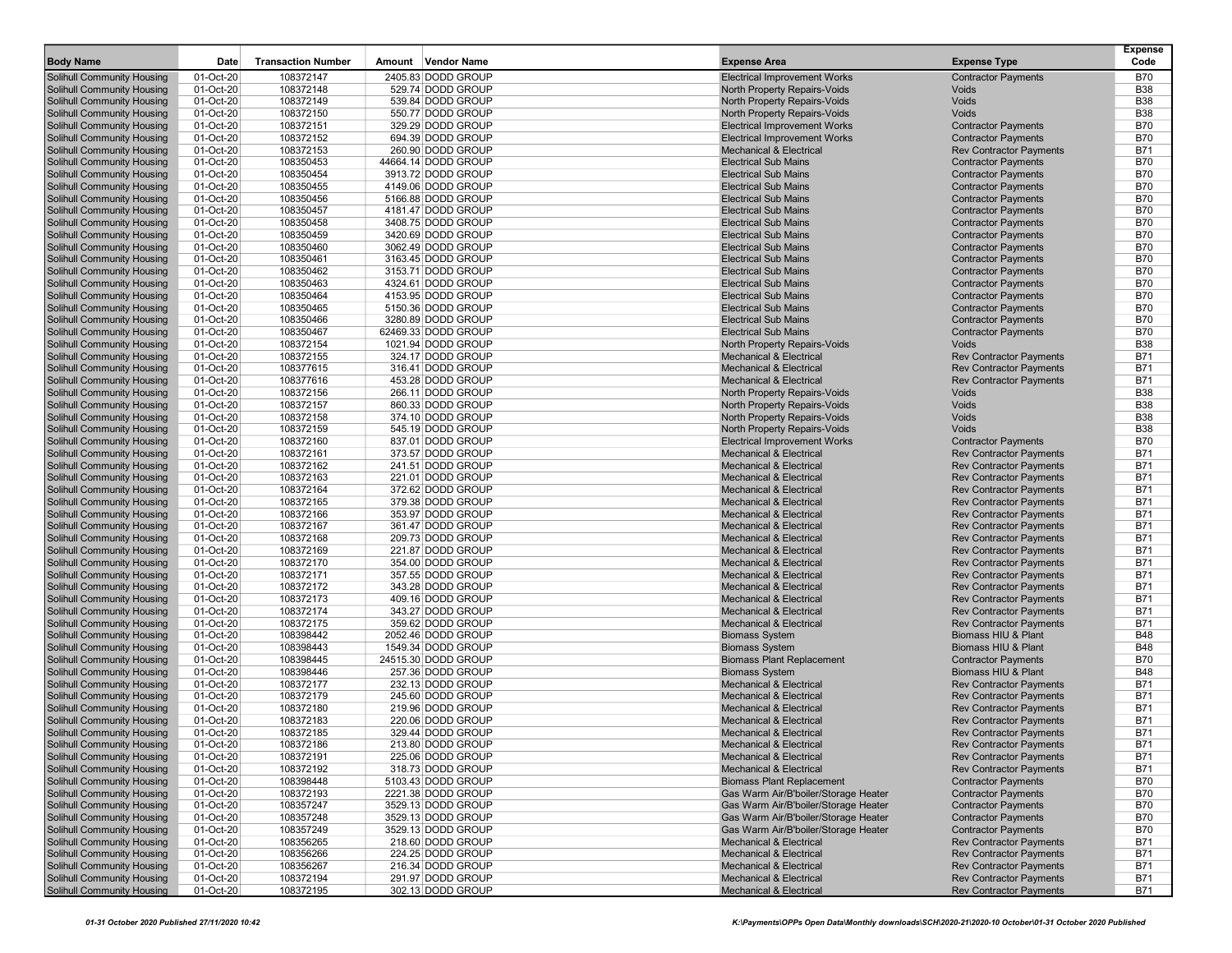| <b>Body Name</b>                                                       | Date                   | <b>Transaction Number</b> | Amount Vendor Name                     | <b>Expense Area</b>                                                        | <b>Expense Type</b>                                      | <b>Expense</b><br>Code   |
|------------------------------------------------------------------------|------------------------|---------------------------|----------------------------------------|----------------------------------------------------------------------------|----------------------------------------------------------|--------------------------|
| <b>Solihull Community Housing</b>                                      | 01-Oct-20              | 108372196                 | 1277.58 DODD GROUP                     | <b>Mechanical &amp; Electrical</b>                                         | <b>Rev Contractor Payments</b>                           | <b>B71</b>               |
| Solihull Community Housing                                             | 01-Oct-20              | 108356268                 | 273.49 DODD GROUP                      | <b>Mechanical &amp; Electrical</b>                                         | <b>Rev Contractor Payments</b>                           | <b>B71</b>               |
| <b>Solihull Community Housing</b>                                      | 01-Oct-20              | 108372197                 | 449.63 DODD GROUP                      | <b>Mechanical &amp; Electrical</b>                                         | <b>Rev Contractor Payments</b>                           | <b>B71</b>               |
| <b>Solihull Community Housing</b>                                      | 01-Oct-20              | 108356269                 | 214.91 DODD GROUP                      | <b>Mechanical &amp; Electrical</b>                                         | <b>Rev Contractor Payments</b>                           | <b>B71</b>               |
| Solihull Community Housing                                             | 01-Oct-20              | 108356270                 | 214.91 DODD GROUP                      | <b>Mechanical &amp; Electrical</b>                                         | <b>Rev Contractor Payments</b>                           | <b>B71</b>               |
| <b>Solihull Community Housing</b>                                      | 01-Oct-20              | 108356271                 | 214.91 DODD GROUP                      | <b>Mechanical &amp; Electrical</b>                                         | <b>Rev Contractor Payments</b>                           | <b>B71</b>               |
| <b>Solihull Community Housing</b>                                      | 01-Oct-20              | 108356272                 | 214.91 DODD GROUP                      | <b>Mechanical &amp; Electrical</b>                                         | <b>Rev Contractor Payments</b>                           | <b>B71</b>               |
| Solihull Community Housing                                             | 01-Oct-20              | 108356273                 | 214.91 DODD GROUP                      | <b>Mechanical &amp; Electrical</b>                                         | <b>Rev Contractor Payments</b>                           | <b>B71</b>               |
| <b>Solihull Community Housing</b>                                      | 01-Oct-20              | 108356274                 | 214.91 DODD GROUP                      | <b>Mechanical &amp; Electrical</b>                                         | <b>Rev Contractor Payments</b>                           | <b>B71</b>               |
| <b>Solihull Community Housing</b>                                      | 01-Oct-20              | 108356275                 | 214.91 DODD GROUP                      | <b>Mechanical &amp; Electrical</b>                                         | <b>Rev Contractor Payments</b>                           | <b>B71</b>               |
| <b>Solihull Community Housing</b>                                      | 01-Oct-20              | 108356276                 | 244.52 DODD GROUP                      | <b>Mechanical &amp; Electrical</b>                                         | <b>Rev Contractor Payments</b>                           | <b>B71</b>               |
| <b>Solihull Community Housing</b>                                      | 01-Oct-20              | 108372198                 | 540.66 DODD GROUP                      | <b>Mechanical &amp; Electrical</b>                                         | <b>Rev Contractor Payments</b>                           | <b>B71</b>               |
| <b>Solihull Community Housing</b>                                      | 01-Oct-20              | 108372199                 | 293.72 DODD GROUP                      | <b>Electrical Improvement Works</b>                                        | <b>Contractor Payments</b>                               | <b>B70</b>               |
| <b>Solihull Community Housing</b>                                      | 01-Oct-20              | 108372200                 | 253.89 DODD GROUP                      | <b>Electrical Improvement Works</b>                                        | <b>Contractor Payments</b>                               | <b>B70</b>               |
| Solihull Community Housing                                             | 01-Oct-20              | 108372201                 | 2569.41 DODD GROUP                     | <b>Electrical Improvement Works</b>                                        | <b>Contractor Payments</b>                               | <b>B70</b>               |
| Solihull Community Housing                                             | 01-Oct-20              | 108356281                 | 218.15 DODD GROUP                      | <b>Electrical Improvement Works</b>                                        | <b>Contractor Payments</b>                               | <b>B70</b>               |
| <b>Solihull Community Housing</b>                                      | 01-Oct-20              | 108372202                 | 379.18 DODD GROUP                      | <b>Electrical Improvement Works</b>                                        | <b>Contractor Payments</b>                               | <b>B70</b>               |
| <b>Solihull Community Housing</b>                                      | 01-Oct-20              | 108372203                 | 393.03 DODD GROUP                      | <b>Electrical Improvement Works</b>                                        | <b>Contractor Payments</b>                               | <b>B70</b>               |
| <b>Solihull Community Housing</b>                                      | 01-Oct-20              | 108356283                 | 210.32 DODD GROUP                      | <b>Electrical Improvement Works</b>                                        | <b>Contractor Payments</b>                               | <b>B70</b>               |
| <b>Solihull Community Housing</b>                                      | 01-Oct-20              | 108372204                 | 548.57 DODD GROUP                      | <b>Electrical Improvement Works</b>                                        | <b>Contractor Payments</b>                               | <b>B70</b>               |
| <b>Solihull Community Housing</b>                                      | 01-Oct-20              | 108356284                 | 217.79 DODD GROUP                      | <b>Electrical Improvement Works</b>                                        | <b>Contractor Payments</b>                               | <b>B70</b>               |
| <b>Solihull Community Housing</b>                                      | 01-Oct-20              | 108372205                 | 287.26 DODD GROUP                      | <b>Electrical Improvement Works</b>                                        | <b>Contractor Payments</b>                               | <b>B70</b>               |
| <b>Solihull Community Housing</b>                                      | 01-Oct-20              | 108372206                 | 255.26 DODD GROUP                      | <b>Electrical Improvement Works</b>                                        | <b>Contractor Payments</b>                               | <b>B70</b>               |
| <b>Solihull Community Housing</b>                                      | 01-Oct-20              | 108372207                 | 480.84 DODD GROUP                      | <b>Electrical Improvement Works</b>                                        | <b>Contractor Payments</b>                               | <b>B70</b>               |
| Solihull Community Housing                                             | 01-Oct-20              | 108372208                 | 402.93 DODD GROUP                      | <b>Electrical Improvement Works</b>                                        | <b>Contractor Payments</b>                               | <b>B70</b>               |
| <b>Solihull Community Housing</b>                                      | 01-Oct-20              | 108356286                 | 241.23 DODD GROUP                      | <b>Electrical Improvement Works</b>                                        | <b>Contractor Payments</b>                               | <b>B70</b>               |
| <b>Solihull Community Housing</b>                                      | 01-Oct-20              | 108356287                 | 209.26 DODD GROUP                      | <b>Electrical Improvement Works</b>                                        | <b>Contractor Payments</b>                               | <b>B70</b>               |
| <b>Solihull Community Housing</b>                                      | 01-Oct-20              | 108372209                 | 390.43 DODD GROUP                      | <b>Electrical Improvement Works</b>                                        | <b>Contractor Payments</b>                               | <b>B70</b>               |
| <b>Solihull Community Housing</b>                                      | 01-Oct-20              | 108356301                 | 209.15 DODD GROUP                      | <b>Electrical Improvement Works</b>                                        | <b>Contractor Payments</b>                               | <b>B70</b>               |
| <b>Solihull Community Housing</b>                                      | 01-Oct-20              | 108356303                 | 248.44 DODD GROUP                      | <b>Electrical Improvement Works</b>                                        | <b>Contractor Payments</b>                               | <b>B70</b>               |
| <b>Solihull Community Housing</b>                                      | 01-Oct-20              | 108372210                 | 599.34 DODD GROUP                      | <b>Electrical Improvement Works</b>                                        | <b>Contractor Payments</b>                               | <b>B70</b>               |
| <b>Solihull Community Housing</b>                                      | 01-Oct-20              | 108372211                 | 318.07 DODD GROUP                      | <b>Electrical Improvement Works</b>                                        | <b>Contractor Payments</b>                               | <b>B70</b>               |
| <b>Solihull Community Housing</b>                                      | 01-Oct-20              | 108372212                 | 534.35 DODD GROUP                      | <b>Electrical Improvement Works</b>                                        | <b>Contractor Payments</b>                               | <b>B70</b>               |
| <b>Solihull Community Housing</b>                                      | 01-Oct-20              | 108372213                 | 636.31 DODD GROUP                      | <b>Electrical Improvement Works</b>                                        | <b>Contractor Payments</b>                               | <b>B70</b>               |
| Solihull Community Housing                                             | 01-Oct-20              | 108356315                 | 221.31 DODD GROUP                      | <b>Electrical Improvement Works</b>                                        | <b>Contractor Payments</b>                               | <b>B70</b>               |
| <b>Solihull Community Housing</b>                                      | 01-Oct-20              | 108372214                 | 584.08 DODD GROUP                      | <b>Electrical Improvement Works</b>                                        | <b>Contractor Payments</b>                               | <b>B70</b>               |
| <b>Solihull Community Housing</b>                                      | 01-Oct-20              | 108372215                 | 457.15 DODD GROUP                      | <b>Electrical Improvement Works</b>                                        | <b>Contractor Payments</b>                               | <b>B70</b>               |
| <b>Solihull Community Housing</b>                                      | 01-Oct-20              | 108372216                 | 292.36 DODD GROUP                      | <b>Electrical Improvement Works</b>                                        | <b>Contractor Payments</b>                               | <b>B70</b>               |
| <b>Solihull Community Housing</b>                                      | 01-Oct-20              | 108372217                 | 642.30 DODD GROUP                      | <b>Electrical Improvement Works</b>                                        | <b>Contractor Payments</b>                               | <b>B70</b>               |
| <b>Solihull Community Housing</b>                                      | 01-Oct-20              | 108372218                 | 333.95 DODD GROUP                      | <b>Electrical Improvement Works</b>                                        | <b>Contractor Payments</b>                               | <b>B70</b>               |
| <b>Solihull Community Housing</b>                                      | 01-Oct-20              | 108372219                 | 576.61 DODD GROUP                      | <b>Electrical Improvement Works</b>                                        | <b>Contractor Payments</b>                               | <b>B70</b>               |
| <b>Solihull Community Housing</b>                                      | 01-Oct-20              | 108372220                 | 566.71 DODD GROUP                      | <b>Electrical Improvement Works</b>                                        | <b>Contractor Payments</b>                               | <b>B70</b>               |
| <b>Solihull Community Housing</b>                                      | 01-Oct-20              | 108372221                 | 405.06 DODD GROUP                      | <b>Electrical Improvement Works</b>                                        | <b>Contractor Payments</b>                               | <b>B70</b>               |
| <b>Solihull Community Housing</b>                                      | 01-Oct-20              | 108372222                 | 465.88 DODD GROUP                      | <b>Electrical Improvement Works</b>                                        | <b>Contractor Payments</b>                               | <b>B70</b>               |
| <b>Solihull Community Housing</b>                                      | 01-Oct-20              | 108372223                 | 257.17 DODD GROUP                      | <b>Electrical Improvement Works</b>                                        | <b>Contractor Payments</b>                               | <b>B70</b>               |
| <b>Solihull Community Housing</b>                                      | 01-Oct-20              | 108372224                 | 314.06 DODD GROUP                      | <b>Electrical Improvement Works</b>                                        | <b>Contractor Payments</b>                               | <b>B70</b>               |
| <b>Solihull Community Housing</b>                                      | 01-Oct-20              | 108356341                 | 241.23 DODD GROUP                      | <b>Electrical Improvement Works</b>                                        | <b>Contractor Payments</b>                               | <b>B70</b>               |
| <b>Solihull Community Housing</b><br><b>Solihull Community Housing</b> | 01-Oct-20              | 108372225                 | 464.04 DODD GROUP                      | <b>Electrical Improvement Works</b><br><b>Electrical Improvement Works</b> | <b>Contractor Payments</b><br><b>Contractor Payments</b> | <b>B70</b><br><b>B70</b> |
| Solihull Community Housing                                             | 01-Oct-20              | 108372226<br>108356347    | 269.75 DODD GROUP<br>246.16 DODD GROUP | <b>Electrical Improvement Works</b>                                        | <b>Contractor Payments</b>                               | <b>B70</b>               |
| <b>Solihull Community Housing</b>                                      | 01-Oct-20<br>01-Oct-20 | 108372227                 | 285.86 DODD GROUP                      | <b>Electrical Improvement Works</b>                                        | <b>Contractor Payments</b>                               | <b>B70</b>               |
| <b>Solihull Community Housing</b>                                      | 01-Oct-20              | 108372228                 | 505.38 DODD GROUP                      | <b>Electrical Improvement Works</b>                                        | <b>Contractor Payments</b>                               | <b>B70</b>               |
| <b>Solihull Community Housing</b>                                      | 01-Oct-20              | 108372229                 | 345.36 DODD GROUP                      | <b>Electrical Improvement Works</b>                                        | <b>Contractor Payments</b>                               | <b>B70</b>               |
| <b>Solihull Community Housing</b>                                      | 01-Oct-20              | 108372230                 | 280.93 DODD GROUP                      | <b>Electrical Improvement Works</b>                                        | <b>Contractor Payments</b>                               | <b>B70</b>               |
| <b>Solihull Community Housing</b>                                      | 01-Oct-20              | 108372231                 | 509.93 DODD GROUP                      | <b>Electrical Improvement Works</b>                                        | <b>Contractor Payments</b>                               | <b>B70</b>               |
|                                                                        |                        |                           | 640.70 DODD GROUP                      |                                                                            | <b>Contractor Payments</b>                               |                          |
| Solihull Community Housing<br><b>Solihull Community Housing</b>        | 01-Oct-20<br>01-Oct-20 | 108372232<br>108356367    | 236.57 DODD GROUP                      | Electrical Improvement Works<br><b>Electrical Improvement Works</b>        | <b>Contractor Payments</b>                               | B70<br><b>B70</b>        |
| Solihull Community Housing                                             | 01-Oct-20              | 108372233                 | 637.19 DODD GROUP                      | <b>Electrical Improvement Works</b>                                        | <b>Contractor Payments</b>                               | <b>B70</b>               |
| <b>Solihull Community Housing</b>                                      | 01-Oct-20              | 108372234                 | 562.36 DODD GROUP                      | North Property Repairs-Voids                                               | Voids                                                    | <b>B38</b>               |
| <b>Solihull Community Housing</b>                                      | 01-Oct-20              | 108372235                 | 503.56 DODD GROUP                      | North Property Repairs-Voids                                               | Voids                                                    | <b>B38</b>               |
| Solihull Community Housing                                             | 01-Oct-20              | 108372236                 | 565.25 DODD GROUP                      | North Property Repairs-Voids                                               | Voids                                                    | <b>B38</b>               |
| <b>Solihull Community Housing</b>                                      | 01-Oct-20              | 108372237                 | 620.78 DODD GROUP                      | North Property Repairs-Voids                                               | Voids                                                    | <b>B38</b>               |
| <b>Solihull Community Housing</b>                                      | 01-Oct-20              | 108372238                 | 483.21 DODD GROUP                      | North Property Repairs-Voids                                               | Voids                                                    | <b>B38</b>               |
| <b>Solihull Community Housing</b>                                      | 01-Oct-20              | 108372239                 | 548.84 DODD GROUP                      | North Property Repairs-Voids                                               | Voids                                                    | <b>B38</b>               |
| <b>Solihull Community Housing</b>                                      | 01-Oct-20              | 108357274                 | 317.86 DODD GROUP                      | North Property Repairs-Voids                                               | Voids                                                    | <b>B38</b>               |
| <b>Solihull Community Housing</b>                                      | 01-Oct-20              | 108372240                 | 598.31 DODD GROUP                      | North Property Repairs-Voids                                               | Voids                                                    | <b>B38</b>               |
| <b>Solihull Community Housing</b>                                      | 01-Oct-20              | 108372241                 | 515.94 DODD GROUP                      | North Property Repairs-Voids                                               | Voids                                                    | <b>B38</b>               |
| Solihull Community Housing                                             | 01-Oct-20              | 108372242                 | 488.36 DODD GROUP                      | North Property Repairs-Voids                                               | Voids                                                    | <b>B38</b>               |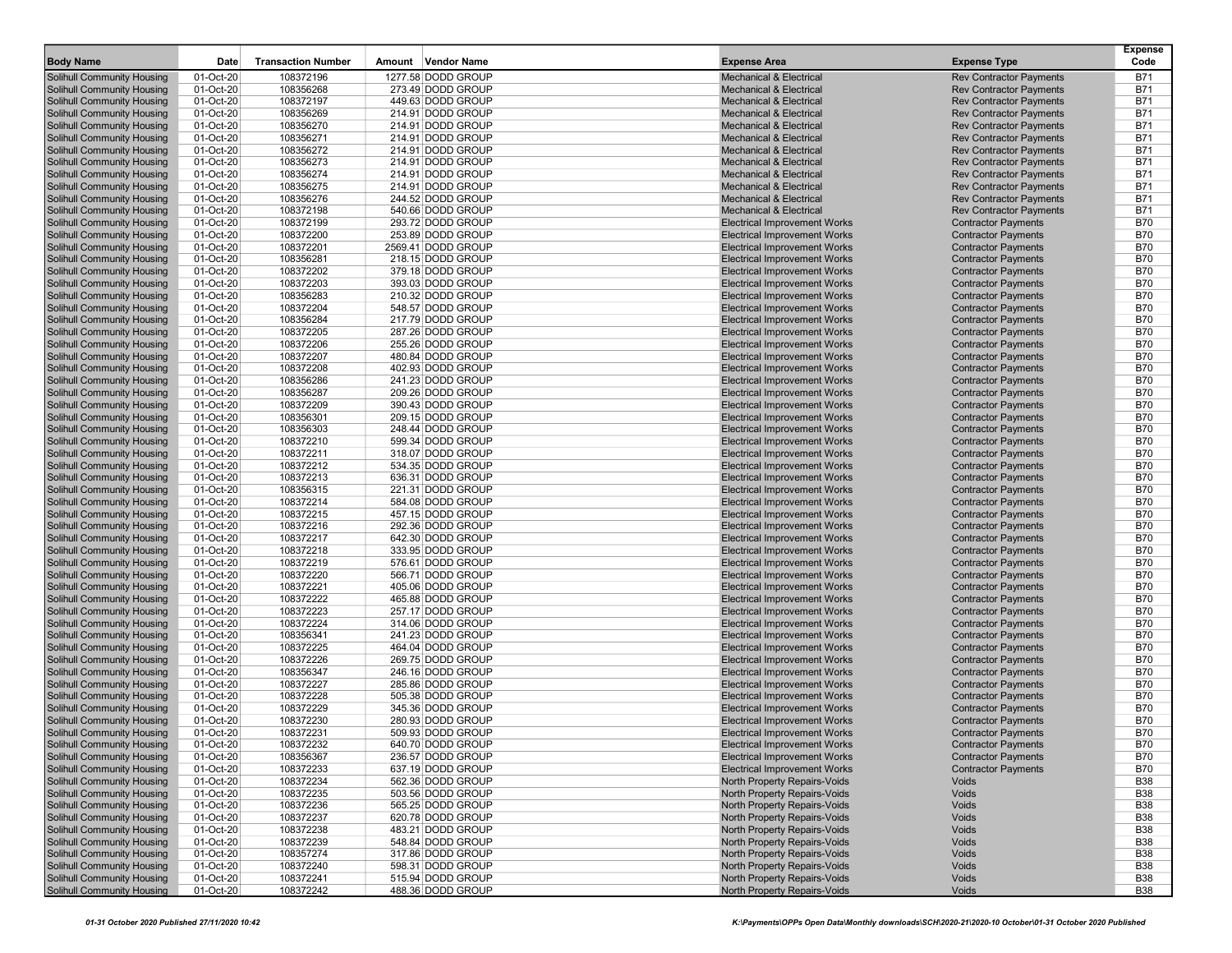|                                                                 |                        |                           |                                        |                                                                          |                                                                  | <b>Expense</b>           |
|-----------------------------------------------------------------|------------------------|---------------------------|----------------------------------------|--------------------------------------------------------------------------|------------------------------------------------------------------|--------------------------|
| <b>Body Name</b>                                                | Date                   | <b>Transaction Number</b> | Amount Vendor Name                     | <b>Expense Area</b>                                                      | <b>Expense Type</b>                                              | Code                     |
| Solihull Community Housing                                      | 01-Oct-20              | 108372243                 | 577.63 DODD GROUP                      | North Property Repairs-Voids                                             | <b>Voids</b>                                                     | <b>B38</b>               |
| Solihull Community Housing                                      | 01-Oct-20              | 108372244                 | 642.65 DODD GROUP                      | North Property Repairs-Voids                                             | Voids                                                            | <b>B38</b>               |
| Solihull Community Housing                                      | 01-Oct-20              | 108372245                 | 986.57 DODD GROUP                      | North Property Repairs-Voids                                             | Voids<br>Voids                                                   | <b>B38</b>               |
| <b>Solihull Community Housing</b>                               | 01-Oct-20              | 108372246                 | 1088.82 DODD GROUP                     | North Property Repairs-Voids<br>North Property Repairs-Voids             | Voids                                                            | <b>B38</b><br><b>B38</b> |
| <b>Solihull Community Housing</b><br>Solihull Community Housing | 01-Oct-20<br>01-Oct-20 | 108372247<br>108372248    | 909.85 DODD GROUP<br>955.86 DODD GROUP | North Property Repairs-Voids                                             | Voids                                                            | <b>B38</b>               |
| Solihull Community Housing                                      | 01-Oct-20              | 108357277                 | 221.60 DODD GROUP                      | North Property Repairs-Voids                                             | Voids                                                            | <b>B38</b>               |
| Solihull Community Housing                                      | 01-Oct-20              | 108372249                 | 555.47 DODD GROUP                      | North Property Repairs-Voids                                             | Voids                                                            | <b>B38</b>               |
| Solihull Community Housing                                      | 01-Oct-20              | 108357283                 | 276.62 DODD GROUP                      | North Property Repairs-Voids                                             | Voids                                                            | <b>B38</b>               |
| Solihull Community Housing                                      | 01-Oct-20              | 108372250                 | 581.40 DODD GROUP                      | North Property Repairs-Voids                                             | Voids                                                            | <b>B38</b>               |
| Solihull Community Housing                                      | 01-Oct-20              | 108372251                 | 751.07 DODD GROUP                      | North Property Repairs-Voids                                             | Voids                                                            | <b>B38</b>               |
| Solihull Community Housing                                      | 01-Oct-20              | 108372252                 | 623.02 DODD GROUP                      | North Property Repairs-Voids                                             | Voids                                                            | <b>B38</b>               |
| Solihull Community Housing                                      | 01-Oct-20              | 108372253                 | 480.56 DODD GROUP                      | North Property Repairs-Voids                                             | Voids                                                            | <b>B38</b>               |
| Solihull Community Housing                                      | 01-Oct-20              | 108372254                 | 501.10 DODD GROUP                      | North Property Repairs-Voids                                             | Voids                                                            | <b>B38</b>               |
| <b>Solihull Community Housing</b>                               | 01-Oct-20              | 108372255                 | 1069.14 DODD GROUP                     | North Property Repairs-Voids                                             | Voids                                                            | <b>B38</b>               |
| Solihull Community Housing                                      | 01-Oct-20              | 108357296                 | 347.81 DODD GROUP                      | North Property Repairs-Voids                                             | Voids                                                            | <b>B38</b>               |
| Solihull Community Housing                                      | 01-Oct-20              | 108357297                 | 239.40 DODD GROUP                      | North Property Repairs-Voids                                             | Voids                                                            | <b>B38</b>               |
| <b>Solihull Community Housing</b>                               | 01-Oct-20              | 108372256                 | 1045.57 DODD GROUP                     | North Property Repairs-Voids                                             | Voids                                                            | <b>B38</b>               |
| Solihull Community Housing                                      | 01-Oct-20              | 108372257                 | 585.61 DODD GROUP                      | North Property Repairs-Voids                                             | Voids                                                            | <b>B38</b>               |
| Solihull Community Housing                                      | 01-Oct-20              | 108357306                 | 343.12 DODD GROUP                      | North Property Repairs-Voids                                             | Voids                                                            | <b>B38</b>               |
| Solihull Community Housing                                      | 01-Oct-20              | 108372258                 | 514.54 DODD GROUP                      | North Property Repairs-Voids                                             | Voids<br>Voids                                                   | <b>B38</b><br><b>B38</b> |
| Solihull Community Housing<br>Solihull Community Housing        | 01-Oct-20<br>01-Oct-20 | 108357310<br>108372259    | 253.55 DODD GROUP<br>922.26 DODD GROUP | North Property Repairs-Voids<br>North Property Repairs-Voids             | Voids                                                            | <b>B38</b>               |
| Solihull Community Housing                                      | 01-Oct-20              | 108372260                 | 1175.57 DODD GROUP                     | North Property Repairs-Voids                                             | Voids                                                            | <b>B38</b>               |
| <b>Solihull Community Housing</b>                               | 01-Oct-20              | 108372261                 | 441.49 DODD GROUP                      | North Property Repairs-Voids                                             | Voids                                                            | <b>B38</b>               |
| Solihull Community Housing                                      | 01-Oct-20              | 108372262                 | 1156.71 DODD GROUP                     | North Property Repairs-Voids                                             | Voids                                                            | <b>B38</b>               |
| Solihull Community Housing                                      | 01-Oct-20              | 108372263                 | 482.59 DODD GROUP                      | North Property Repairs-Voids                                             | Voids                                                            | <b>B38</b>               |
| Solihull Community Housing                                      | 01-Oct-20              | 108372264                 | 1141.60 DODD GROUP                     | North Property Repairs-Voids                                             | Voids                                                            | <b>B38</b>               |
| <b>Solihull Community Housing</b>                               | 01-Oct-20              | 108372265                 | 508.33 DODD GROUP                      | North Property Repairs-Voids                                             | Voids                                                            | <b>B38</b>               |
| Solihull Community Housing                                      | 01-Oct-20              | 108372266                 | 1170.35 DODD GROUP                     | North Property Repairs-Voids                                             | Voids                                                            | <b>B38</b>               |
| <b>Solihull Community Housing</b>                               | 01-Oct-20              | 108372267                 | 478.47 DODD GROUP                      | North Property Repairs-Voids                                             | Voids                                                            | <b>B38</b>               |
| Solihull Community Housing                                      | 01-Oct-20              | 108372268                 | 1083.39 DODD GROUP                     | North Property Repairs-Voids                                             | Voids                                                            | <b>B38</b>               |
| Solihull Community Housing                                      | 01-Oct-20              | 108372269                 | 563.05 DODD GROUP                      | North Property Repairs-Voids                                             | Voids                                                            | <b>B38</b>               |
| <b>Solihull Community Housing</b>                               | 01-Oct-20              | 108372270                 | 219.11 DODD GROUP                      | <b>Mechanical &amp; Electrical</b>                                       | <b>Rev Contractor Payments</b>                                   | <b>B71</b>               |
| <b>Solihull Community Housing</b>                               | 01-Oct-20              | 108372272                 | 326.93 DODD GROUP                      | <b>Mechanical &amp; Electrical</b>                                       | <b>Rev Contractor Payments</b>                                   | <b>B71</b>               |
| Solihull Community Housing                                      | 01-Oct-20              | 108372273                 | 244.37 DODD GROUP                      | <b>Mechanical &amp; Electrical</b>                                       | <b>Rev Contractor Payments</b>                                   | <b>B71</b>               |
| Solihull Community Housing                                      | 01-Oct-20              | 108372274                 | 273.23 DODD GROUP                      | <b>Mechanical &amp; Electrical</b>                                       | <b>Rev Contractor Payments</b>                                   | <b>B71</b>               |
| Solihull Community Housing                                      | 01-Oct-20              | 108372275<br>108372276    | 298.68 DODD GROUP<br>240.08 DODD GROUP | <b>Mechanical &amp; Electrical</b><br><b>Mechanical &amp; Electrical</b> | <b>Rev Contractor Payments</b>                                   | <b>B71</b><br><b>B71</b> |
| Solihull Community Housing<br>Solihull Community Housing        | 01-Oct-20<br>01-Oct-20 | 108372277                 | 317.28 DODD GROUP                      | <b>Mechanical &amp; Electrical</b>                                       | <b>Rev Contractor Payments</b><br><b>Rev Contractor Payments</b> | <b>B71</b>               |
| Solihull Community Housing                                      | 01-Oct-20              | 108372278                 | 319.92 DODD GROUP                      | <b>Mechanical &amp; Electrical</b>                                       | <b>Rev Contractor Payments</b>                                   | <b>B71</b>               |
| Solihull Community Housing                                      | 01-Oct-20              | 108356646                 | 276.33 DODD GROUP                      | <b>Mechanical &amp; Electrical</b>                                       | <b>Rev Contractor Payments</b>                                   | <b>B71</b>               |
| Solihull Community Housing                                      | 01-Oct-20              | 108372279                 | 710.72 DODD GROUP                      | <b>Mechanical &amp; Electrical</b>                                       | <b>Rev Contractor Payments</b>                                   | <b>B71</b>               |
| <b>Solihull Community Housing</b>                               | 01-Oct-20              | 108356660                 | 276.33 DODD GROUP                      | <b>Mechanical &amp; Electrical</b>                                       | <b>Rev Contractor Payments</b>                                   | <b>B71</b>               |
| <b>Solihull Community Housing</b>                               | 01-Oct-20              | 108356666                 | 232.79 DODD GROUP                      | <b>Mechanical &amp; Electrical</b>                                       | <b>Rev Contractor Payments</b>                                   | <b>B71</b>               |
| Solihull Community Housing                                      | 01-Oct-20              | 108356668                 | 232.79 DODD GROUP                      | <b>Mechanical &amp; Electrical</b>                                       | <b>Rev Contractor Payments</b>                                   | <b>B71</b>               |
| Solihull Community Housing                                      | 01-Oct-20              | 108356669                 | 217.97 DODD GROUP                      | <b>Mechanical &amp; Electrical</b>                                       | <b>Rev Contractor Payments</b>                                   | <b>B71</b>               |
| Solihull Community Housing                                      | 01-Oct-20              | 108372280                 | 516.52 DODD GROUP                      | <b>Mechanical &amp; Electrical</b>                                       | <b>Rev Contractor Payments</b>                                   | <b>B71</b>               |
| <b>Solihull Community Housing</b>                               | 01-Oct-20              | 108372281                 | 320.23 DODD GROUP                      | <b>Mechanical &amp; Electrical</b>                                       | <b>Rev Contractor Payments</b>                                   | <b>B71</b>               |
| Solihull Community Housing                                      | 01-Oct-20              | 108356703                 | 239.82 DODD GROUP                      | <b>Mechanical &amp; Electrical</b>                                       | <b>Rev Contractor Payments</b>                                   | <b>B71</b>               |
| Solihull Community Housing                                      | 01-Oct-20              | 108356727                 | 233.91 DODD GROUP                      | <b>Mechanical &amp; Electrical</b>                                       | <b>Rev Contractor Payments</b>                                   | <b>B71</b>               |
| Solihull Community Housing                                      | 01-Oct-20              | 108356732                 | 232.79 DODD GROUP                      | <b>Mechanical &amp; Electrical</b>                                       | <b>Rev Contractor Payments</b>                                   | <b>B71</b>               |
| Solihull Community Housing                                      | 01-Oct-20              | 108356741                 | 263.83 DODD GROUP                      | <b>Mechanical &amp; Electrical</b>                                       | <b>Rev Contractor Payments</b>                                   | <b>B71</b>               |
| Solihull Community Housing                                      | 01-Oct-20              | 108356754                 | 224.82 DODD GROUP                      | <b>Mechanical &amp; Electrical</b>                                       | <b>Rev Contractor Payments</b>                                   | <b>B71</b>               |
| Solihull Community Housing                                      | 01-Oct-20              | 108356756                 | 232.79 DODD GROUP                      | <b>Mechanical &amp; Electrical</b>                                       | <b>Rev Contractor Payments</b>                                   | <b>B71</b>               |
| Solihull Community Housing<br>Solihull Community Housing        | 01-Oct-20<br>01-Oct-20 | 108356759                 | 232.79 DODD GROUP<br>232.79 DODD GROUP | <b>Mechanical &amp; Electrical</b><br><b>Mechanical &amp; Electrical</b> | <b>Rev Contractor Payments</b><br><b>Rev Contractor Payments</b> | <b>B71</b><br><b>B71</b> |
| Solihull Community Housing                                      | 01-Oct-20              | 108357590<br>108357592    | 239.87 DODD GROUP                      | Mechanical & Electrical                                                  | <b>Rev Contractor Payments</b>                                   | <b>B71</b>               |
| Solihull Community Housing                                      | 01-Oct-20              | 108357606                 | 258.86 DODD GROUP                      | <b>Mechanical &amp; Electrical</b>                                       | <b>Rev Contractor Payments</b>                                   | <b>B71</b>               |
| Solihull Community Housing                                      | 01-Oct-20              | 108357619                 | 212.88 DODD GROUP                      | <b>Mechanical &amp; Electrical</b>                                       | <b>Rev Contractor Payments</b>                                   | <b>B71</b>               |
| Solihull Community Housing                                      | 01-Oct-20              | 108372282                 | 358.75 DODD GROUP                      | <b>Mechanical &amp; Electrical</b>                                       | <b>Rev Contractor Payments</b>                                   | <b>B71</b>               |
| <b>Solihull Community Housing</b>                               | 01-Oct-20              | 108357655                 | 222.51 DODD GROUP                      | <b>Mechanical &amp; Electrical</b>                                       | <b>Rev Contractor Payments</b>                                   | <b>B71</b>               |
| Solihull Community Housing                                      | 01-Oct-20              | 108357663                 | 232.79 DODD GROUP                      | <b>Mechanical &amp; Electrical</b>                                       | <b>Rev Contractor Payments</b>                                   | <b>B71</b>               |
| <b>Solihull Community Housing</b>                               | 01-Oct-20              | 108356778                 | 250.00 DODD GROUP                      | <b>Mechanical &amp; Electrical</b>                                       | <b>Rev Contractor Payments</b>                                   | <b>B71</b>               |
| Solihull Community Housing                                      | 01-Oct-20              | 108372283                 | 298.49 DODD GROUP                      | <b>Mechanical &amp; Electrical</b>                                       | <b>Rev Contractor Payments</b>                                   | <b>B71</b>               |
| Solihull Community Housing                                      | 01-Oct-20              | 108356782                 | 232.79 DODD GROUP                      | <b>Mechanical &amp; Electrical</b>                                       | <b>Rev Contractor Payments</b>                                   | <b>B71</b>               |
| Solihull Community Housing                                      | 01-Oct-20              | 108356798                 | 271.56 DODD GROUP                      | Mechanical & Electrical                                                  | <b>Rev Contractor Payments</b>                                   | <b>B71</b>               |
| Solihull Community Housing                                      | 01-Oct-20              | 108356806                 | 230.72 DODD GROUP                      | Mechanical & Electrical                                                  | <b>Rev Contractor Payments</b>                                   | <b>B71</b>               |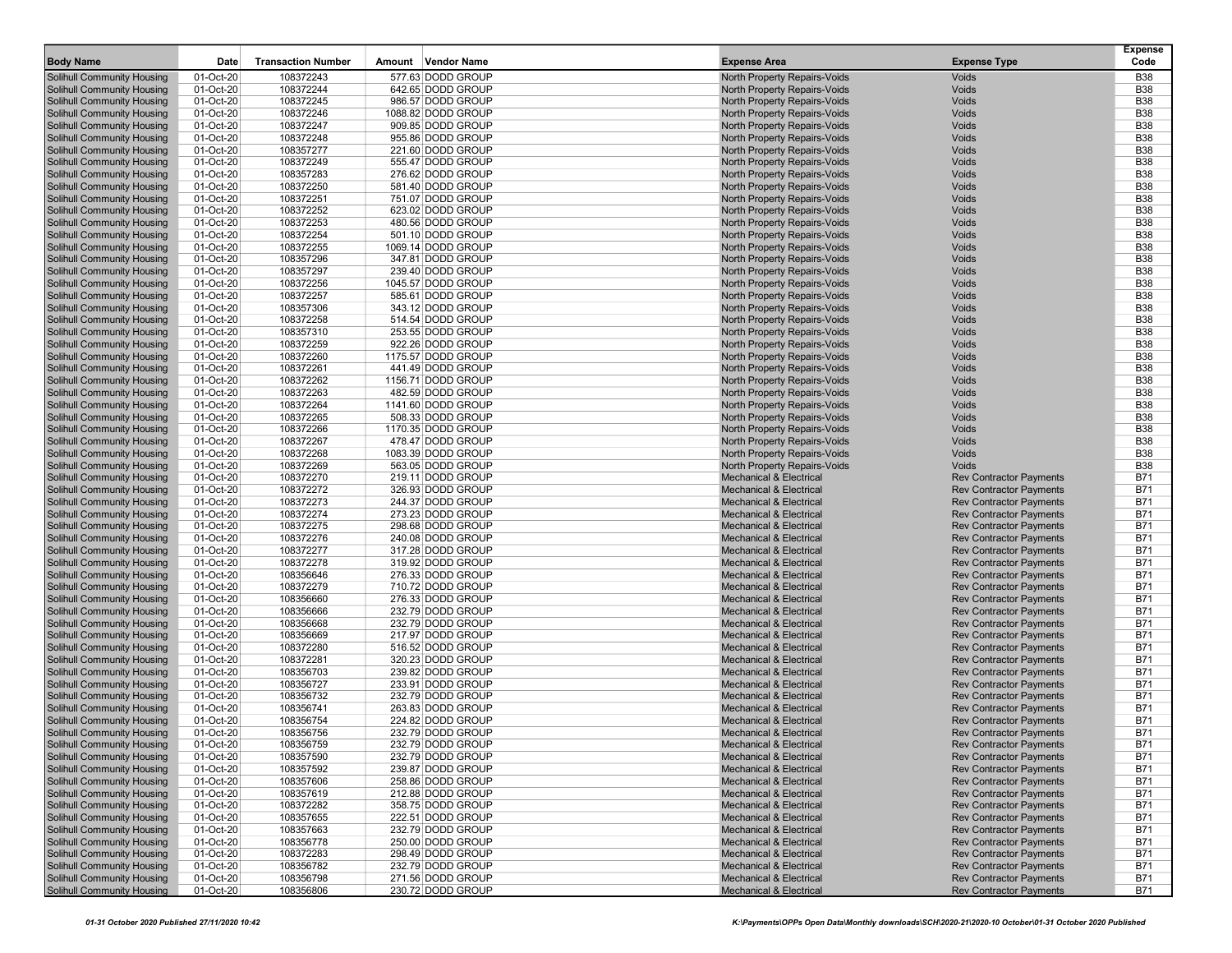| <b>Body Name</b>                                                | Date                   | <b>Transaction Number</b> | Amount Vendor Name                                        | <b>Expense Area</b>                                      | <b>Expense Type</b>            | Expense<br>Code                    |
|-----------------------------------------------------------------|------------------------|---------------------------|-----------------------------------------------------------|----------------------------------------------------------|--------------------------------|------------------------------------|
|                                                                 |                        |                           |                                                           |                                                          |                                |                                    |
| Solihull Community Housing                                      | 01-Oct-20              | 108356809                 | 232.79 DODD GROUP                                         | <b>Mechanical &amp; Electrical</b>                       | <b>Rev Contractor Payments</b> | <b>B71</b>                         |
| <b>Solihull Community Housing</b>                               | 01-Oct-20              | 108372284                 | 307.13 DODD GROUP                                         | <b>Mechanical &amp; Electrical</b>                       | <b>Rev Contractor Payments</b> | <b>B71</b>                         |
| Solihull Community Housing                                      | 01-Oct-20              | 108356817                 | 251.53 DODD GROUP                                         | <b>Mechanical &amp; Electrical</b>                       | <b>Rev Contractor Payments</b> | <b>B71</b>                         |
| <b>Solihull Community Housing</b>                               | 01-Oct-20              | 108372285                 | 379.64 DODD GROUP                                         | <b>Mechanical &amp; Electrical</b>                       | <b>Rev Contractor Payments</b> | <b>B71</b>                         |
| Solihull Community Housing                                      | 01-Oct-20              | 108356828                 | 232.79 DODD GROUP                                         | <b>Mechanical &amp; Electrical</b>                       | <b>Rev Contractor Payments</b> | <b>B71</b>                         |
| Solihull Community Housing                                      | 01-Oct-20              | 108372286                 | 298.04 DODD GROUP                                         | <b>Mechanical &amp; Electrical</b>                       | <b>Rev Contractor Payments</b> | <b>B71</b>                         |
| <b>Solihull Community Housing</b>                               | 01-Oct-20              | 108372287                 | 460.11 DODD GROUP                                         | <b>Mechanical &amp; Electrical</b>                       | <b>Rev Contractor Payments</b> | <b>B71</b>                         |
| Solihull Community Housing                                      | 01-Oct-20              | 108356869                 | 234.15 DODD GROUP                                         | <b>Mechanical &amp; Electrical</b>                       | <b>Rev Contractor Payments</b> | <b>B71</b>                         |
| Solihull Community Housing                                      | 01-Oct-20              | 108372288                 | 406.35 DODD GROUP                                         | <b>Mechanical &amp; Electrical</b>                       | <b>Rev Contractor Payments</b> | <b>B71</b>                         |
| Solihull Community Housing                                      | 01-Oct-20              | 108356899                 | 217.97 DODD GROUP                                         | <b>Mechanical &amp; Electrical</b>                       | <b>Rev Contractor Payments</b> | <b>B71</b>                         |
| Solihull Community Housing                                      | 01-Oct-20              | 108372289                 | 567.79 DODD GROUP                                         | <b>Mechanical &amp; Electrical</b>                       | <b>Rev Contractor Payments</b> | <b>B71</b>                         |
| <b>Solihull Community Housing</b>                               | 01-Oct-20              | 108372290                 | 429.05 DODD GROUP                                         | <b>Mechanical &amp; Electrical</b>                       | <b>Rev Contractor Payments</b> | <b>B71</b>                         |
| <b>Solihull Community Housing</b>                               | 19-Oct-20              | 108391498                 | 232.79 DODD GROUP                                         | <b>Mechanical &amp; Electrical</b>                       | <b>Rev Contractor Payments</b> | <b>B71</b>                         |
| Solihull Community Housing                                      | 19-Oct-20              | 108391501                 | 232.79 DODD GROUP                                         | <b>Mechanical &amp; Electrical</b>                       | <b>Rev Contractor Payments</b> | <b>B71</b>                         |
| <b>Solihull Community Housing</b>                               | 19-Oct-20              | 108391914                 | 301.56 DODD GROUP                                         | North Property Repairs-Voids                             | Voids                          | <b>B38</b>                         |
| Solihull Community Housing                                      | 19-Oct-20              | 108391915                 | 342.28 DODD GROUP                                         | North Property Repairs-Voids                             | Voids                          | <b>B38</b>                         |
| <b>Solihull Community Housing</b>                               | 19-Oct-20              | 108391967                 | 211.25 DODD GROUP                                         | <b>Electrical Improvement Works</b>                      | <b>Contractor Payments</b>     | <b>B70</b>                         |
| Solihull Community Housing                                      | 19-Oct-20              | 108391982                 | 241.23 DODD GROUP                                         | <b>Electrical Improvement Works</b>                      | <b>Contractor Payments</b>     | <b>B70</b>                         |
| Solihull Community Housing                                      | 01-Oct-20              | 108350490                 | 233.67 DODD GROUP                                         | <b>Mechanical &amp; Electrical</b>                       | <b>Rev Contractor Payments</b> | <b>B71</b>                         |
| <b>Solihull Community Housing</b>                               | 01-Oct-20              | 108350601                 | 233.67 DODD GROUP                                         | <b>Mechanical &amp; Electrical</b>                       | <b>Rev Contractor Payments</b> | <b>B71</b>                         |
| Solihull Community Housing                                      | 13-Oct-20              | 108372809                 | 272.03 DODD GROUP                                         | <b>Mechanical &amp; Electrical</b>                       | <b>Rev Contractor Payments</b> | <b>B71</b>                         |
| <b>Solihull Community Housing</b>                               | 13-Oct-20              | 108372810                 | 272.03 DODD GROUP                                         | <b>Mechanical &amp; Electrical</b>                       | <b>Rev Contractor Payments</b> | <b>B71</b>                         |
| <b>Solihull Community Housing</b>                               | 22-Oct-20              | 108392675                 | 272.03 DODD GROUP                                         | <b>Mechanical &amp; Electrical</b>                       | <b>Rev Contractor Payments</b> | <b>B71</b>                         |
| <b>Solihull Community Housing</b>                               | 01-Oct-20              | 108371791                 | 12.80 DOORFIT PRODUCTS LTD                                | Stores-Stores and delivery                               | <b>Stocks</b>                  | R <sub>10</sub>                    |
| <b>Solihull Community Housing</b>                               | 01-Oct-20              | 108371791                 | 76.60 DOORFIT PRODUCTS LTD                                | Stores-Stores and delivery                               | <b>Stocks</b>                  | R <sub>10</sub>                    |
| Solihull Community Housing                                      | 01-Oct-20              | 108371791                 | 40.40 DOORFIT PRODUCTS LTD                                | Stores-Stores and delivery                               | <b>Stocks</b>                  | R <sub>10</sub>                    |
| Solihull Community Housing                                      | 01-Oct-20              | 108371791                 | 42.70 DOORFIT PRODUCTS LTD                                | Stores-Stores and delivery                               | <b>Stocks</b>                  | R <sub>10</sub>                    |
| <b>Solihull Community Housing</b>                               | 01-Oct-20              | 108371791                 | 239.90 DOORFIT PRODUCTS LTD                               | Stores-Stores and delivery                               | <b>Stocks</b>                  | R <sub>10</sub>                    |
| <b>Solihull Community Housing</b>                               | 01-Oct-20              | 108367724                 | 21.35 DOORFIT PRODUCTS LTD<br>22.50 DOORFIT PRODUCTS LTD  | Stores-Stores and delivery                               | <b>Stocks</b>                  | R <sub>10</sub>                    |
| <b>Solihull Community Housing</b>                               | 01-Oct-20              | 108367724                 |                                                           | Stores-Stores and delivery                               | <b>Stocks</b>                  | R <sub>10</sub>                    |
| Solihull Community Housing                                      | 01-Oct-20              | 108367724                 | 40.40 DOORFIT PRODUCTS LTD                                | Stores-Stores and delivery                               | <b>Stocks</b>                  | R <sub>10</sub>                    |
| <b>Solihull Community Housing</b>                               | 01-Oct-20              | 108367724                 | 73.90 DOORFIT PRODUCTS LTD                                | Stores-Stores and delivery<br>Stores-Stores and delivery | <b>Stocks</b><br><b>Stocks</b> | R <sub>10</sub>                    |
| <b>Solihull Community Housing</b>                               | 01-Oct-20              | 108367724                 | 30.00 DOORFIT PRODUCTS LTD<br>108.69 DOORFIT PRODUCTS LTD | Stores-Stores and delivery                               | <b>Stocks</b>                  | R <sub>10</sub><br>R <sub>10</sub> |
| Solihull Community Housing<br>Solihull Community Housing        | 01-Oct-20              | 108367724<br>108367724    |                                                           |                                                          |                                | R <sub>10</sub>                    |
|                                                                 | 01-Oct-20              |                           | 108.69 DOORFIT PRODUCTS LTD                               | Stores-Stores and delivery                               | <b>Stocks</b>                  |                                    |
| Solihull Community Housing<br><b>Solihull Community Housing</b> | 01-Oct-20<br>01-Oct-20 | 108367725<br>108367725    | 13.50 DOORFIT PRODUCTS LTD<br>60.44 DOORFIT PRODUCTS LTD  | Stores-Stores and delivery<br>Stores-Stores and delivery | <b>Stocks</b><br><b>Stocks</b> | R <sub>10</sub><br>R <sub>10</sub> |
| <b>Solihull Community Housing</b>                               | 01-Oct-20              | 108367725                 | 239.90 DOORFIT PRODUCTS LTD                               | Stores-Stores and delivery                               | <b>Stocks</b>                  | R <sub>10</sub>                    |
| Solihull Community Housing                                      | 01-Oct-20              | 108367728                 | 326.00 DOORFIT PRODUCTS LTD                               | Stores-Stores and delivery                               | <b>Stocks</b>                  | R <sub>10</sub>                    |
| <b>Solihull Community Housing</b>                               | 01-Oct-20              | 108388442                 | 29.90 DOORFIT PRODUCTS LTD                                | Stores-Stores and delivery                               | <b>Stocks</b>                  | R <sub>10</sub>                    |
| Solihull Community Housing                                      | 01-Oct-20              | 108388442                 | 29.90 DOORFIT PRODUCTS LTD                                | Stores-Stores and delivery                               | <b>Stocks</b>                  | R <sub>10</sub>                    |
| <b>Solihull Community Housing</b>                               | 01-Oct-20              | 108388442                 | 8.61 DOORFIT PRODUCTS LTD                                 | Stores-Stores and delivery                               | <b>Stocks</b>                  | R <sub>10</sub>                    |
| <b>Solihull Community Housing</b>                               | 01-Oct-20              | 108388442                 | 12.80 DOORFIT PRODUCTS LTD                                | Stores-Stores and delivery                               | <b>Stocks</b>                  | R <sub>10</sub>                    |
| <b>Solihull Community Housing</b>                               | 01-Oct-20              | 108388442                 | 90.00 DOORFIT PRODUCTS LTD                                | Stores-Stores and delivery                               | <b>Stocks</b>                  | R <sub>10</sub>                    |
| <b>Solihull Community Housing</b>                               | 01-Oct-20              | 108388442                 | 45.00 DOORFIT PRODUCTS LTD                                | Stores-Stores and delivery                               | <b>Stocks</b>                  | R <sub>10</sub>                    |
| Solihull Community Housing                                      | 01-Oct-20              | 108388442                 | 94.80 DOORFIT PRODUCTS LTD                                | Stores-Stores and delivery                               | <b>Stocks</b>                  | R <sub>10</sub>                    |
| Solihull Community Housing                                      | 01-Oct-20              | 108388442                 | 38.30 DOORFIT PRODUCTS LTD                                | Stores-Stores and delivery                               | <b>Stocks</b>                  | R <sub>10</sub>                    |
| Solihull Community Housing                                      | 01-Oct-20              | 108388442                 | 50.10 DOORFIT PRODUCTS LTD                                | Stores-Stores and delivery                               | <b>Stocks</b>                  | R <sub>10</sub>                    |
| Solihull Community Housing                                      | 01-Oct-20              | 108388442                 | 80.80 DOORFIT PRODUCTS LTD                                | Stores-Stores and delivery                               | <b>Stocks</b>                  | R <sub>10</sub>                    |
| Solihull Community Housing                                      | 01-Oct-20              | 108388442                 | 85.40 DOORFIT PRODUCTS LTD                                | Stores-Stores and delivery                               | <b>Stocks</b>                  | R <sub>10</sub>                    |
| Solihull Community Housing                                      | 01-Oct-20              | 108388442                 | 94.80 DOORFIT PRODUCTS LTD                                | Stores-Stores and delivery                               | <b>Stocks</b>                  | R <sub>10</sub>                    |
| <b>Solihull Community Housing</b>                               | 01-Oct-20              | 108388442                 | 72.46 DOORFIT PRODUCTS LTD                                | Stores-Stores and delivery                               | <b>Stocks</b>                  | R <sub>10</sub>                    |
| Solihull Community Housing                                      | 01-Oct-20              | 108388442                 | 151.10 DOORFIT PRODUCTS LTD                               | Stores-Stores and delivery                               | <b>Stocks</b>                  | R <sub>10</sub>                    |
| Solihull Community Housing                                      | 01-Oct-20              | 108388442                 | 181.15 DOORFIT PRODUCTS LTD                               | Stores-Stores and delivery                               | <b>Stocks</b>                  | R <sub>10</sub>                    |
| <b>Solihull Community Housing</b>                               | 02-Oct-20              | 108367736                 | 359.85 DOORFIT PRODUCTS LTD                               | Stores-Stores and delivery                               | <b>Stocks</b>                  | R <sub>10</sub>                    |
| Solihull Community Housing                                      | 02-Oct-20              | 108367736                 | 50.00 DOORFIT PRODUCTS LTD                                | Stores-Stores and delivery                               | <b>Stocks</b>                  | R <sub>10</sub>                    |
| Solihull Community Housing                                      | 09-Oct-20              | 108378382                 | 48.90 DOORFIT PRODUCTS LTD                                | Stores-Stores and delivery                               | <b>Stocks</b>                  | R <sub>10</sub>                    |
| Solihull Community Housing                                      | 09-Oct-20              | 108378382                 | 10.00 DOORFIT PRODUCTS LTD                                | Stores-Stores and delivery                               | <b>Stocks</b>                  | R <sub>10</sub>                    |
| Solihull Community Housing                                      | 09-Oct-20              | 108378382                 | 90.00 DOORFIT PRODUCTS LTD                                | Stores-Stores and delivery                               | <b>Stocks</b>                  | R <sub>10</sub>                    |
| Solihull Community Housing                                      | 09-Oct-20              | 108378382                 | 60.44 DOORFIT PRODUCTS LTD                                | Stores-Stores and delivery                               | <b>Stocks</b>                  | R <sub>10</sub>                    |
| Solihull Community Housing                                      | 13-Oct-20              | 108393312                 | 13.00 DOORFIT PRODUCTS LTD                                | Stores-Stores and delivery                               | <b>Stocks</b>                  | R <sub>10</sub>                    |
| Solihull Community Housing                                      | 13-Oct-20              | 108393312                 | 13.50 DOORFIT PRODUCTS LTD                                | Stores-Stores and delivery                               | <b>Stocks</b>                  | R <sub>10</sub>                    |
| Solihull Community Housing                                      | 13-Oct-20              | 108393312                 | 108.69 DOORFIT PRODUCTS LTD                               | Stores-Stores and delivery                               | <b>Stocks</b>                  | R <sub>10</sub>                    |
| Solihull Community Housing                                      | 13-Oct-20              | 108393312                 | 30.00 DOORFIT PRODUCTS LTD                                | Stores-Stores and delivery                               | <b>Stocks</b>                  | R <sub>10</sub>                    |
| Solihull Community Housing                                      | 13-Oct-20              | 108393312                 | 48.50 DOORFIT PRODUCTS LTD                                | Stores-Stores and delivery                               | <b>Stocks</b>                  | R <sub>10</sub>                    |
| Solihull Community Housing                                      | 05-Oct-20              | 108355485                 | 280.00 DORO CARE                                          | Safe and Sound Operational                               | <b>Equipment Rental/Lease</b>  | D <sub>18</sub>                    |
| Solihull Community Housing                                      | 01-Oct-20              | 108350628                 | 896.29 DRAINTECH SERVICES (MIDLANDS) LTD                  | <b>MST-Structural Works</b>                              | <b>Contractor Payments</b>     | <b>B70</b>                         |
| <b>Solihull Community Housing</b>                               | 06-Oct-20              | 108365659                 | 232.88 DRAINTECH SERVICES (MIDLANDS) LTD                  | North Property Repairs-Day to day                        | <b>Other Works</b>             | <b>B32</b>                         |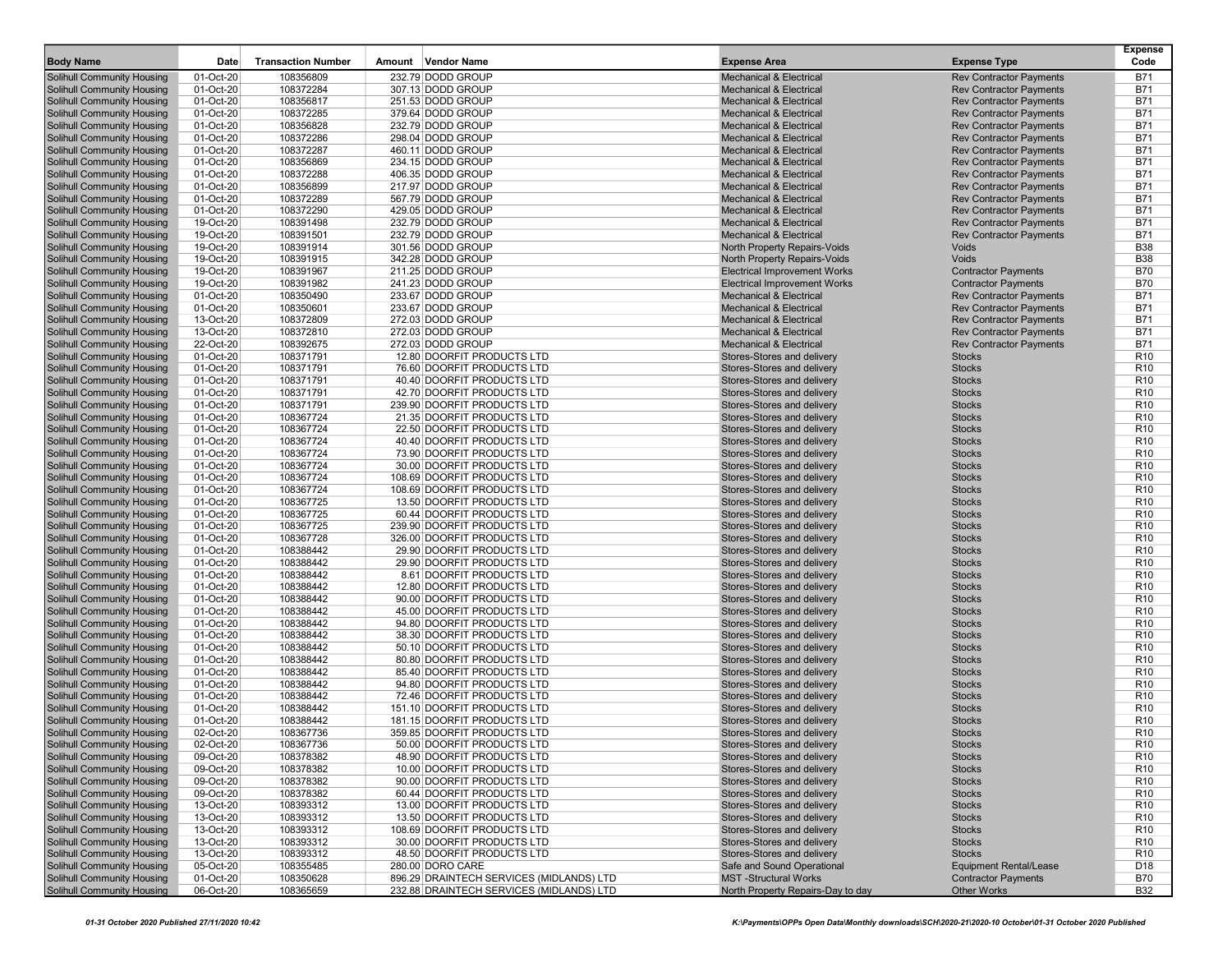| <b>Body Name</b>                                                       | Date                   | <b>Transaction Number</b> | Amount Vendor Name                                                         | <b>Expense Area</b>                                               | <b>Expense Type</b>                                 | <b>Expense</b><br>Code   |
|------------------------------------------------------------------------|------------------------|---------------------------|----------------------------------------------------------------------------|-------------------------------------------------------------------|-----------------------------------------------------|--------------------------|
| <b>Solihull Community Housing</b>                                      | 06-Oct-20              | 108372813                 | 370.39 DRAINTECH SERVICES (MIDLANDS) LTD                                   | North Property Repairs-Day to day                                 | <b>Other Works</b>                                  | <b>B32</b>               |
| <b>Solihull Community Housing</b>                                      | 16-Oct-20              | 108381576                 | 223.34 DRAINTECH SERVICES (MIDLANDS) LTD                                   | North Property Repairs-Day to day                                 | <b>Other Works</b>                                  | <b>B32</b>               |
| <b>Solihull Community Housing</b>                                      | 06-Oct-20              | 108365670                 | 230.14 DRAINTECH SERVICES (MIDLANDS) LTD                                   | North Property Repairs-Day to day                                 | <b>Other Works</b>                                  | <b>B32</b>               |
| Solihull Community Housing                                             | 01-Oct-20              | 108372814                 | 838.04 DRAINTECH SERVICES (MIDLANDS) LTD                                   | North Property Repairs-Day to day                                 | <b>Other Works</b>                                  | <b>B32</b>               |
| Solihull Community Housing                                             | 01-Oct-20              | 108350632                 | 901.30 DRAINTECH SERVICES (MIDLANDS) LTD                                   | North Property Repairs-Day to day                                 | <b>Other Works</b>                                  | <b>B32</b>               |
| Solihull Community Housing                                             | 16-Oct-20              | 108381585                 | 453.19 DRAINTECH SERVICES (MIDLANDS) LTD                                   | North Property Repairs-Day to day                                 | <b>Other Works</b>                                  | <b>B32</b>               |
| <b>Solihull Community Housing</b>                                      | 06-Oct-20              | 108372815                 | 292.76 DRAINTECH SERVICES (MIDLANDS) LTD                                   | North Property Repairs-Day to day                                 | <b>Other Works</b>                                  | <b>B32</b>               |
| Solihull Community Housing                                             | 01-Oct-20              | 108350633                 | 212.44 DRAINTECH SERVICES (MIDLANDS) LTD                                   | Private Sector - Disabled Facilities Grants                       | <b>Contractor Payments</b>                          | <b>B70</b>               |
| <b>Solihull Community Housing</b>                                      | 16-Oct-20              | 108381586                 | 290.07 DRAINTECH SERVICES (MIDLANDS) LTD                                   | North Property Repairs-Day to day                                 | <b>Other Works</b>                                  | <b>B32</b>               |
| <b>Solihull Community Housing</b>                                      | 01-Oct-20              | 108372817                 | 217.88 DRAINTECH SERVICES (MIDLANDS) LTD                                   | Private Sector - Disabled Facilities Grants                       | <b>Contractor Payments</b>                          | <b>B70</b>               |
| <b>Solihull Community Housing</b>                                      | 16-Oct-20              | 108381587                 | 334.99 DRAINTECH SERVICES (MIDLANDS) LTD                                   | North Property Repairs-Day to day                                 | <b>Other Works</b>                                  | <b>B32</b>               |
| <b>Solihull Community Housing</b>                                      | 06-Oct-20              | 108365673                 | 264.19 DRAINTECH SERVICES (MIDLANDS) LTD                                   | North Property Repairs-Day to day                                 | <b>Other Works</b>                                  | <b>B32</b>               |
| <b>Solihull Community Housing</b>                                      | 16-Oct-20              | 108381588                 | 212.44 DRAINTECH SERVICES (MIDLANDS) LTD                                   | North Property Repairs-Day to day                                 | <b>Other Works</b>                                  | <b>B32</b>               |
| <b>Solihull Community Housing</b>                                      | 06-Oct-20              | 108365674                 | 315.94 DRAINTECH SERVICES (MIDLANDS) LTD                                   | North Property Repairs-Day to day                                 | <b>Other Works</b>                                  | <b>B32</b>               |
| <b>Solihull Community Housing</b>                                      | 01-Oct-20              | 108357827                 | 212.44 DRAINTECH SERVICES (MIDLANDS) LTD                                   | North Property Repairs-Day to day                                 | <b>Other Works</b>                                  | <b>B32</b>               |
| <b>Solihull Community Housing</b>                                      | 16-Oct-20              | 108381589                 | 212.44 DRAINTECH SERVICES (MIDLANDS) LTD                                   | North Property Repairs-Day to day                                 | <b>Other Works</b>                                  | <b>B32</b>               |
| <b>Solihull Community Housing</b>                                      | 01-Oct-20              | 108357828                 | 435.76 DRAINTECH SERVICES (MIDLANDS) LTD                                   | North Property Repairs-Day to day                                 | <b>Other Works</b>                                  | <b>B32</b>               |
| <b>Solihull Community Housing</b>                                      | 01-Oct-20              | 108357830                 | 217.88 DRAINTECH SERVICES (MIDLANDS) LTD                                   | Public Sector - Major Adaptations                                 | <b>Contractor Payments</b>                          | <b>B70</b>               |
| <b>Solihull Community Housing</b>                                      | 12-Oct-20              | 108371677                 | 4170.30 ELDERCARE                                                          | Safe and Sound Operational                                        | Other Supplier/Services Costs                       | D90                      |
| <b>Solihull Community Housing</b>                                      | 07-Oct-20              | 108362769                 | 21424.77 ENERGY BILLING LTD                                                | <b>Biomass System</b>                                             | <b>Biomass Collection Agent</b>                     | <b>B47</b>               |
| <b>Solihull Community Housing</b>                                      | 07-Oct-20              | 108362768                 | 42039.36 ENERGY BILLING LTD                                                | <b>Biomass System</b>                                             | <b>Biomass Collection Agent</b>                     | <b>B47</b>               |
| <b>Solihull Community Housing</b>                                      | 07-Oct-20              | 108362768                 | -21019.68 ENERGY BILLING LTD                                               | <b>Biomass System</b>                                             | <b>Biomass Collection Agent</b>                     | <b>B47</b>               |
| <b>Solihull Community Housing</b>                                      | 01-Oct-20              | 108357961                 | 884.29 ENVIROCALL LTD                                                      | Gas Warm Air/B'boiler/Storage Heater                              | <b>Contractor Payments</b>                          | <b>B70</b>               |
| <b>Solihull Community Housing</b>                                      | 01-Oct-20              | 108357963                 | 352.00 ENVIROCALL LTD                                                      | North Property Repairs-Day to day                                 | <b>Internal Works</b>                               | <b>B31</b>               |
| <b>Solihull Community Housing</b>                                      | 01-Oct-20              | 108357969                 | 460.29 ENVIROCALL LTD                                                      | North Property Repairs-Day to day                                 | <b>Internal Works</b>                               | <b>B31</b>               |
| Solihull Community Housing                                             | 01-Oct-20              | 108357974                 | 326.82 ENVIROCALL LTD                                                      | North Property Repairs-Day to day                                 | <b>Internal Works</b>                               | <b>B31</b>               |
| <b>Solihull Community Housing</b>                                      | 01-Oct-20              | 108357975                 | 419.54 ENVIROCALL LTD                                                      | North Property Repairs-Day to day                                 | <b>Internal Works</b>                               | <b>B31</b>               |
| Solihull Community Housing                                             | 06-Oct-20              | 108377952                 | 236.20 ENVIROCALL LTD                                                      | North Property Repairs-Day to day                                 | <b>Internal Works</b>                               | <b>B31</b><br><b>B70</b> |
| <b>Solihull Community Housing</b><br><b>Solihull Community Housing</b> | 01-Oct-20<br>01-Oct-20 | 108357988<br>108357992    | 826.41 ENVIROCALL LTD<br>208.37 ENVIROCALL LTD                             | <b>Kitchens</b><br>North Property Repairs-Day to day              | <b>Contractor Payments</b><br><b>Internal Works</b> | <b>B31</b>               |
| Solihull Community Housing                                             | 03-Oct-20              | 108372821                 | 390.92 ENVIROCALL LTD                                                      | North Property Repairs-Day to day                                 | <b>Internal Works</b>                               | <b>B31</b>               |
| <b>Solihull Community Housing</b>                                      | 09-Oct-20              | 108381716                 | 301.28 ENVIROCALL LTD                                                      | North Property Repairs-Day to day                                 | <b>Internal Works</b>                               | <b>B31</b>               |
| <b>Solihull Community Housing</b>                                      | 27-Oct-20              | 108399543                 | 396.08 ENVIROCALL LTD                                                      | North Property Repairs-Day to day                                 | <b>Internal Works</b>                               | <b>B31</b>               |
| <b>Solihull Community Housing</b>                                      | 16-Oct-20              | 108392687                 | 211.20 ENVIROCALL LTD                                                      | North Property Repairs-Day to day                                 | <b>Internal Works</b>                               | <b>B31</b>               |
| <b>Solihull Community Housing</b>                                      | 09-Oct-20              | 108381717                 | 707.93 ENVIROCALL LTD                                                      | North Property Repairs-Day to day                                 | <b>Internal Works</b>                               | <b>B31</b>               |
| <b>Solihull Community Housing</b>                                      | 16-Oct-20              | 108398452                 | 689.95 ENVIROCALL LTD                                                      | North Property Repairs-Day to day                                 | <b>Internal Works</b>                               | <b>B31</b>               |
| <b>Solihull Community Housing</b>                                      | 15-Oct-20              | 108392703                 | 280.60 ENVIROCALL LTD                                                      | North Property Repairs-Day to day                                 | <b>Internal Works</b>                               | <b>B31</b>               |
| <b>Solihull Community Housing</b>                                      | 13-Oct-20              | 108372925                 | 23901.84 ENVIRONMENTAL CONTRACTS LTD                                       | Stores-Stores and delivery                                        | <b>Waste Disposal</b>                               | E20                      |
| <b>Solihull Community Housing</b>                                      | 21-Oct-20              | 108387492                 | 399.00 EUROPEAN METAL RECYCLING LTD                                        | Stores-Stores and delivery                                        | <b>Waste Disposal</b>                               | E20                      |
| <b>Solihull Community Housing</b>                                      | 06-Oct-20              | 108358236                 | 445.00 FAMILY CARE TRUST (SOLIHULL)                                        | <b>Private Sector Leasing</b>                                     | <b>Other Works</b>                                  | <b>B32</b>               |
| <b>Solihull Community Housing</b>                                      | 01-Oct-20              | 108357723                 | 264.50 FAMILY CARE TRUST (SOLIHULL)                                        | North Property Repairs-Voids                                      | Voids                                               | <b>B38</b>               |
| <b>Solihull Community Housing</b>                                      | 01-Oct-20              | 108357725                 | 264.50 FAMILY CARE TRUST (SOLIHULL)                                        | North Property Repairs-Voids                                      | Voids                                               | <b>B38</b>               |
| <b>Solihull Community Housing</b>                                      | 01-Oct-20              | 108357730                 | 264.50 FAMILY CARE TRUST (SOLIHULL)                                        | North Property Repairs-Voids                                      | Voids                                               | <b>B38</b>               |
| <b>Solihull Community Housing</b>                                      | 01-Oct-20              | 108357734                 | 396.75 FAMILY CARE TRUST (SOLIHULL)                                        | North Property Repairs-Voids                                      | Voids                                               | <b>B38</b>               |
| <b>Solihull Community Housing</b>                                      | 01-Oct-20              | 108372811                 | 546.75 FAMILY CARE TRUST (SOLIHULL)                                        | North Property Repairs-Voids                                      | Voids                                               | <b>B38</b>               |
| <b>Solihull Community Housing</b>                                      | 01-Oct-20              | 108357736                 | 529.00 FAMILY CARE TRUST (SOLIHULL)                                        | North Property Repairs-Voids                                      | Voids<br>Voids                                      | <b>B38</b>               |
| <b>Solihull Community Housing</b><br><b>Solihull Community Housing</b> | 01-Oct-20              | 108357739                 | 396.75 FAMILY CARE TRUST (SOLIHULL)<br>264.50 FAMILY CARE TRUST (SOLIHULL) | North Property Repairs-Voids                                      | Voids                                               | <b>B38</b><br><b>B38</b> |
|                                                                        | 01-Oct-20<br>01-Oct-20 | 108357742<br>108357744    | 1093.50 FAMILY CARE TRUST (SOLIHULL)                                       | North Property Repairs-Voids<br>North Property Repairs-Day to day | <b>External Structures</b>                          | <b>B33</b>               |
| <b>Solihull Community Housing</b><br><b>Solihull Community Housing</b> | 01-Oct-20              | 108357745                 | 446.75 FAMILY CARE TRUST (SOLIHULL)                                        | North Property Repairs-Day to day                                 | <b>External Structures</b>                          | <b>B33</b>               |
| <b>Solihull Community Housing</b>                                      | 01-Oct-20              | 108357746                 | 961.25 FAMILY CARE TRUST (SOLIHULL)                                        | North Property Repairs-Day to day                                 | <b>External Structures</b>                          | <b>B33</b>               |
| <b>Solihull Community Housing</b>                                      | 26-Oct-20              | 108396697                 | 3595.20 FLETCHER PROPERTY RENTALS LTD                                      | <b>Private Sector Leasing</b>                                     | Rents                                               | <b>B22</b>               |
| <b>Solihull Community Housing</b>                                      | 15-Oct-20              | 108377594                 | 3595.20 FLETCHER PROPERTY RENTALS LTD                                      | <b>Private Sector Leasing</b>                                     | Rents                                               | <b>B22</b>               |
| <b>Solihull Community Housing</b>                                      | 15-Oct-20              | 108377455                 | 3595.20 FLETCHER PROPERTY RENTALS LTD                                      | <b>Private Sector Leasing</b>                                     | Rents                                               | <b>B22</b>               |
| <b>Solihull Community Housing</b>                                      | 06-Oct-20              | 108358198                 | 3595.02 FLETCHER PROPERTY RENTALS LTD                                      | <b>Private Sector Leasing</b>                                     | Rents                                               | <b>B22</b>               |
| Solihull Community Housing                                             | 06-Oct-20              | 108359168                 | 3971.43 GABLES BED & BREAKFAST LTD                                         | Housing Aid & Homelessness                                        | <b>B&amp;B</b> Accommodation                        | B <sub>23</sub>          |
| <b>Solihull Community Housing</b>                                      | 22-Oct-20              | 108390469                 | 3914.29 GABLES BED & BREAKFAST LTD                                         | Housing Aid & Homelessness                                        | <b>B&amp;B Accommodation</b>                        | <b>B23</b>               |
| Solihull Community Housing                                             | 20-Oct-20              | 108381851                 | 3485.71 GABLES BED & BREAKFAST LTD                                         | Housing Aid & Homelessness                                        | <b>B&amp;B Accommodation</b>                        | <b>B23</b>               |
| <b>Solihull Community Housing</b>                                      | 09-Oct-20              | 108369612                 | 175000.00 GD LEGAL SOLICITORS LTD                                          | <b>Property Acquisitions</b>                                      | <b>Contractor Payments</b>                          | <b>B70</b>               |
| <b>Solihull Community Housing</b>                                      | 01-Oct-20              | 108358046                 | 32140.68 GENERAL ASPHALTE COMPANY LTD                                      | Flat Re-roofing                                                   | <b>Contractor Payments</b>                          | <b>B70</b>               |
| Solihull Community Housing                                             | 01-Oct-20              | 108367742                 | 5719.00 GENESIS DISPLAY LTD                                                | Stores-Stores and delivery                                        | <b>Stocks</b>                                       | R <sub>10</sub>          |
| <b>Solihull Community Housing</b>                                      | 30-Oct-20              | 108412538                 | 29635.00 GMR LTD                                                           | <b>Retro fitting Sprinklers</b>                                   | <b>Contractor Payments</b>                          | <b>B70</b>               |
| <b>Solihull Community Housing</b>                                      | 01-Oct-20              | 108377982                 | 300.00 HANDICARE ACCESSIBILITY LTD                                         | Public Sector - Major Adaptations                                 | <b>Contractor Payments</b>                          | <b>B70</b>               |
| <b>Solihull Community Housing</b>                                      | 01-Oct-20              | 108392881                 | 4153.40 HANDICARE ACCESSIBILITY LTD                                        | <b>Public Sector - Major Adaptations</b>                          | <b>Contractor Payments</b>                          | <b>B70</b>               |
| <b>Solihull Community Housing</b>                                      | 05-Oct-20              | 108367504                 | 600.00 HANDICARE ACCESSIBILITY LTD                                         | Public Sector - Major Adaptations                                 | <b>Contractor Payments</b>                          | <b>B70</b>               |
| <b>Solihull Community Housing</b>                                      | 05-Oct-20              | 108367505                 | 657.00 HANDICARE ACCESSIBILITY LTD                                         | <b>Public Sector - Major Adaptations</b>                          | <b>Contractor Payments</b>                          | <b>B70</b>               |
| <b>Solihull Community Housing</b>                                      | 07-Oct-20              | 108392882                 | 2173.50 HANDICARE ACCESSIBILITY LTD                                        | <b>Public Sector - Major Adaptations</b>                          | <b>Contractor Payments</b>                          | <b>B70</b>               |
| Solihull Community Housing                                             | 07-Oct-20              | 108400449                 | 2012.00 HANDICARE ACCESSIBILITY LTD                                        | Private Sector - Disabled Facilities Grants                       | <b>Contractor Payments</b>                          | <b>B70</b>               |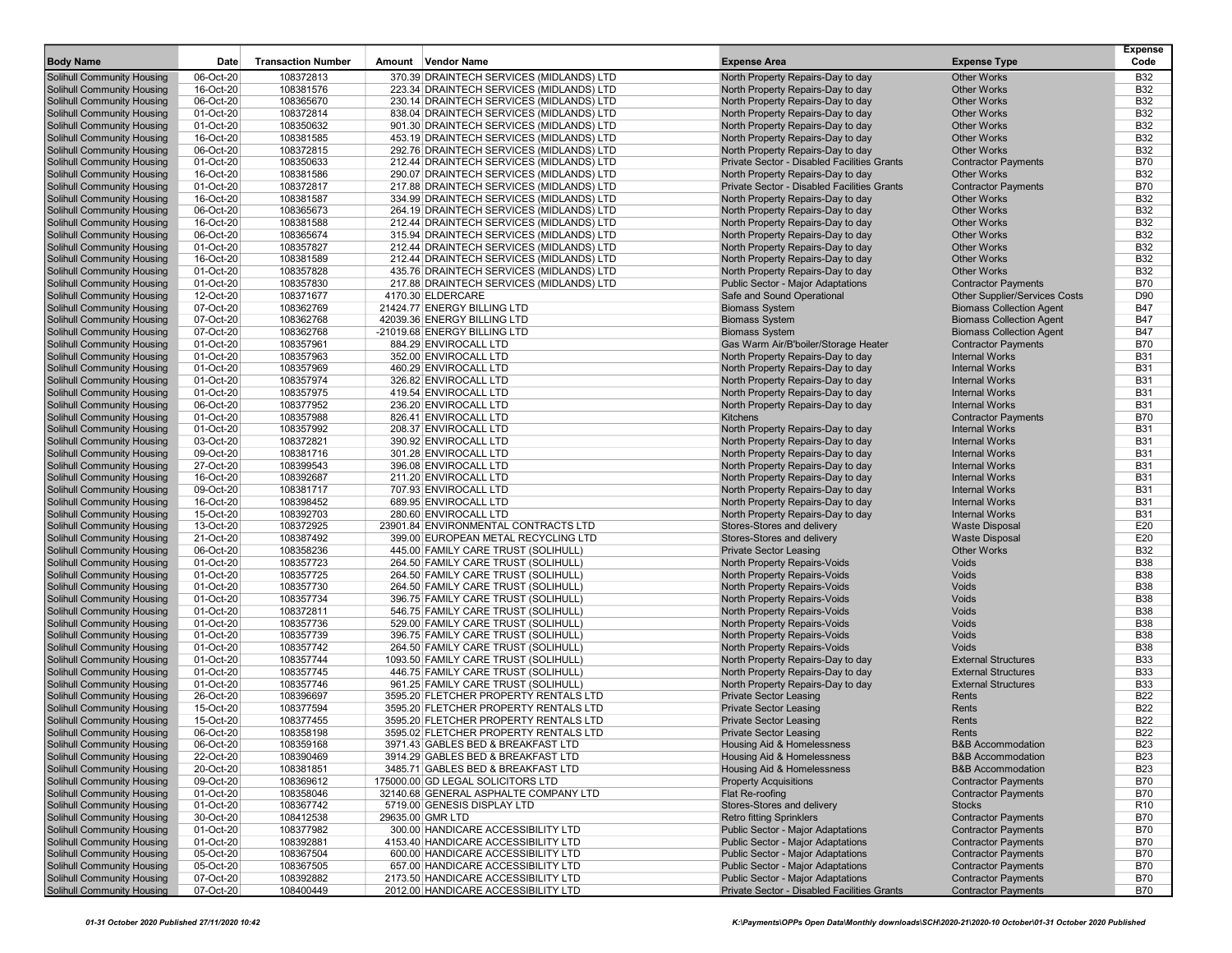| <b>Body Name</b>                                                | Date                   | <b>Transaction Number</b> | Amount Vendor Name                                                                  | <b>Expense Area</b>                                                  | <b>Expense Type</b>                | <b>Expense</b><br>Code   |
|-----------------------------------------------------------------|------------------------|---------------------------|-------------------------------------------------------------------------------------|----------------------------------------------------------------------|------------------------------------|--------------------------|
| Solihull Community Housing                                      | 01-Oct-20              | 108358083                 | 27725.00 HARDALL INTERNATIONAL LIMITED                                              | <b>Fire Protection Works</b>                                         | <b>Contractor Payments</b>         | <b>B70</b>               |
| Solihull Community Housing                                      | 23-Oct-20              | 108409664                 | 1736.00 HARDYMAN GROUP LTD                                                          | <b>Kitchens</b>                                                      | <b>Contractor Payments</b>         | <b>B70</b>               |
| Solihull Community Housing                                      | 23-Oct-20              | 108409665                 | 3390.00 HARDYMAN GROUP LTD                                                          | <b>Kitchens</b>                                                      | <b>Contractor Payments</b>         | <b>B70</b>               |
| Solihull Community Housing                                      | 23-Oct-20              | 108409666                 | 3490.00 HARDYMAN GROUP LTD                                                          | <b>Kitchens</b>                                                      | <b>Contractor Payments</b>         | <b>B70</b>               |
| Solihull Community Housing                                      | 23-Oct-20              | 108409667                 | 3345.00 HARDYMAN GROUP LTD                                                          | <b>Kitchens</b>                                                      | <b>Contractor Payments</b>         | <b>B70</b>               |
| Solihull Community Housing                                      | 23-Oct-20              | 108409668                 | 1746.00 HARDYMAN GROUP LTD                                                          | <b>Kitchens</b>                                                      | <b>Contractor Payments</b>         | <b>B70</b>               |
| Solihull Community Housing                                      | 23-Oct-20              | 108409669                 | 3402.00 HARDYMAN GROUP LTD                                                          | <b>Kitchens</b>                                                      | <b>Contractor Payments</b>         | <b>B70</b>               |
| Solihull Community Housing                                      | 27-Oct-20              | 108409670                 | 3930.00 HARDYMAN GROUP LTD                                                          | <b>Kitchens</b>                                                      | <b>Contractor Payments</b>         | <b>B70</b>               |
| Solihull Community Housing                                      | 27-Oct-20              | 108409671                 | 3584.00 HARDYMAN GROUP LTD                                                          | <b>Kitchens</b>                                                      | <b>Contractor Payments</b>         | <b>B70</b>               |
| <b>Solihull Community Housing</b>                               | 01-Oct-20              | 108377981                 | 3408.00 HARDYMAN GROUP LTD                                                          | Private Sector - Disabled Facilities Grants                          | <b>Contractor Payments</b>         | <b>B70</b>               |
| Solihull Community Housing                                      | 01-Oct-20              | 108351501                 | -4307.18 HI-SPEC FACILITIES SERVICES PLC                                            | <b>Endeavour House</b>                                               | Cleaning                           | <b>B50</b>               |
| Solihull Community Housing                                      | 01-Oct-20              | 108351501                 | 2153.59 HI-SPEC FACILITIES SERVICES PLC                                             | <b>Endeavour House</b>                                               | Cleaning                           | <b>B50</b>               |
| Solihull Community Housing                                      | 01-Oct-20              | 108351493                 | 2881.79 HI-SPEC FACILITIES SERVICES PLC                                             | Endeavour House                                                      | Cleaning                           | <b>B50</b>               |
| Solihull Community Housing                                      | 01-Oct-20              | 108351493                 | 1167.13 HI-SPEC FACILITIES SERVICES PLC                                             | <b>Endeavour House</b>                                               | <b>Other Premises Costs</b>        | <b>B90</b>               |
| Solihull Community Housing                                      | 01-Oct-20              | 108351493                 | 366.77 HI-SPEC FACILITIES SERVICES PLC                                              | <b>CCTV</b>                                                          | Cleaning                           | <b>B50</b>               |
| Solihull Community Housing                                      | 01-Oct-20              | 108351493                 | 198.26 HI-SPEC FACILITIES SERVICES PLC                                              | <b>Auckland Hall</b>                                                 | Cleaning                           | <b>B50</b>               |
| Solihull Community Housing                                      | 01-Oct-20              | 108351493                 | 392.97 HI-SPEC FACILITIES SERVICES PLC                                              | <b>Frontline Offices</b>                                             | Cleaning                           | <b>B50</b>               |
| Solihull Community Housing                                      | 01-Oct-20              | 108351493                 | 1076.25 HI-SPEC FACILITIES SERVICES PLC                                             | Business Support - MST Back Office Support                           | Cleaning                           | <b>B50</b>               |
| Solihull Community Housing                                      | 01-Oct-20              | 108351500                 | 6934.22 HI-SPEC FACILITIES SERVICES PLC                                             | <b>Endeavour House</b>                                               | Cleaning                           | <b>B50</b>               |
| Solihull Community Housing                                      | 01-Oct-20              | 108351500                 | 2343.26 HI-SPEC FACILITIES SERVICES PLC                                             | <b>Endeavour House</b>                                               | <b>Other Premises Costs</b>        | <b>B90</b>               |
| Solihull Community Housing                                      | 01-Oct-20              | 108351500                 | 52.14 HI-SPEC FACILITIES SERVICES PLC                                               | <b>CCTV</b>                                                          | Cleaning                           | <b>B50</b>               |
| Solihull Community Housing                                      | 01-Oct-20              | 108351500                 | 733.54 HI-SPEC FACILITIES SERVICES PLC                                              | <b>CCTV</b>                                                          | Cleaning                           | <b>B50</b>               |
| Solihull Community Housing                                      | 01-Oct-20              | 108351500                 | 396.52 HI-SPEC FACILITIES SERVICES PLC                                              | <b>Auckland Hall</b>                                                 | Cleaning                           | <b>B50</b>               |
| Solihull Community Housing                                      | 01-Oct-20              | 108351500                 | 523.96 HI-SPEC FACILITIES SERVICES PLC                                              | <b>Crabtree Hall</b>                                                 | Cleaning                           | <b>B50</b>               |
| Solihull Community Housing                                      | 01-Oct-20              | 108351500                 | 396.52 HI-SPEC FACILITIES SERVICES PLC                                              | Whar Hall Farm Community Hall                                        | Cleaning                           | <b>B50</b>               |
| Solihull Community Housing                                      | 01-Oct-20              | 108351500                 | 1571.88 HI-SPEC FACILITIES SERVICES PLC                                             | <b>Frontline Offices</b>                                             | Cleaning                           | <b>B50</b>               |
| Solihull Community Housing                                      | 01-Oct-20              | 108351500                 | 2348.02 HI-SPEC FACILITIES SERVICES PLC                                             | Business Support - MST Back Office Support                           | Cleaning                           | <b>B50</b>               |
| Solihull Community Housing                                      | 01-Oct-20              | 108351500                 | -3467.11 HI-SPEC FACILITIES SERVICES PLC                                            | Endeavour House                                                      | Cleaning                           | <b>B50</b>               |
| Solihull Community Housing                                      | 01-Oct-20              | 108351500                 | -1176.13 HI-SPEC FACILITIES SERVICES PLC                                            | <b>Endeavour House</b>                                               | <b>Other Premises Costs</b>        | <b>B90</b>               |
| Solihull Community Housing                                      | 01-Oct-20              | 108351500                 | -26.07 HI-SPEC FACILITIES SERVICES PLC                                              | <b>CCTV</b>                                                          | Cleaning                           | <b>B50</b>               |
| Solihull Community Housing                                      | 01-Oct-20              | 108351500                 | -366.77 HI-SPEC FACILITIES SERVICES PLC                                             | <b>CCTV</b>                                                          | Cleaning                           | <b>B50</b>               |
| Solihull Community Housing                                      | 01-Oct-20              | 108351500                 | -198.26 HI-SPEC FACILITIES SERVICES PLC                                             | <b>Auckland Hall</b>                                                 | Cleaning                           | <b>B50</b>               |
| Solihull Community Housing                                      | 01-Oct-20              | 108351500                 | -261.98 HI-SPEC FACILITIES SERVICES PLC                                             | <b>Crabtree Hall</b><br>Whar Hall Farm Community Hall                | Cleaning                           | <b>B50</b><br><b>B50</b> |
| Solihull Community Housing                                      | 01-Oct-20              | 108351500<br>108351500    | -198.26 HI-SPEC FACILITIES SERVICES PLC                                             |                                                                      | Cleaning                           | <b>B50</b>               |
| <b>Solihull Community Housing</b><br>Solihull Community Housing | 01-Oct-20<br>01-Oct-20 | 108351500                 | -785.94 HI-SPEC FACILITIES SERVICES PLC<br>-1174.01 HI-SPEC FACILITIES SERVICES PLC | <b>Frontline Offices</b>                                             | Cleaning<br>Cleaning               | <b>B50</b>               |
| Solihull Community Housing                                      | 15-Oct-20              | 108378208                 | 2881.79 HI-SPEC FACILITIES SERVICES PLC                                             | Business Support - MST Back Office Support<br><b>Endeavour House</b> | Cleaning                           | <b>B50</b>               |
| Solihull Community Housing                                      | 15-Oct-20              | 108378208                 | 1167.13 HI-SPEC FACILITIES SERVICES PLC                                             | <b>Endeavour House</b>                                               | <b>Other Premises Costs</b>        | <b>B90</b>               |
| Solihull Community Housing                                      | 15-Oct-20              | 108378208                 | 366.77 HI-SPEC FACILITIES SERVICES PLC                                              | <b>CCTV</b>                                                          | Cleaning                           | <b>B50</b>               |
| Solihull Community Housing                                      | 15-Oct-20              | 108378208                 | 1076.25 HI-SPEC FACILITIES SERVICES PLC                                             | Business Support - MST Back Office Support                           | Cleaning                           | <b>B50</b>               |
| Solihull Community Housing                                      | 23-Oct-20              | 108395025                 | 949158.60 HM REVENUE & CUSTOMS                                                      | <b>VAT</b>                                                           | <b>Creditor: Government</b>        | S <sub>04</sub>          |
| Solihull Community Housing                                      | 09-Oct-20              | 108369623                 | 5250.00 HM REVENUE & CUSTOMS                                                        | <b>Property Acquisitions</b>                                         | <b>Contractor Payments</b>         | <b>B70</b>               |
| Solihull Community Housing                                      | 22-Oct-20              | 108392905                 | 375.00 HOUSEMARK LTD                                                                | Training                                                             | Training                           | A80                      |
| Solihull Community Housing                                      | 22-Oct-20              | 108392903                 | 350.00 HOUSEMARK LTD                                                                | Training                                                             | Training                           | A80                      |
| Solihull Community Housing                                      | 07-Oct-20              | 108364273                 | 7000.00 HOUSEMARK LTD                                                               | <b>Central Administration</b>                                        | <b>Professional Fees</b>           | D <sub>50</sub>          |
| Solihull Community Housing                                      | 27-Oct-20              | 108401545                 | 300.00 HQN LTD                                                                      | Training                                                             | Training                           | A80                      |
| Solihull Community Housing                                      | 13-Oct-20              | 108373089                 | 1616.76 INLAND REVENUE ONLY                                                         | <b>Endeavour House</b>                                               | <b>Catering Provisions</b>         | D75                      |
| Solihull Community Housing                                      | 01-Oct-20              | 108356921                 | 3920.00 INTEGRATED WATER SERVICES LTD                                               | Client ¿ H & S Water Risk                                            | <b>Water risks</b>                 | <b>B13</b>               |
| Solihull Community Housing                                      | 01-Oct-20              | 108351477                 | 10376.01 J HARPER & SONS (LEOMINSTER) LTD                                           | New Build - Green Hill Way                                           | <b>Contractor Payments</b>         | <b>B70</b>               |
| <b>Solihull Community Housing</b>                               | 05-Oct-20              | 108356128                 | 1105.63 JAMES ANDREWS RECRUITMENT SOLUTIONS LTD                                     | <b>Housing Aid &amp; Homelessness</b>                                | <b>Agency Staff (Funded Posts)</b> | A61                      |
| Solihull Community Housing                                      | 01-Oct-20              | 108348785                 | 1098.00 JAMES ANDREWS RECRUITMENT SOLUTIONS LTD                                     | Housing Aid & Homelessness                                           | <b>Agency Staff (Funded Posts)</b> | A61                      |
| Solihull Community Housing                                      | 08-Oct-20              | 108369176                 | 1151.38 JAMES ANDREWS RECRUITMENT SOLUTIONS LTD                                     | <b>Housing Aid &amp; Homelessness</b>                                | <b>Agency Staff (Funded Posts)</b> | A61                      |
| Solihull Community Housing                                      | 15-Oct-20              | 108378217                 | 1128.50 JAMES ANDREWS RECRUITMENT SOLUTIONS LTD                                     | <b>Housing Aid &amp; Homelessness</b>                                | <b>Agency Staff (Funded Posts)</b> | A61                      |
| Solihull Community Housing                                      | 27-Oct-20              | 108400478                 | 1128.50 JAMES ANDREWS RECRUITMENT SOLUTIONS LTD                                     | Housing Aid & Homelessness                                           | <b>Agency Staff (Funded Posts)</b> | A61                      |
| Solihull Community Housing                                      | 13-Oct-20              | 108373139                 | 172520.01 JESSUP BROTHERS LTD                                                       | New Build - Faulkner Road                                            | <b>Contractor Payments</b>         | <b>B70</b>               |
| Solihull Community Housing                                      | 13-Oct-20              | 108373139                 | 119926.72 JESSUP BROTHERS LTD                                                       | New Build - Wagon Lane                                               | <b>Contractor Payments</b>         | B70                      |
| Solihull Community Housing                                      | 13-Oct-20              | 108373139                 | 87322.25 JESSUP BROTHERS LTD                                                        | New Build - Brackleys Way                                            | <b>Contractor Payments</b>         | <b>B70</b>               |
| Solihull Community Housing                                      | 13-Oct-20              | 108373139                 | 101.27 JESSUP BROTHERS LTD                                                          | New Build - Halifax Road                                             | <b>Contractor Payments</b>         | <b>B70</b>               |
| Solihull Community Housing                                      | 13-Oct-20              | 108373139                 | 79716.22 JESSUP BROTHERS LTD                                                        | New Build - Willow Way                                               | <b>Contractor Payments</b>         | <b>B70</b>               |
| Solihull Community Housing                                      | 01-Oct-20              | 108371792                 | 361.52 JEWSON LTD                                                                   | Stores-Stores and delivery                                           | <b>Stocks</b>                      | R <sub>10</sub>          |
| Solihull Community Housing                                      | 01-Oct-20              | 108371795                 | 195.40 JEWSON LTD                                                                   | Stores-Stores and delivery                                           | <b>Stocks</b>                      | R <sub>10</sub>          |
| Solihull Community Housing                                      | 01-Oct-20              | 108371795                 | 405.40 JEWSON LTD                                                                   | Stores-Stores and delivery                                           | <b>Stocks</b>                      | R <sub>10</sub>          |
| Solihull Community Housing                                      | 01-Oct-20              | 108371795                 | 210.00 JEWSON LTD                                                                   | Stores-Stores and delivery                                           | <b>Stocks</b>                      | R <sub>10</sub>          |
| Solihull Community Housing                                      | 01-Oct-20              | 108371795                 | 31.50 JEWSON LTD                                                                    | Stores-Stores and delivery                                           | <b>Stocks</b>                      | R <sub>10</sub>          |
| Solihull Community Housing                                      | 01-Oct-20              | 108371795                 | 23.55 JEWSON LTD                                                                    | Stores-Stores and delivery                                           | <b>Stocks</b>                      | R <sub>10</sub>          |
| Solihull Community Housing                                      | 01-Oct-20              | 108371795                 | 60.00 JEWSON LTD                                                                    | Stores-Stores and delivery                                           | <b>Stocks</b>                      | R <sub>10</sub>          |
| Solihull Community Housing                                      | 01-Oct-20              | 108371795                 | 198.50 JEWSON LTD                                                                   | Stores-Stores and delivery<br>Stores-Stores and delivery             | <b>Stocks</b>                      | R <sub>10</sub>          |
| <b>Solihull Community Housing</b>                               | 01-Oct-20              | 108371795                 | 57.50 JEWSON LTD                                                                    |                                                                      | <b>Stocks</b>                      | R <sub>10</sub>          |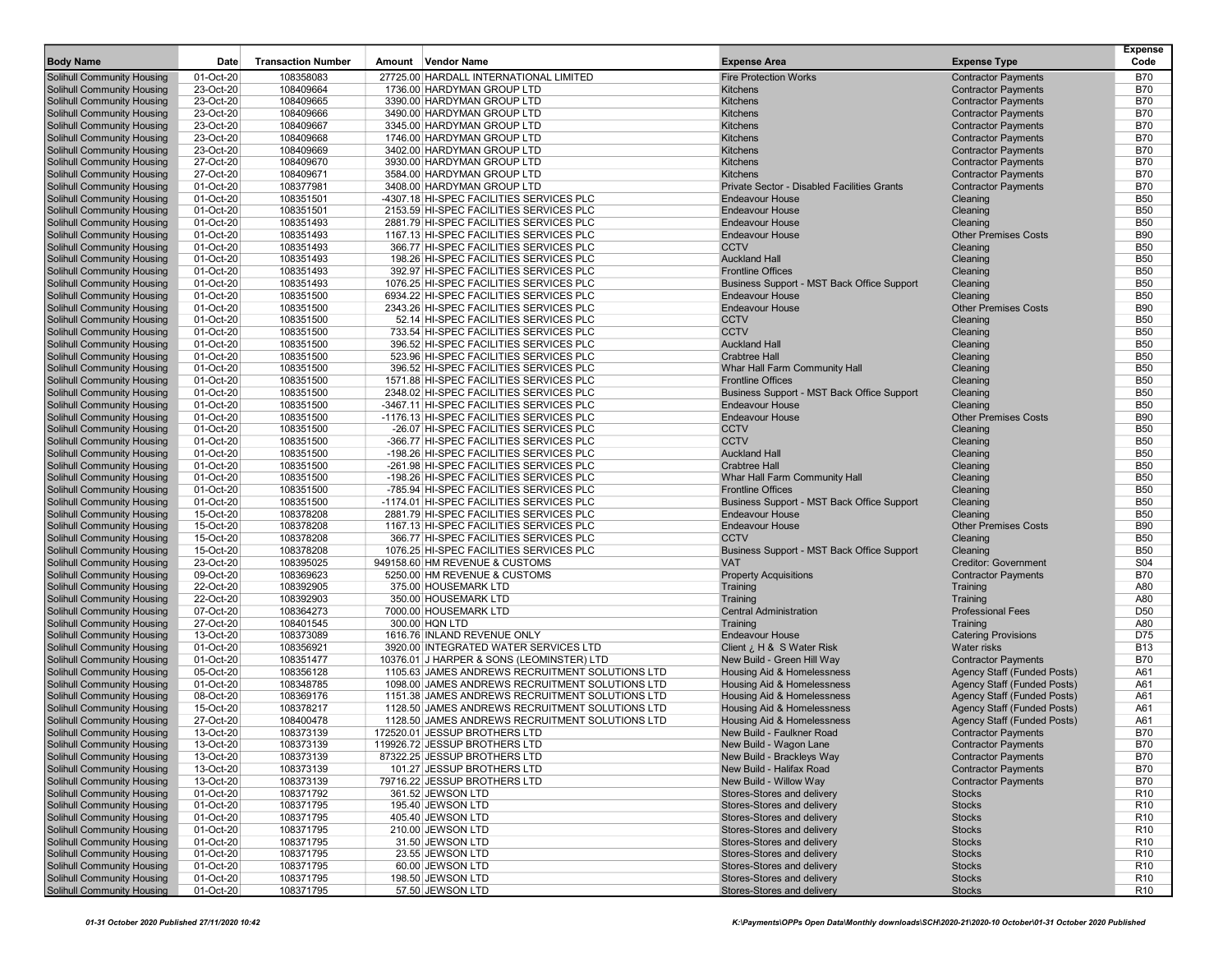| <b>Body Name</b>                                                       | Date                   | <b>Transaction Number</b> | Amount Vendor Name                   | <b>Expense Area</b>                                      | <b>Expense Type</b>            | <b>Expense</b><br>Code             |
|------------------------------------------------------------------------|------------------------|---------------------------|--------------------------------------|----------------------------------------------------------|--------------------------------|------------------------------------|
| <b>Solihull Community Housing</b>                                      | 01-Oct-20              | 108371795                 | 18.24 JEWSON LTD                     | Stores-Stores and delivery                               | <b>Stocks</b>                  | R <sub>10</sub>                    |
| <b>Solihull Community Housing</b>                                      | 01-Oct-20              | 108371795                 | 92.74 JEWSON LTD                     | Stores-Stores and delivery                               | <b>Stocks</b>                  | R <sub>10</sub>                    |
| <b>Solihull Community Housing</b>                                      | 01-Oct-20              | 108371795                 | 110.00 JEWSON LTD                    | Stores-Stores and delivery                               | <b>Stocks</b>                  | R <sub>10</sub>                    |
| <b>Solihull Community Housing</b>                                      | 01-Oct-20              | 108371795                 | 65.00 JEWSON LTD                     | Stores-Stores and delivery                               | <b>Stocks</b>                  | R <sub>10</sub>                    |
| Solihull Community Housing                                             | 01-Oct-20              | 108371796                 | 36.40 JEWSON LTD                     | Stores-Stores and delivery                               | <b>Stocks</b>                  | R <sub>10</sub>                    |
| <b>Solihull Community Housing</b>                                      | 01-Oct-20              | 108371796                 | 47.12 JEWSON LTD                     | Stores-Stores and delivery                               | <b>Stocks</b>                  | R <sub>10</sub>                    |
| <b>Solihull Community Housing</b>                                      | 01-Oct-20              | 108371796                 | 23.10 JEWSON LTD                     | Stores-Stores and delivery                               | <b>Stocks</b>                  | R <sub>10</sub>                    |
| <b>Solihull Community Housing</b>                                      | 01-Oct-20              | 108371796                 | 77.95 JEWSON LTD                     | Stores-Stores and delivery                               | <b>Stocks</b>                  | R <sub>10</sub>                    |
| <b>Solihull Community Housing</b>                                      | $01-Cct-20$            | 108371796                 | 6.30 JEWSON LTD                      | Stores-Stores and delivery                               | <b>Stocks</b>                  | R <sub>10</sub>                    |
| <b>Solihull Community Housing</b>                                      | 01-Oct-20              | 108371796                 | 7.00 JEWSON LTD                      | Stores-Stores and delivery                               | <b>Stocks</b>                  | R <sub>10</sub>                    |
| <b>Solihull Community Housing</b>                                      | 01-Oct-20              | 108371796                 | 55.80 JEWSON LTD                     | Stores-Stores and delivery                               | <b>Stocks</b>                  | R <sub>10</sub>                    |
| <b>Solihull Community Housing</b>                                      | 01-Oct-20              | 108371796                 | 10.50 JEWSON LTD                     | Stores-Stores and delivery                               | <b>Stocks</b>                  | R <sub>10</sub>                    |
| <b>Solihull Community Housing</b>                                      | 01-Oct-20              | 108371796                 | 7.00 JEWSON LTD                      | Stores-Stores and delivery                               | <b>Stocks</b>                  | R <sub>10</sub>                    |
| <b>Solihull Community Housing</b>                                      | 01-Oct-20              | 108371796                 | 1542.24 JEWSON LTD                   | Stores-Stores and delivery                               | <b>Stocks</b>                  | R <sub>10</sub>                    |
| Solihull Community Housing                                             | 01-Oct-20              | 108371796                 | 108.00 JEWSON LTD                    | Stores-Stores and delivery                               | <b>Stocks</b>                  | R <sub>10</sub>                    |
| <b>Solihull Community Housing</b>                                      | 01-Oct-20              | 108371796                 | 5.60 JEWSON LTD                      | Stores-Stores and delivery                               | <b>Stocks</b>                  | R <sub>10</sub>                    |
| <b>Solihull Community Housing</b>                                      | 01-Oct-20              | 108371796                 | 155.52 JEWSON LTD                    | Stores-Stores and delivery                               | <b>Stocks</b>                  | R <sub>10</sub>                    |
| <b>Solihull Community Housing</b>                                      | 01-Oct-20              | 108371796                 | 210.80 JEWSON LTD                    | Stores-Stores and delivery                               | <b>Stocks</b>                  | R <sub>10</sub>                    |
| <b>Solihull Community Housing</b>                                      | $01-Cct-20$            | 108371801                 | 76.80 JEWSON LTD                     | Stores-Stores and delivery                               | <b>Stocks</b>                  | R <sub>10</sub>                    |
| <b>Solihull Community Housing</b>                                      | 01-Oct-20              | 108371801                 | 23.32 JEWSON LTD                     | Stores-Stores and delivery                               | <b>Stocks</b>                  | R <sub>10</sub>                    |
| <b>Solihull Community Housing</b>                                      | 01-Oct-20              | 108371801                 | 409.20 JEWSON LTD                    | Stores-Stores and delivery                               | <b>Stocks</b>                  | R <sub>10</sub>                    |
| <b>Solihull Community Housing</b>                                      | 01-Oct-20              | 108371801                 | 60.60 JEWSON LTD                     | Stores-Stores and delivery                               | <b>Stocks</b>                  | R <sub>10</sub>                    |
| <b>Solihull Community Housing</b>                                      | 01-Oct-20              | 108371801                 | 92.40 JEWSON LTD                     | Stores-Stores and delivery                               | <b>Stocks</b>                  | R <sub>10</sub>                    |
| <b>Solihull Community Housing</b>                                      | $01-Oct-20$            | 108371801                 | 279.00 JEWSON LTD                    | Stores-Stores and delivery                               | <b>Stocks</b>                  | R <sub>10</sub>                    |
| <b>Solihull Community Housing</b>                                      | 01-Oct-20              | 108371801                 | 52.20 JEWSON LTD                     | Stores-Stores and delivery                               | <b>Stocks</b>                  | R <sub>10</sub>                    |
| <b>Solihull Community Housing</b>                                      | 01-Oct-20              | 108371805                 | 129.63 JEWSON LTD                    | Stores-Stores and delivery                               | <b>Stocks</b>                  | R <sub>10</sub>                    |
| <b>Solihull Community Housing</b>                                      | 01-Oct-20              | 108371805                 | 22.20 JEWSON LTD                     | Stores-Stores and delivery                               | <b>Stocks</b>                  | R <sub>10</sub>                    |
| <b>Solihull Community Housing</b>                                      | 01-Oct-20              | 108371805                 | 128.00 JEWSON LTD                    | Stores-Stores and delivery                               | <b>Stocks</b>                  | R <sub>10</sub>                    |
| <b>Solihull Community Housing</b>                                      | $01-Oct-20$            | 108371808                 | 43.68 JEWSON LTD                     | Stores-Stores and delivery                               | <b>Stocks</b>                  | R <sub>10</sub>                    |
| <b>Solihull Community Housing</b>                                      | 01-Oct-20              | 108371808                 | 134.00 JEWSON LTD                    | Stores-Stores and delivery                               | <b>Stocks</b>                  | R <sub>10</sub>                    |
| <b>Solihull Community Housing</b>                                      | 01-Oct-20              | 108371808                 | 34.40 JEWSON LTD                     | Stores-Stores and delivery                               | <b>Stocks</b>                  | R <sub>10</sub>                    |
| <b>Solihull Community Housing</b>                                      | 01-Oct-20              | 108371810                 | 5.80 JEWSON LTD                      | Stores-Stores and delivery                               | <b>Stocks</b>                  | R <sub>10</sub>                    |
| <b>Solihull Community Housing</b>                                      | 01-Oct-20              | 108371810                 | 88.20 JEWSON LTD                     | Stores-Stores and delivery                               | <b>Stocks</b>                  | R <sub>10</sub>                    |
| <b>Solihull Community Housing</b>                                      | 01-Oct-20              | 108371810                 | 71.45 JEWSON LTD                     | Stores-Stores and delivery                               | <b>Stocks</b>                  | R <sub>10</sub>                    |
| Solihull Community Housing                                             | 01-Oct-20              | 108371810                 | 266.70 JEWSON LTD                    | Stores-Stores and delivery                               | <b>Stocks</b>                  | R <sub>10</sub>                    |
| <b>Solihull Community Housing</b>                                      | 01-Oct-20              | 108371810                 | 91.60 JEWSON LTD                     | Stores-Stores and delivery                               | <b>Stocks</b>                  | R <sub>10</sub>                    |
| <b>Solihull Community Housing</b>                                      | 01-Oct-20              | 108371810                 | 246.96 JEWSON LTD                    | Stores-Stores and delivery                               | <b>Stocks</b>                  | R <sub>10</sub>                    |
| <b>Solihull Community Housing</b>                                      | 01-Oct-20              | 108371810                 | 60.00 JEWSON LTD                     | Stores-Stores and delivery                               | <b>Stocks</b>                  | R <sub>10</sub>                    |
| <b>Solihull Community Housing</b>                                      | 01-Oct-20              | 108371810                 | 5.70 JEWSON LTD                      | Stores-Stores and delivery                               | <b>Stocks</b>                  | R <sub>10</sub>                    |
| <b>Solihull Community Housing</b>                                      | 01-Oct-20              | 108371810                 | 36.48 JEWSON LTD                     | Stores-Stores and delivery                               | <b>Stocks</b>                  | R <sub>10</sub>                    |
| <b>Solihull Community Housing</b>                                      | 01-Oct-20              | 108371810                 | 40.90 JEWSON LTD                     | Stores-Stores and delivery                               | <b>Stocks</b>                  | R <sub>10</sub>                    |
| <b>Solihull Community Housing</b>                                      | 01-Oct-20              | 108371810                 | 27.90 JEWSON LTD                     | Stores-Stores and delivery                               | <b>Stocks</b>                  | R <sub>10</sub>                    |
| <b>Solihull Community Housing</b>                                      | 01-Oct-20              | 108371813                 | 205.00 JEWSON LTD                    | Stores-Stores and delivery                               | <b>Stocks</b>                  | R <sub>10</sub>                    |
| <b>Solihull Community Housing</b>                                      | 01-Oct-20              | 108371813                 | 95.76 JEWSON LTD                     | Stores-Stores and delivery                               | <b>Stocks</b>                  | R <sub>10</sub>                    |
| Solihull Community Housing                                             | 01-Oct-20              | 108371819                 | 164.58 JEWSON LTD                    | Stores-Stores and delivery                               | <b>Stocks</b>                  | R <sub>10</sub>                    |
| <b>Solihull Community Housing</b>                                      | 01-Oct-20              | 108371819                 | 106.80 JEWSON LTD                    | Stores-Stores and delivery                               | <b>Stocks</b>                  | R <sub>10</sub>                    |
| <b>Solihull Community Housing</b>                                      | 01-Oct-20              | 108371819                 | 61.60 JEWSON LTD                     | Stores-Stores and delivery                               | <b>Stocks</b>                  | R <sub>10</sub>                    |
| <b>Solihull Community Housing</b>                                      | 01-Oct-20              | 108371820<br>108371820    | 27.00 JEWSON LTD                     | Stores-Stores and delivery                               | <b>Stocks</b>                  | R <sub>10</sub>                    |
| <b>Solihull Community Housing</b>                                      | $01-Oct-20$            |                           | 329.50 JEWSON LTD                    | Stores-Stores and delivery                               | <b>Stocks</b>                  | R <sub>10</sub>                    |
| <b>Solihull Community Housing</b>                                      | 01-Oct-20              | 108371820                 | 4.20 JEWSON LTD                      | Stores-Stores and delivery                               | <b>Stocks</b>                  | R <sub>10</sub>                    |
| <b>Solihull Community Housing</b><br><b>Solihull Community Housing</b> | 01-Oct-20<br>01-Oct-20 | 108371820<br>108371820    | 37.20 JEWSON LTD<br>54.90 JEWSON LTD | Stores-Stores and delivery<br>Stores-Stores and delivery | <b>Stocks</b><br><b>Stocks</b> | R <sub>10</sub><br>R <sub>10</sub> |
| <b>Solihull Community Housing</b>                                      | 01-Oct-20              | 108371820                 | 27.00 JEWSON LTD                     | Stores-Stores and delivery                               | <b>Stocks</b>                  | R <sub>10</sub>                    |
| <b>Solihull Community Housing</b>                                      | $01-Oct-20$            | 108371823                 | 100.44 JEWSON LTD                    | Stores-Stores and delivery                               | <b>Stocks</b>                  | R <sub>10</sub>                    |
| <b>Solihull Community Housing</b>                                      | 01-Oct-20              | 108371823                 | 108.80 JEWSON LTD                    | Stores-Stores and delivery                               | <b>Stocks</b>                  | R <sub>10</sub>                    |
| Solihull Community Housing                                             | 01-Oct-20              | 108371824                 | 10.80 JEWSON LTD                     | Stores-Stores and delivery                               | <b>Stocks</b>                  | R <sub>10</sub>                    |
| <b>Solihull Community Housing</b>                                      | 01-Oct-20              | 108371824                 | 1.80 JEWSON LTD                      | Stores-Stores and delivery                               | <b>Stocks</b>                  | R <sub>10</sub>                    |
| <b>Solihull Community Housing</b>                                      | 01-Oct-20              | 108371824                 | 11.60 JEWSON LTD                     | Stores-Stores and delivery                               | <b>Stocks</b>                  | R <sub>10</sub>                    |
| <b>Solihull Community Housing</b>                                      | 01-Oct-20              | 108371824                 | 18.00 JEWSON LTD                     | Stores-Stores and delivery                               | <b>Stocks</b>                  | R <sub>10</sub>                    |
| <b>Solihull Community Housing</b>                                      | 01-Oct-20              | 108371824                 | 37.20 JEWSON LTD                     | Stores-Stores and delivery                               | <b>Stocks</b>                  | R <sub>10</sub>                    |
| <b>Solihull Community Housing</b>                                      | 01-Oct-20              | 108371824                 | 4.15 JEWSON LTD                      | Stores-Stores and delivery                               | <b>Stocks</b>                  | R <sub>10</sub>                    |
| <b>Solihull Community Housing</b>                                      | 01-Oct-20              | 108371824                 | 74.60 JEWSON LTD                     | Stores-Stores and delivery                               | <b>Stocks</b>                  | R <sub>10</sub>                    |
| <b>Solihull Community Housing</b>                                      | 01-Oct-20              | 108371824                 | 239.10 JEWSON LTD                    | Stores-Stores and delivery                               | <b>Stocks</b>                  | R <sub>10</sub>                    |
| <b>Solihull Community Housing</b>                                      | 01-Oct-20              | 108371824                 | 210.00 JEWSON LTD                    | Stores-Stores and delivery                               | <b>Stocks</b>                  | R <sub>10</sub>                    |
| <b>Solihull Community Housing</b>                                      | 01-Oct-20              | 108371824                 | 7.20 JEWSON LTD                      | Stores-Stores and delivery                               | <b>Stocks</b>                  | R <sub>10</sub>                    |
| <b>Solihull Community Housing</b>                                      | 01-Oct-20              | 108371824                 | 177.80 JEWSON LTD                    | Stores-Stores and delivery                               | <b>Stocks</b>                  | R <sub>10</sub>                    |
| <b>Solihull Community Housing</b>                                      | 01-Oct-20              | 108371824                 | 41.60 JEWSON LTD                     | Stores-Stores and delivery                               | <b>Stocks</b>                  | R <sub>10</sub>                    |
| <b>Solihull Community Housing</b>                                      | 01-Oct-20              | 108371824                 | 9.00 JEWSON LTD                      | Stores-Stores and delivery                               | <b>Stocks</b>                  | R <sub>10</sub>                    |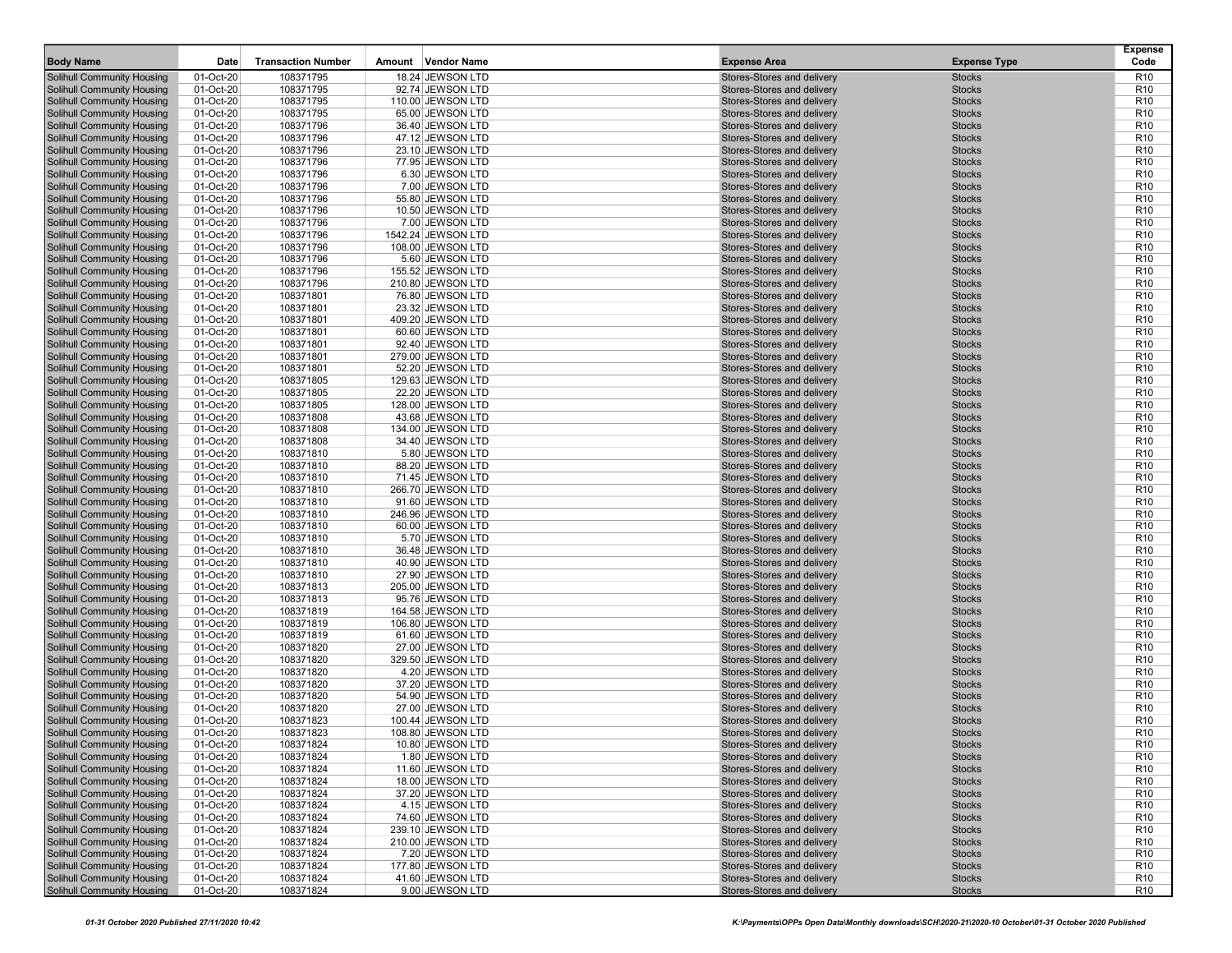| <b>Body Name</b>                                                       | Date                   | <b>Transaction Number</b> | Amount Vendor Name                    | <b>Expense Area</b>                                      | <b>Expense Type</b>            | <b>Expense</b><br>Code             |
|------------------------------------------------------------------------|------------------------|---------------------------|---------------------------------------|----------------------------------------------------------|--------------------------------|------------------------------------|
| Solihull Community Housing                                             | 01-Oct-20              | 108371824                 | 145.90 JEWSON LTD                     | Stores-Stores and delivery                               | <b>Stocks</b>                  | R <sub>10</sub>                    |
| Solihull Community Housing                                             | 01-Oct-20              | 108371825                 | 11.00 JEWSON LTD                      | Stores-Stores and delivery                               | <b>Stocks</b>                  | R <sub>10</sub>                    |
| <b>Solihull Community Housing</b>                                      | 01-Oct-20              | 108371825                 | 11.00 JEWSON LTD                      | Stores-Stores and delivery                               | <b>Stocks</b>                  | R <sub>10</sub>                    |
| <b>Solihull Community Housing</b>                                      | 01-Oct-20              | 108371825                 | 77.70 JEWSON LTD                      | Stores-Stores and delivery                               | <b>Stocks</b>                  | R <sub>10</sub>                    |
| Solihull Community Housing                                             | 01-Oct-20              | 108371825                 | 178.80 JEWSON LTD                     | Stores-Stores and delivery                               | <b>Stocks</b>                  | R <sub>10</sub>                    |
| <b>Solihull Community Housing</b>                                      | 01-Oct-20              | 108371825                 | 76.80 JEWSON LTD                      | Stores-Stores and delivery                               | <b>Stocks</b>                  | R <sub>10</sub>                    |
| <b>Solihull Community Housing</b>                                      | 01-Oct-20              | 108371825                 | 163.80 JEWSON LTD                     | Stores-Stores and delivery                               | <b>Stocks</b>                  | R <sub>10</sub>                    |
| Solihull Community Housing                                             | 01-Oct-20              | 108371825                 | 17.20 JEWSON LTD                      | Stores-Stores and delivery                               | <b>Stocks</b>                  | R <sub>10</sub>                    |
| <b>Solihull Community Housing</b>                                      | 01-Oct-20              | 108371825                 | 122.16 JEWSON LTD                     | Stores-Stores and delivery                               | <b>Stocks</b>                  | R <sub>10</sub>                    |
| Solihull Community Housing                                             | 01-Oct-20              | 108371825                 | 249.80 JEWSON LTD                     | Stores-Stores and delivery                               | <b>Stocks</b>                  | R <sub>10</sub>                    |
| <b>Solihull Community Housing</b>                                      | 01-Oct-20              | 108371825                 | 65.80 JEWSON LTD                      | Stores-Stores and delivery                               | <b>Stocks</b>                  | R <sub>10</sub>                    |
| <b>Solihull Community Housing</b>                                      | 01-Oct-20              | 108371825                 | 67.65 JEWSON LTD                      | Stores-Stores and delivery                               | <b>Stocks</b>                  | R <sub>10</sub>                    |
| <b>Solihull Community Housing</b>                                      | 01-Oct-20              | 108371825                 | 1542.24 JEWSON LTD                    | Stores-Stores and delivery                               | <b>Stocks</b>                  | R <sub>10</sub>                    |
| <b>Solihull Community Housing</b>                                      | 01-Oct-20              | 108371825                 | 15.00 JEWSON LTD                      | Stores-Stores and delivery                               | <b>Stocks</b>                  | R <sub>10</sub>                    |
| Solihull Community Housing                                             | 01-Oct-20              | 108371825                 | 33.16 JEWSON LTD                      | Stores-Stores and delivery                               | <b>Stocks</b>                  | R <sub>10</sub>                    |
| <b>Solihull Community Housing</b>                                      | 01-Oct-20              | 108371825                 | 271.70 JEWSON LTD                     | Stores-Stores and delivery                               | <b>Stocks</b>                  | R <sub>10</sub>                    |
| <b>Solihull Community Housing</b>                                      | 01-Oct-20              | 108371825                 | 2.00 JEWSON LTD                       | Stores-Stores and delivery                               | <b>Stocks</b>                  | R <sub>10</sub>                    |
| <b>Solihull Community Housing</b>                                      | 01-Oct-20              | 108371825                 | 234.60 JEWSON LTD                     | Stores-Stores and delivery                               | <b>Stocks</b>                  | R <sub>10</sub>                    |
| <b>Solihull Community Housing</b>                                      | 01-Oct-20              | 108371825                 | 29.00 JEWSON LTD                      | Stores-Stores and delivery                               | <b>Stocks</b>                  | R <sub>10</sub>                    |
| Solihull Community Housing                                             | 01-Oct-20              | 108371825                 | 20.10 JEWSON LTD                      | Stores-Stores and delivery                               | <b>Stocks</b>                  | R <sub>10</sub>                    |
| <b>Solihull Community Housing</b>                                      | 01-Oct-20              | 108371831                 | 31.80 JEWSON LTD                      | Stores-Stores and delivery                               | <b>Stocks</b>                  | R <sub>10</sub>                    |
| <b>Solihull Community Housing</b>                                      | 01-Oct-20              | 108371831                 | 77.95 JEWSON LTD                      | Stores-Stores and delivery                               | <b>Stocks</b>                  | R <sub>10</sub>                    |
| <b>Solihull Community Housing</b>                                      | 01-Oct-20              | 108371831                 | 24.80 JEWSON LTD                      | Stores-Stores and delivery                               | <b>Stocks</b>                  | R <sub>10</sub>                    |
| <b>Solihull Community Housing</b>                                      | 01-Oct-20              | 108371831                 | 189.60 JEWSON LTD                     | Stores-Stores and delivery                               | <b>Stocks</b>                  | R <sub>10</sub>                    |
| Solihull Community Housing                                             | 01-Oct-20              | 108371831                 | 375.20 JEWSON LTD                     | Stores-Stores and delivery                               | <b>Stocks</b>                  | R <sub>10</sub>                    |
| <b>Solihull Community Housing</b>                                      | 01-Oct-20              | 108371831                 | 8.65 JEWSON LTD                       | Stores-Stores and delivery                               | <b>Stocks</b>                  | R <sub>10</sub>                    |
| <b>Solihull Community Housing</b>                                      | 01-Oct-20              | 108371831                 | 18.00 JEWSON LTD                      | Stores-Stores and delivery                               | <b>Stocks</b>                  | R <sub>10</sub>                    |
| Solihull Community Housing                                             | 01-Oct-20              | 108371831                 | 154.40 JEWSON LTD                     | Stores-Stores and delivery                               | <b>Stocks</b>                  | R <sub>10</sub>                    |
| <b>Solihull Community Housing</b>                                      | 01-Oct-20              | 108371831                 | 203.60 JEWSON LTD                     | Stores-Stores and delivery                               | <b>Stocks</b>                  | R <sub>10</sub>                    |
| Solihull Community Housing                                             | 01-Oct-20              | 108371831                 | 205.10 JEWSON LTD                     | Stores-Stores and delivery                               | <b>Stocks</b>                  | R <sub>10</sub>                    |
| <b>Solihull Community Housing</b>                                      | 01-Oct-20              | 108371831                 | 359.50 JEWSON LTD                     | Stores-Stores and delivery                               | <b>Stocks</b>                  | R <sub>10</sub>                    |
| <b>Solihull Community Housing</b>                                      | 01-Oct-20              | 108371831                 | 15.60 JEWSON LTD                      | Stores-Stores and delivery                               | <b>Stocks</b>                  | R <sub>10</sub>                    |
| <b>Solihull Community Housing</b>                                      | 01-Oct-20              | 108371831                 | 118.40 JEWSON LTD                     | Stores-Stores and delivery                               | <b>Stocks</b>                  | R <sub>10</sub>                    |
| <b>Solihull Community Housing</b>                                      | 01-Oct-20              | 108371831                 | 53.10 JEWSON LTD                      | Stores-Stores and delivery                               | <b>Stocks</b>                  | R <sub>10</sub>                    |
| Solihull Community Housing                                             | 01-Oct-20              | 108371831                 | 202.20 JEWSON LTD                     | Stores-Stores and delivery                               | <b>Stocks</b>                  | R <sub>10</sub>                    |
| <b>Solihull Community Housing</b>                                      | 01-Oct-20              | 108371831                 | 65.00 JEWSON LTD                      | Stores-Stores and delivery                               | <b>Stocks</b>                  | R <sub>10</sub>                    |
| <b>Solihull Community Housing</b>                                      | 01-Oct-20              | 108371833<br>108371839    | 430.35 JEWSON LTD                     | Stores-Stores and delivery<br>Stores-Stores and delivery | <b>Stocks</b><br><b>Stocks</b> | R <sub>10</sub><br>R <sub>10</sub> |
| <b>Solihull Community Housing</b><br><b>Solihull Community Housing</b> | 01-Oct-20              | 108371839                 | 28.20 JEWSON LTD<br>245.68 JEWSON LTD | Stores-Stores and delivery                               | <b>Stocks</b>                  | R <sub>10</sub>                    |
| Solihull Community Housing                                             | 01-Oct-20<br>01-Oct-20 | 108371839                 | 7.50 JEWSON LTD                       | Stores-Stores and delivery                               | <b>Stocks</b>                  | R <sub>10</sub>                    |
| <b>Solihull Community Housing</b>                                      | 01-Oct-20              | 108371839                 | 3.50 JEWSON LTD                       | Stores-Stores and delivery                               | <b>Stocks</b>                  | R <sub>10</sub>                    |
| Solihull Community Housing                                             | 01-Oct-20              | 108371839                 | 38.80 JEWSON LTD                      | Stores-Stores and delivery                               | <b>Stocks</b>                  | R <sub>10</sub>                    |
| <b>Solihull Community Housing</b>                                      | 01-Oct-20              | 108371839                 | 27.00 JEWSON LTD                      | Stores-Stores and delivery                               | <b>Stocks</b>                  | R <sub>10</sub>                    |
| <b>Solihull Community Housing</b>                                      | 01-Oct-20              | 108371839                 | 562.50 JEWSON LTD                     | Stores-Stores and delivery                               | <b>Stocks</b>                  | R <sub>10</sub>                    |
| Solihull Community Housing                                             | 01-Oct-20              | 108371839                 | 134.00 JEWSON LTD                     | Stores-Stores and delivery                               | <b>Stocks</b>                  | R <sub>10</sub>                    |
| <b>Solihull Community Housing</b>                                      | 01-Oct-20              | 108371839                 | 416.20 JEWSON LTD                     | Stores-Stores and delivery                               | <b>Stocks</b>                  | R <sub>10</sub>                    |
| <b>Solihull Community Housing</b>                                      | 01-Oct-20              | 108371839                 | 67.82 JEWSON LTD                      | Stores-Stores and delivery                               | <b>Stocks</b>                  | R <sub>10</sub>                    |
| <b>Solihull Community Housing</b>                                      | 01-Oct-20              | 108371839                 | 271.70 JEWSON LTD                     | Stores-Stores and delivery                               | <b>Stocks</b>                  | R <sub>10</sub>                    |
| <b>Solihull Community Housing</b>                                      | 01-Oct-20              | 108371839                 | 16.20 JEWSON LTD                      | Stores-Stores and delivery                               | <b>Stocks</b>                  | R <sub>10</sub>                    |
| Solihull Community Housing                                             | 01-Oct-20              | 108371839                 | 268.08 JEWSON LTD                     | Stores-Stores and delivery                               | <b>Stocks</b>                  | R <sub>10</sub>                    |
| <b>Solihull Community Housing</b>                                      | 01-Oct-20              | 108371839                 | 34.70 JEWSON LTD                      | Stores-Stores and delivery                               | <b>Stocks</b>                  | R <sub>10</sub>                    |
| <b>Solihull Community Housing</b>                                      | 01-Oct-20              | 108371839                 | 73.30 JEWSON LTD                      | Stores-Stores and delivery                               | <b>Stocks</b>                  | R <sub>10</sub>                    |
| <b>Solihull Community Housing</b>                                      | 01-Oct-20              | 108371839                 | 433.00 JEWSON LTD                     | Stores-Stores and delivery                               | <b>Stocks</b>                  | R <sub>10</sub>                    |
| <b>Solihull Community Housing</b>                                      | 01-Oct-20              | 108371839                 | 15.55 JEWSON LTD                      | Stores-Stores and delivery                               | <b>Stocks</b>                  | R <sub>10</sub>                    |
| Solihull Community Housing                                             | 01-Oct-20              | 108371841                 | 88.20 JEWSON LTD                      | Stores-Stores and delivery                               | <b>Stocks</b>                  | R <sub>10</sub>                    |
| Solihull Community Housing                                             | 01-Oct-20              | 108371841                 | 108.00 JEWSON LTD                     | Stores-Stores and delivery                               | <b>Stocks</b>                  | R <sub>10</sub>                    |
| Solihull Community Housing                                             | 01-Oct-20              | 108371841                 | 12.54 JEWSON LTD                      | Stores-Stores and delivery                               | <b>Stocks</b>                  | R <sub>10</sub>                    |
| Solihull Community Housing                                             | 01-Oct-20              | 108371841                 | 6.00 JEWSON LTD                       | Stores-Stores and delivery                               | <b>Stocks</b>                  | R <sub>10</sub>                    |
| Solihull Community Housing                                             | 01-Oct-20              | 108371841                 | 83.70 JEWSON LTD                      | Stores-Stores and delivery                               | <b>Stocks</b>                  | R <sub>10</sub>                    |
| Solihull Community Housing                                             | 01-Oct-20              | 108371841                 | 365.50 JEWSON LTD                     | Stores-Stores and delivery                               | <b>Stocks</b>                  | R <sub>10</sub>                    |
| Solihull Community Housing                                             | 01-Oct-20              | 108371841                 | 559.44 JEWSON LTD                     | Stores-Stores and delivery                               | <b>Stocks</b>                  | R <sub>10</sub>                    |
| <b>Solihull Community Housing</b>                                      | 01-Oct-20              | 108371841                 | 62.00 JEWSON LTD                      | Stores-Stores and delivery                               | <b>Stocks</b>                  | R <sub>10</sub>                    |
| <b>Solihull Community Housing</b>                                      | 01-Oct-20              | 108371841                 | 95.76 JEWSON LTD                      | Stores-Stores and delivery                               | <b>Stocks</b>                  | R <sub>10</sub>                    |
| <b>Solihull Community Housing</b>                                      | 01-Oct-20              | 108371842                 | 356.16 JEWSON LTD                     | Stores-Stores and delivery                               | <b>Stocks</b>                  | R <sub>10</sub>                    |
| Solihull Community Housing                                             | 01-Oct-20              | 108371843                 | 317.87 JEWSON LTD                     | Stores-Stores and delivery                               | <b>Stocks</b>                  | R <sub>10</sub>                    |
| Solihull Community Housing                                             | 01-Oct-20              | 108388447                 | 390.80 JEWSON LTD                     | Stores-Stores and delivery                               | <b>Stocks</b>                  | R <sub>10</sub>                    |
| Solihull Community Housing                                             | 01-Oct-20              | 108388447                 | 422.40 JEWSON LTD                     | Stores-Stores and delivery                               | <b>Stocks</b>                  | R <sub>10</sub>                    |
| Solihull Community Housing                                             | 01-Oct-20              | 108388447                 | 57.50 JEWSON LTD                      | Stores-Stores and delivery                               | <b>Stocks</b>                  | R <sub>10</sub>                    |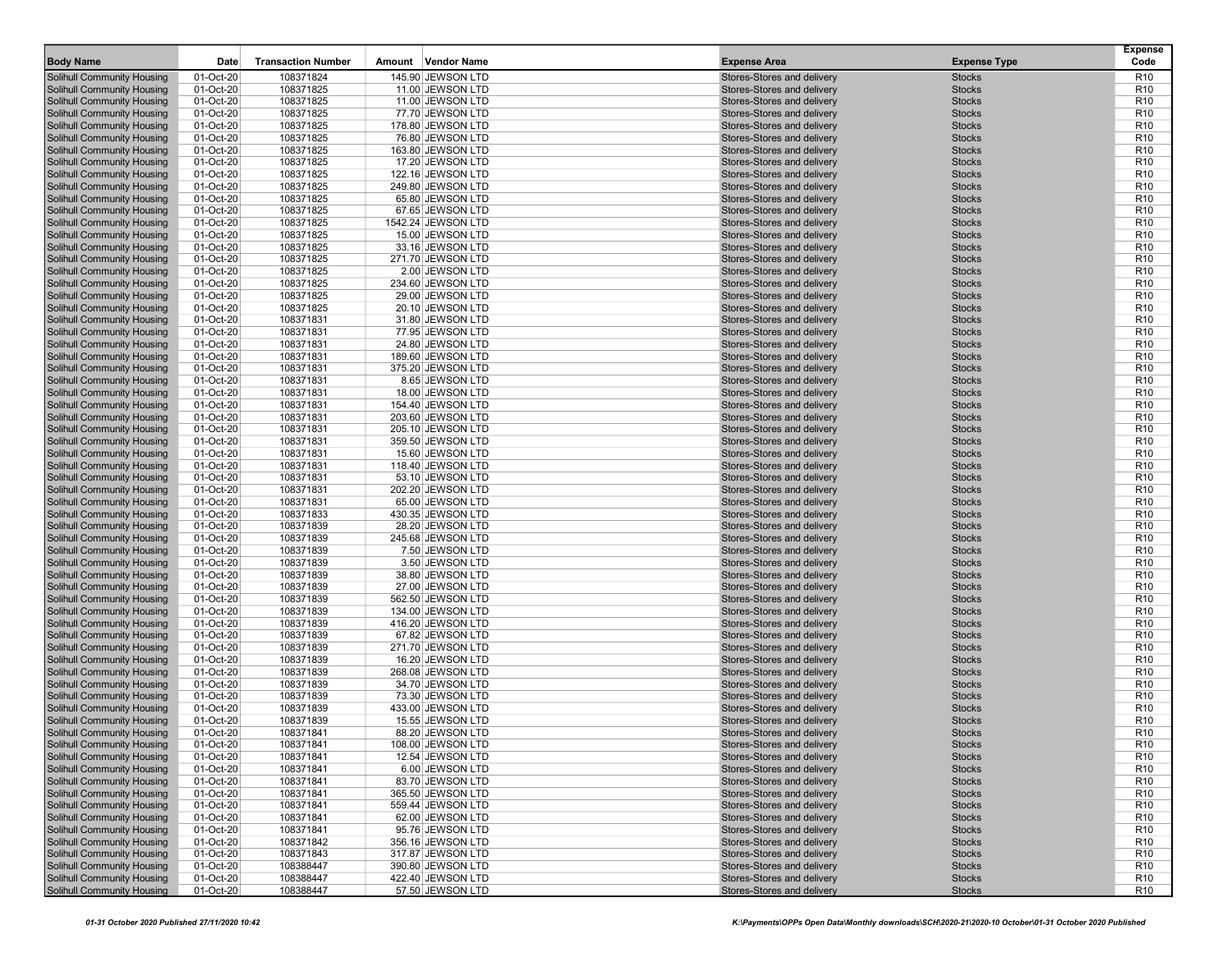| <b>Body Name</b>                                                       | Date                   | <b>Transaction Number</b> | Amount Vendor Name                    | <b>Expense Area</b>                                      | <b>Expense Type</b>            | <b>Expense</b><br>Code             |
|------------------------------------------------------------------------|------------------------|---------------------------|---------------------------------------|----------------------------------------------------------|--------------------------------|------------------------------------|
| Solihull Community Housing                                             | 01-Oct-20              | 108388447                 | 43.30 JEWSON LTD                      | Stores-Stores and delivery                               | <b>Stocks</b>                  | R <sub>10</sub>                    |
| Solihull Community Housing                                             | 01-Oct-20              | 108388447                 | 74.15 JEWSON LTD                      | Stores-Stores and delivery                               | <b>Stocks</b>                  | R <sub>10</sub>                    |
| <b>Solihull Community Housing</b>                                      | 01-Oct-20              | 108388447                 | 105.98 JEWSON LTD                     | Stores-Stores and delivery                               | <b>Stocks</b>                  | R <sub>10</sub>                    |
| <b>Solihull Community Housing</b>                                      | 01-Oct-20              | 108388447                 | 110.00 JEWSON LTD                     | Stores-Stores and delivery                               | <b>Stocks</b>                  | R <sub>10</sub>                    |
| Solihull Community Housing                                             | 01-Oct-20              | 108388447                 | 15.80 JEWSON LTD                      | Stores-Stores and delivery                               | <b>Stocks</b>                  | R <sub>10</sub>                    |
| <b>Solihull Community Housing</b>                                      | 01-Oct-20              | 108388455                 | 250.10 JEWSON LTD                     | Stores-Stores and delivery                               | <b>Stocks</b>                  | R <sub>10</sub>                    |
| Solihull Community Housing                                             | 01-Oct-20              | 108388455                 | 92.05 JEWSON LTD                      | Stores-Stores and delivery                               | <b>Stocks</b>                  | R <sub>10</sub>                    |
| Solihull Community Housing                                             | 01-Oct-20              | 108388455                 | 89.60 JEWSON LTD                      | Stores-Stores and delivery                               | <b>Stocks</b>                  | R <sub>10</sub>                    |
| <b>Solihull Community Housing</b>                                      | 01-Oct-20              | 108388455                 | 344.00 JEWSON LTD                     | Stores-Stores and delivery                               | <b>Stocks</b>                  | R <sub>10</sub>                    |
| Solihull Community Housing                                             | 01-Oct-20              | 108388457                 | 8.00 JEWSON LTD                       | Stores-Stores and delivery                               | <b>Stocks</b>                  | R <sub>10</sub>                    |
| <b>Solihull Community Housing</b>                                      | 01-Oct-20              | 108388457                 | 21.60 JEWSON LTD                      | Stores-Stores and delivery                               | <b>Stocks</b>                  | R <sub>10</sub>                    |
| <b>Solihull Community Housing</b>                                      | 01-Oct-20              | 108388457                 | 5.50 JEWSON LTD                       | Stores-Stores and delivery                               | <b>Stocks</b>                  | R <sub>10</sub>                    |
| Solihull Community Housing                                             | 01-Oct-20              | 108388457                 | 11.32 JEWSON LTD                      | Stores-Stores and delivery                               | <b>Stocks</b>                  | R <sub>10</sub>                    |
| <b>Solihull Community Housing</b>                                      | 01-Oct-20              | 108388457                 | 9.00 JEWSON LTD                       | Stores-Stores and delivery                               | <b>Stocks</b>                  | R <sub>10</sub>                    |
| Solihull Community Housing                                             | 01-Oct-20              | 108388457                 | 23.30 JEWSON LTD                      | Stores-Stores and delivery                               | <b>Stocks</b>                  | R <sub>10</sub>                    |
| <b>Solihull Community Housing</b>                                      | 01-Oct-20              | 108388457                 | 12.90 JEWSON LTD                      | Stores-Stores and delivery                               | <b>Stocks</b>                  | R <sub>10</sub>                    |
| Solihull Community Housing                                             | 01-Oct-20              | 108388457                 | 0.60 JEWSON LTD                       | Stores-Stores and delivery                               | <b>Stocks</b>                  | R <sub>10</sub>                    |
| <b>Solihull Community Housing</b>                                      | 01-Oct-20              | 108388457                 | 5.44 JEWSON LTD                       | Stores-Stores and delivery                               | <b>Stocks</b>                  | R <sub>10</sub>                    |
| <b>Solihull Community Housing</b>                                      | 01-Oct-20              | 108388457                 | 149.90 JEWSON LTD                     | Stores-Stores and delivery                               | <b>Stocks</b>                  | R <sub>10</sub>                    |
| Solihull Community Housing                                             | 01-Oct-20              | 108388457                 | 59.80 JEWSON LTD                      | Stores-Stores and delivery                               | <b>Stocks</b>                  | R <sub>10</sub>                    |
| <b>Solihull Community Housing</b>                                      | 01-Oct-20              | 108388457                 | 19.35 JEWSON LTD                      | Stores-Stores and delivery                               | <b>Stocks</b><br><b>Stocks</b> | R <sub>10</sub>                    |
| <b>Solihull Community Housing</b><br><b>Solihull Community Housing</b> | 01-Oct-20<br>01-Oct-20 | 108388457<br>108388457    | 145.90 JEWSON LTD<br>27.90 JEWSON LTD | Stores-Stores and delivery<br>Stores-Stores and delivery | <b>Stocks</b>                  | R <sub>10</sub><br>R <sub>10</sub> |
| <b>Solihull Community Housing</b>                                      | 01-Oct-20              | 108388464                 | 16.20 JEWSON LTD                      | Stores-Stores and delivery                               | <b>Stocks</b>                  | R <sub>10</sub>                    |
| Solihull Community Housing                                             | 01-Oct-20              | 108388464                 | 30.10 JEWSON LTD                      | Stores-Stores and delivery                               | <b>Stocks</b>                  | R <sub>10</sub>                    |
| <b>Solihull Community Housing</b>                                      | 01-Oct-20              | 108388464                 | 93.38 JEWSON LTD                      | Stores-Stores and delivery                               | <b>Stocks</b>                  | R <sub>10</sub>                    |
| <b>Solihull Community Housing</b>                                      | 01-Oct-20              | 108388464                 | 49.53 JEWSON LTD                      | Stores-Stores and delivery                               | <b>Stocks</b>                  | R <sub>10</sub>                    |
| Solihull Community Housing                                             | 01-Oct-20              | 108388464                 | 14.00 JEWSON LTD                      | Stores-Stores and delivery                               | <b>Stocks</b>                  | R <sub>10</sub>                    |
| <b>Solihull Community Housing</b>                                      | 01-Oct-20              | 108388464                 | 9.80 JEWSON LTD                       | Stores-Stores and delivery                               | <b>Stocks</b>                  | R <sub>10</sub>                    |
| Solihull Community Housing                                             | 01-Oct-20              | 108388464                 | 27.60 JEWSON LTD                      | Stores-Stores and delivery                               | <b>Stocks</b>                  | R <sub>10</sub>                    |
| <b>Solihull Community Housing</b>                                      | 01-Oct-20              | 108388464                 | 8.65 JEWSON LTD                       | Stores-Stores and delivery                               | <b>Stocks</b>                  | R <sub>10</sub>                    |
| <b>Solihull Community Housing</b>                                      | 01-Oct-20              | 108388464                 | 320.10 JEWSON LTD                     | Stores-Stores and delivery                               | <b>Stocks</b>                  | R <sub>10</sub>                    |
| <b>Solihull Community Housing</b>                                      | 01-Oct-20              | 108388464                 | 659.00 JEWSON LTD                     | Stores-Stores and delivery                               | <b>Stocks</b>                  | R <sub>10</sub>                    |
| <b>Solihull Community Housing</b>                                      | 01-Oct-20              | 108388464                 | 45.50 JEWSON LTD                      | Stores-Stores and delivery                               | <b>Stocks</b>                  | R <sub>10</sub>                    |
| Solihull Community Housing                                             | 01-Oct-20              | 108388464                 | 36.48 JEWSON LTD                      | Stores-Stores and delivery                               | <b>Stocks</b>                  | R <sub>10</sub>                    |
| Solihull Community Housing                                             | 02-Oct-20              | 108388466                 | 561.60 JEWSON LTD                     | Stores-Stores and delivery                               | <b>Stocks</b>                  | R <sub>10</sub>                    |
| Solihull Community Housing                                             | 02-Oct-20              | 108388469                 | 253.40 JEWSON LTD                     | Stores-Stores and delivery                               | <b>Stocks</b>                  | R <sub>10</sub>                    |
| <b>Solihull Community Housing</b>                                      | 02-Oct-20              | 108388469                 | 170.00 JEWSON LTD                     | Stores-Stores and delivery                               | <b>Stocks</b>                  | R <sub>10</sub>                    |
| <b>Solihull Community Housing</b>                                      | 02-Oct-20              | 108388470                 | 64.92 JEWSON LTD                      | Stores-Stores and delivery                               | <b>Stocks</b>                  | R <sub>10</sub>                    |
| Solihull Community Housing                                             | 02-Oct-20              | 108388470                 | 1.80 JEWSON LTD                       | Stores-Stores and delivery                               | <b>Stocks</b>                  | R <sub>10</sub>                    |
| <b>Solihull Community Housing</b>                                      | 02-Oct-20              | 108388470                 | 25.00 JEWSON LTD                      | Stores-Stores and delivery                               | <b>Stocks</b>                  | R <sub>10</sub>                    |
| Solihull Community Housing                                             | 02-Oct-20              | 108388470                 | 11.60 JEWSON LTD                      | Stores-Stores and delivery                               | <b>Stocks</b>                  | R <sub>10</sub>                    |
| Solihull Community Housing                                             | 02-Oct-20              | 108388470                 | 14.80 JEWSON LTD                      | Stores-Stores and delivery                               | <b>Stocks</b>                  | R <sub>10</sub>                    |
| <b>Solihull Community Housing</b>                                      | 02-Oct-20              | 108388470                 | 18.00 JEWSON LTD                      | Stores-Stores and delivery                               | <b>Stocks</b>                  | R <sub>10</sub>                    |
| Solihull Community Housing                                             | 02-Oct-20              | 108388470                 | 79.65 JEWSON LTD                      | Stores-Stores and delivery                               | <b>Stocks</b>                  | R <sub>10</sub>                    |
| <b>Solihull Community Housing</b>                                      | 02-Oct-20              | 108388470                 | 562.50 JEWSON LTD                     | Stores-Stores and delivery                               | <b>Stocks</b>                  | R <sub>10</sub>                    |
| <b>Solihull Community Housing</b>                                      | 02-Oct-20              | 108388470                 | 143.90 JEWSON LTD                     | Stores-Stores and delivery                               | <b>Stocks</b>                  | R <sub>10</sub>                    |
| <b>Solihull Community Housing</b>                                      | 02-Oct-20              | 108388470                 | 136.40 JEWSON LTD                     | Stores-Stores and delivery                               | <b>Stocks</b>                  | R <sub>10</sub>                    |
| <b>Solihull Community Housing</b>                                      | 02-Oct-20              | 108388470                 | 53.96 JEWSON LTD                      | Stores-Stores and delivery                               | <b>Stocks</b>                  | R <sub>10</sub>                    |
| Solihull Community Housing                                             | 02-Oct-20              | 108388470                 | 74.25 JEWSON LTD<br>58.00 JEWSON LTD  | Stores-Stores and delivery<br>Stores-Stores and delivery | <b>Stocks</b><br><b>Stocks</b> | R <sub>10</sub><br>R <sub>10</sub> |
| <b>Solihull Community Housing</b><br><b>Solihull Community Housing</b> | 02-Oct-20<br>02-Oct-20 | 108388470<br>108388470    | 141.89 JEWSON LTD                     | Stores-Stores and delivery                               | <b>Stocks</b>                  | R <sub>10</sub>                    |
| <b>Solihull Community Housing</b>                                      | 02-Oct-20              | 108388470                 | 65.80 JEWSON LTD                      | Stores-Stores and delivery                               | <b>Stocks</b>                  | R <sub>10</sub>                    |
| <b>Solihull Community Housing</b>                                      | 02-Oct-20              | 108388470                 | 246.96 JEWSON LTD                     | Stores-Stores and delivery                               | <b>Stocks</b>                  | R <sub>10</sub>                    |
| <b>Solihull Community Housing</b>                                      | 02-Oct-20              | 108388470                 | 16.40 JEWSON LTD                      | Stores-Stores and delivery                               | <b>Stocks</b>                  | R <sub>10</sub>                    |
| Solihull Community Housing                                             | 02-Oct-20              | 108388470                 | 960.00 JEWSON LTD                     | Stores-Stores and delivery                               | <b>Stocks</b>                  | R <sub>10</sub>                    |
| Solihull Community Housing                                             | 02-Oct-20              | 108388470                 | 63.00 JEWSON LTD                      | Stores-Stores and delivery                               | <b>Stocks</b>                  | R <sub>10</sub>                    |
| Solihull Community Housing                                             | 02-Oct-20              | 108388470                 | 194.40 JEWSON LTD                     | Stores-Stores and delivery                               | <b>Stocks</b>                  | R <sub>10</sub>                    |
| Solihull Community Housing                                             | 02-Oct-20              | 108388470                 | 8.65 JEWSON LTD                       | Stores-Stores and delivery                               | <b>Stocks</b>                  | R <sub>10</sub>                    |
| Solihull Community Housing                                             | 02-Oct-20              | 108388470                 | 251.00 JEWSON LTD                     | Stores-Stores and delivery                               | <b>Stocks</b>                  | R <sub>10</sub>                    |
| Solihull Community Housing                                             | 02-Oct-20              | 108388471                 | 44.78 JEWSON LTD                      | Stores-Stores and delivery                               | <b>Stocks</b>                  | R <sub>10</sub>                    |
| <b>Solihull Community Housing</b>                                      | 02-Oct-20              | 108388471                 | 191.23 JEWSON LTD                     | Stores-Stores and delivery                               | <b>Stocks</b>                  | R <sub>10</sub>                    |
| <b>Solihull Community Housing</b>                                      | 02-Oct-20              | 108388472                 | 98.40 JEWSON LTD                      | Stores-Stores and delivery                               | <b>Stocks</b>                  | R <sub>10</sub>                    |
| <b>Solihull Community Housing</b>                                      | 02-Oct-20              | 108388472                 | 106.80 JEWSON LTD                     | Stores-Stores and delivery                               | <b>Stocks</b>                  | R <sub>10</sub>                    |
| Solihull Community Housing                                             | 02-Oct-20              | 108388472                 | 69.87 JEWSON LTD                      | Stores-Stores and delivery                               | <b>Stocks</b>                  | R <sub>10</sub>                    |
| Solihull Community Housing                                             | 02-Oct-20              | 108388472                 | 163.30 JEWSON LTD                     | Stores-Stores and delivery                               | <b>Stocks</b>                  | R <sub>10</sub>                    |
| Solihull Community Housing                                             | 05-Oct-20              | 108388474                 | 14.50 JEWSON LTD                      | Stores-Stores and delivery                               | <b>Stocks</b>                  | R <sub>10</sub>                    |
| Solihull Community Housing                                             | 05-Oct-20              | 108388474                 | 8.40 JEWSON LTD                       | Stores-Stores and delivery                               | <b>Stocks</b>                  | R <sub>10</sub>                    |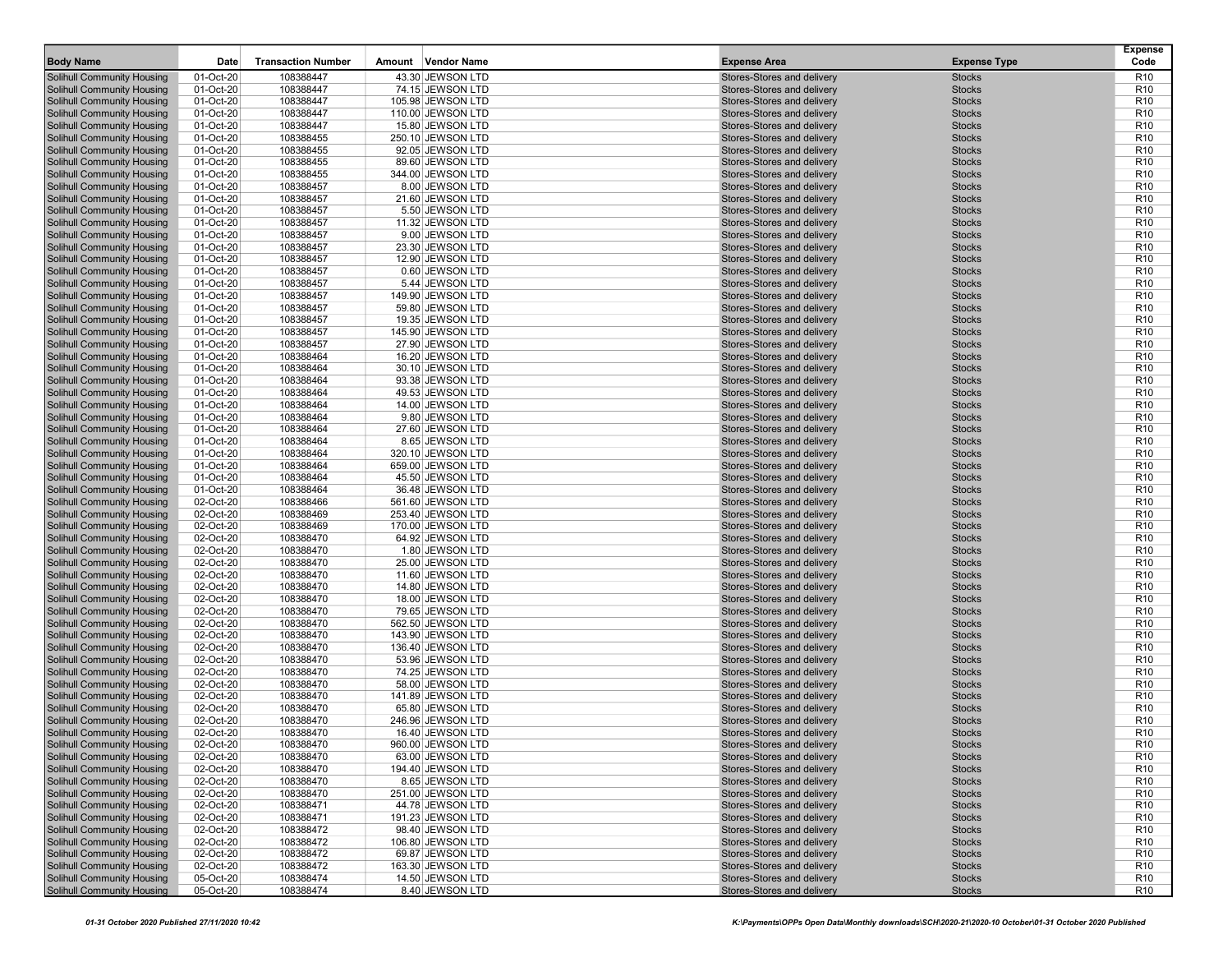| <b>Body Name</b>                  | Date      | <b>Transaction Number</b> | Amount Vendor Name                   | <b>Expense Area</b>        | <b>Expense Type</b>           | <b>Expense</b><br>Code |
|-----------------------------------|-----------|---------------------------|--------------------------------------|----------------------------|-------------------------------|------------------------|
|                                   |           |                           |                                      |                            |                               |                        |
| <b>Solihull Community Housing</b> | 05-Oct-20 | 108388474                 | 8.20 JEWSON LTD                      | Stores-Stores and delivery | <b>Stocks</b>                 | R <sub>10</sub>        |
| <b>Solihull Community Housing</b> | 05-Oct-20 | 108388474                 | 28.30 JEWSON LTD                     | Stores-Stores and delivery | <b>Stocks</b>                 | R <sub>10</sub>        |
| <b>Solihull Community Housing</b> | 05-Oct-20 | 108388474                 | 95.16 JEWSON LTD                     | Stores-Stores and delivery | <b>Stocks</b>                 | R <sub>10</sub>        |
| <b>Solihull Community Housing</b> | 05-Oct-20 | 108388474                 | 39.60 JEWSON LTD                     | Stores-Stores and delivery | <b>Stocks</b>                 | R <sub>10</sub>        |
| <b>Solihull Community Housing</b> | 05-Oct-20 | 108388474                 | 16.50 JEWSON LTD                     | Stores-Stores and delivery | <b>Stocks</b>                 | R <sub>10</sub>        |
| Solihull Community Housing        | 05-Oct-20 | 108388474                 | 12.00 JEWSON LTD                     | Stores-Stores and delivery | <b>Stocks</b>                 | R <sub>10</sub>        |
| Solihull Community Housing        | 05-Oct-20 | 108388474                 | 15.00 JEWSON LTD                     | Stores-Stores and delivery | <b>Stocks</b>                 | R <sub>10</sub>        |
| <b>Solihull Community Housing</b> | 05-Oct-20 | 108388474                 | 7.53 JEWSON LTD                      | Stores-Stores and delivery | <b>Stocks</b>                 | R <sub>10</sub>        |
| <b>Solihull Community Housing</b> | 05-Oct-20 | 108388474                 | 58.50 JEWSON LTD                     | Stores-Stores and delivery | <b>Stocks</b>                 | R <sub>10</sub>        |
| <b>Solihull Community Housing</b> | 05-Oct-20 | 108388474                 | 10.20 JEWSON LTD                     | Stores-Stores and delivery | <b>Stocks</b>                 | R <sub>10</sub>        |
| Solihull Community Housing        | 05-Oct-20 | 108388474                 | 239.10 JEWSON LTD                    | Stores-Stores and delivery | <b>Stocks</b>                 | R <sub>10</sub>        |
| Solihull Community Housing        | 05-Oct-20 | 108388474                 | 230.00 JEWSON LTD                    | Stores-Stores and delivery | <b>Stocks</b>                 | R <sub>10</sub>        |
| <b>Solihull Community Housing</b> | 05-Oct-20 | 108388474                 | 105.98 JEWSON LTD                    | Stores-Stores and delivery | <b>Stocks</b>                 | R <sub>10</sub>        |
| <b>Solihull Community Housing</b> | 05-Oct-20 | 108388474                 | 189.30 JEWSON LTD                    | Stores-Stores and delivery | <b>Stocks</b>                 | R <sub>10</sub>        |
| <b>Solihull Community Housing</b> | 05-Oct-20 | 108388474                 | 27.80 JEWSON LTD                     | Stores-Stores and delivery | <b>Stocks</b>                 | R <sub>10</sub>        |
| Solihull Community Housing        | 06-Oct-20 | 108388477                 | 31.80 JEWSON LTD                     | Stores-Stores and delivery | <b>Stocks</b>                 | R <sub>10</sub>        |
| Solihull Community Housing        | 06-Oct-20 | 108388477                 | 62.00 JEWSON LTD                     | Stores-Stores and delivery | <b>Stocks</b>                 | R <sub>10</sub>        |
| <b>Solihull Community Housing</b> | 06-Oct-20 | 108388477                 | 60.02 JEWSON LTD                     | Stores-Stores and delivery | <b>Stocks</b>                 | R <sub>10</sub>        |
| <b>Solihull Community Housing</b> | 06-Oct-20 | 108388477                 | 96.80 JEWSON LTD                     | Stores-Stores and delivery | <b>Stocks</b>                 | R <sub>10</sub>        |
| <b>Solihull Community Housing</b> | 06-Oct-20 | 108388477                 | 624.20 JEWSON LTD                    | Stores-Stores and delivery | <b>Stocks</b>                 | R <sub>10</sub>        |
| Solihull Community Housing        | 06-Oct-20 | 108388477                 | 20.85 JEWSON LTD                     | Stores-Stores and delivery | <b>Stocks</b>                 | R <sub>10</sub>        |
| <b>Solihull Community Housing</b> | 06-Oct-20 | 108388477                 | 19.56 JEWSON LTD                     | Stores-Stores and delivery | <b>Stocks</b>                 | R <sub>10</sub>        |
| <b>Solihull Community Housing</b> | 06-Oct-20 | 108388477                 | 11.00 JEWSON LTD                     | Stores-Stores and delivery | <b>Stocks</b>                 | R <sub>10</sub>        |
| <b>Solihull Community Housing</b> | 06-Oct-20 | 108388477                 | 10.70 JEWSON LTD                     | Stores-Stores and delivery | <b>Stocks</b>                 | R <sub>10</sub>        |
| <b>Solihull Community Housing</b> | 06-Oct-20 | 108388477                 | 59.50 JEWSON LTD                     | Stores-Stores and delivery | <b>Stocks</b>                 | R <sub>10</sub>        |
| Solihull Community Housing        | 06-Oct-20 | 108388480                 | 224.25 JEWSON LTD                    | Stores-Stores and delivery | <b>Stocks</b>                 | R <sub>10</sub>        |
| Solihull Community Housing        | 06-Oct-20 | 108388481                 | 102.75 JEWSON LTD                    | Stores-Stores and delivery | <b>Stocks</b>                 | R <sub>10</sub>        |
| <b>Solihull Community Housing</b> | 06-Oct-20 | 108388481                 | 74.60 JEWSON LTD                     | Stores-Stores and delivery | <b>Stocks</b>                 | R <sub>10</sub>        |
| <b>Solihull Community Housing</b> | 06-Oct-20 | 108388481                 | 16.20 JEWSON LTD                     | Stores-Stores and delivery | <b>Stocks</b>                 | R <sub>10</sub>        |
| <b>Solihull Community Housing</b> | 06-Oct-20 | 108388481                 | 27.80 JEWSON LTD                     | Stores-Stores and delivery | <b>Stocks</b>                 | R <sub>10</sub>        |
| <b>Solihull Community Housing</b> | 06-Oct-20 | 108388482                 | 255.00 JEWSON LTD                    | Stores-Stores and delivery | <b>Stocks</b>                 | R <sub>10</sub>        |
| Solihull Community Housing        | 07-Oct-20 | 108392933                 | 283.24 JEWSON LTD                    | Stores-Stores and delivery | <b>Stocks</b>                 | R <sub>10</sub>        |
| <b>Solihull Community Housing</b> | 07-Oct-20 | 108392935                 | 737.04 JEWSON LTD                    | Stores-Stores and delivery | <b>Stocks</b>                 | R <sub>10</sub>        |
| <b>Solihull Community Housing</b> | 07-Oct-20 | 108392935                 | 225.92 JEWSON LTD                    | Stores-Stores and delivery | <b>Stocks</b>                 | R <sub>10</sub>        |
| <b>Solihull Community Housing</b> | 07-Oct-20 | 108392935                 | 354.05 JEWSON LTD                    | Stores-Stores and delivery | <b>Stocks</b>                 | R <sub>10</sub>        |
| Solihull Community Housing        | 07-Oct-20 | 108392935                 | 377.40 JEWSON LTD                    | Stores-Stores and delivery | <b>Stocks</b>                 | R <sub>10</sub>        |
| Solihull Community Housing        | 07-Oct-20 | 108392936                 | 272.80 JEWSON LTD                    | Stores-Stores and delivery | <b>Stocks</b>                 | R <sub>10</sub>        |
| <b>Solihull Community Housing</b> | 07-Oct-20 | 108392936                 | 55.80 JEWSON LTD                     | Stores-Stores and delivery | <b>Stocks</b>                 | R <sub>10</sub>        |
| <b>Solihull Community Housing</b> | 07-Oct-20 | 108392937                 | 427.50 JEWSON LTD                    | Stores-Stores and delivery | <b>Stocks</b>                 | R <sub>10</sub>        |
| Solihull Community Housing        | 07-Oct-20 | 108392941                 | 282.50 JEWSON LTD                    | Stores-Stores and delivery | <b>Stocks</b>                 | R <sub>10</sub>        |
| Solihull Community Housing        | 08-Oct-20 | 108392943                 | 239.75 JEWSON LTD                    | Stores-Stores and delivery | <b>Stocks</b>                 | R <sub>10</sub>        |
| Solihull Community Housing        | 08-Oct-20 | 108392945                 | 844.80 JEWSON LTD                    | Stores-Stores and delivery | <b>Stocks</b>                 | R <sub>10</sub>        |
| <b>Solihull Community Housing</b> | 08-Oct-20 | 108392946                 | 4875.00 JEWSON LTD                   | Stores-Stores and delivery | <b>Stocks</b>                 | R <sub>10</sub>        |
| <b>Solihull Community Housing</b> | 09-Oct-20 | 108392947                 | 276.15 JEWSON LTD                    | Stores-Stores and delivery | <b>Stocks</b>                 | R <sub>10</sub>        |
| <b>Solihull Community Housing</b> | 09-Oct-20 | 108392952                 | 14.20 JEWSON LTD                     | Stores-Stores and delivery | <b>Stocks</b>                 | R <sub>10</sub>        |
| Solihull Community Housing        | 09-Oct-20 | 108392952                 | 374.10 JEWSON LTD                    | Stores-Stores and delivery | <b>Stocks</b>                 | R <sub>10</sub>        |
| Solihull Community Housing        | 09-Oct-20 | 108392952                 | 21.90 JEWSON LTD                     | Stores-Stores and delivery | <b>Stocks</b>                 | R <sub>10</sub>        |
| <b>Solihull Community Housing</b> | 09-Oct-20 | 108392952                 | 210.00 JEWSON LTD                    | Stores-Stores and delivery | <b>Stocks</b>                 | R <sub>10</sub>        |
| <b>Solihull Community Housing</b> | 09-Oct-20 | 108392952                 | 92.40 JEWSON LTD                     | Stores-Stores and delivery | <b>Stocks</b>                 | R <sub>10</sub>        |
| <b>Solihull Community Housing</b> | 09-Oct-20 | 108392952                 | 33.16 JEWSON LTD                     | Stores-Stores and delivery | <b>Stocks</b>                 | R <sub>10</sub>        |
| Solihull Community Housing        | 09-Oct-20 | 108392952                 | 258.75 JEWSON LTD                    | Stores-Stores and delivery | <b>Stocks</b>                 | R <sub>10</sub>        |
| Solihull Community Housing        | 09-Oct-20 | 108392952                 | 210.80 JEWSON LTD                    | Stores-Stores and delivery | <b>Stocks</b>                 | R <sub>10</sub>        |
| <b>Solihull Community Housing</b> | 09-Oct-20 | 108392952                 | 110.00 JEWSON LTD                    | Stores-Stores and delivery | <b>Stocks</b>                 | R <sub>10</sub>        |
| <b>Solihull Community Housing</b> | 09-Oct-20 | 108392952                 | 3.80 JEWSON LTD                      | Stores-Stores and delivery | <b>Stocks</b>                 | R <sub>10</sub>        |
| <b>Solihull Community Housing</b> | 09-Oct-20 | 108392952                 | 21.00 JEWSON LTD                     | Stores-Stores and delivery | <b>Stocks</b>                 | R <sub>10</sub>        |
| Solihull Community Housing        | 09-Oct-20 | 108392952                 | 65.00 JEWSON LTD                     | Stores-Stores and delivery | <b>Stocks</b>                 | R <sub>10</sub>        |
| Solihull Community Housing        | 06-Oct-20 | 108388483                 | 621.88 JEWSON LTD                    | Stores-Stores and delivery | <b>Stocks</b>                 | R <sub>10</sub>        |
| Solihull Community Housing        | 16-Oct-20 | 108379004                 | 1110.22 JLA TOTAL CARE LTD           | <b>Laundry Service</b>     | <b>Equipment Rental/Lease</b> | D <sub>18</sub>        |
| Solihull Community Housing        | 06-Oct-20 | 108358225                 | 804.72 KARTER THOMAS LTD             | <b>Estate Mgmt Team</b>    | <b>Agency Staff</b>           | A60                    |
| Solihull Community Housing        | 13-Oct-20 | 108374019                 | 452.77 KARTER THOMAS LTD             | <b>Estate Mgmt Team</b>    | <b>Agency Staff</b>           | A60                    |
| Solihull Community Housing        | 13-Oct-20 | 108374019                 | 344.39 KARTER THOMAS LTD             | <b>Estate Mgmt Team</b>    | <b>Agency Staff</b>           | A60                    |
| Solihull Community Housing        | 21-Oct-20 | 108386523                 | 809.13 KARTER THOMAS LTD             | <b>Estate Mgmt Team</b>    | <b>Agency Staff</b>           | A60                    |
| Solihull Community Housing        | 22-Oct-20 | 108393039                 | 1539.05 KIRONA SOLUTIONS LIMITED     | <b>IT Strategy</b>         | <b>ICT General</b>            | D30                    |
| Solihull Community Housing        | 05-Oct-20 | 108355818                 | 940.00 LEGRAND                       | Safe and Sound Operational | <b>Equipment Rental/Lease</b> | D <sub>18</sub>        |
| Solihull Community Housing        | 09-Oct-20 | 108369633                 | 431.20 LEX AUTOLEASE LIMITED         | Client - Fleet Management  | <b>Vehicle Hire</b>           | C30                    |
| Solihull Community Housing        | 19-Oct-20 | 108380464                 | 3394.50 LEX AUTOLEASE LIMITED        | Client - Fleet Management  | <b>Vehicle Hire</b>           | C <sub>30</sub>        |
| Solihull Community Housing        | 19-Oct-20 | 108380462                 | 21529.63 LEX AUTOLEASE LIMITED       | Client - Fleet Management  | Vehicle Hire                  | C30                    |
| <b>Solihull Community Housing</b> | 12-Oct-20 | 108372103                 | -1292.50 LIFT & ENGINEERING SERVICES | Mechanical & Electrical    | <b>Utility Related Works</b>  | <b>B34</b>             |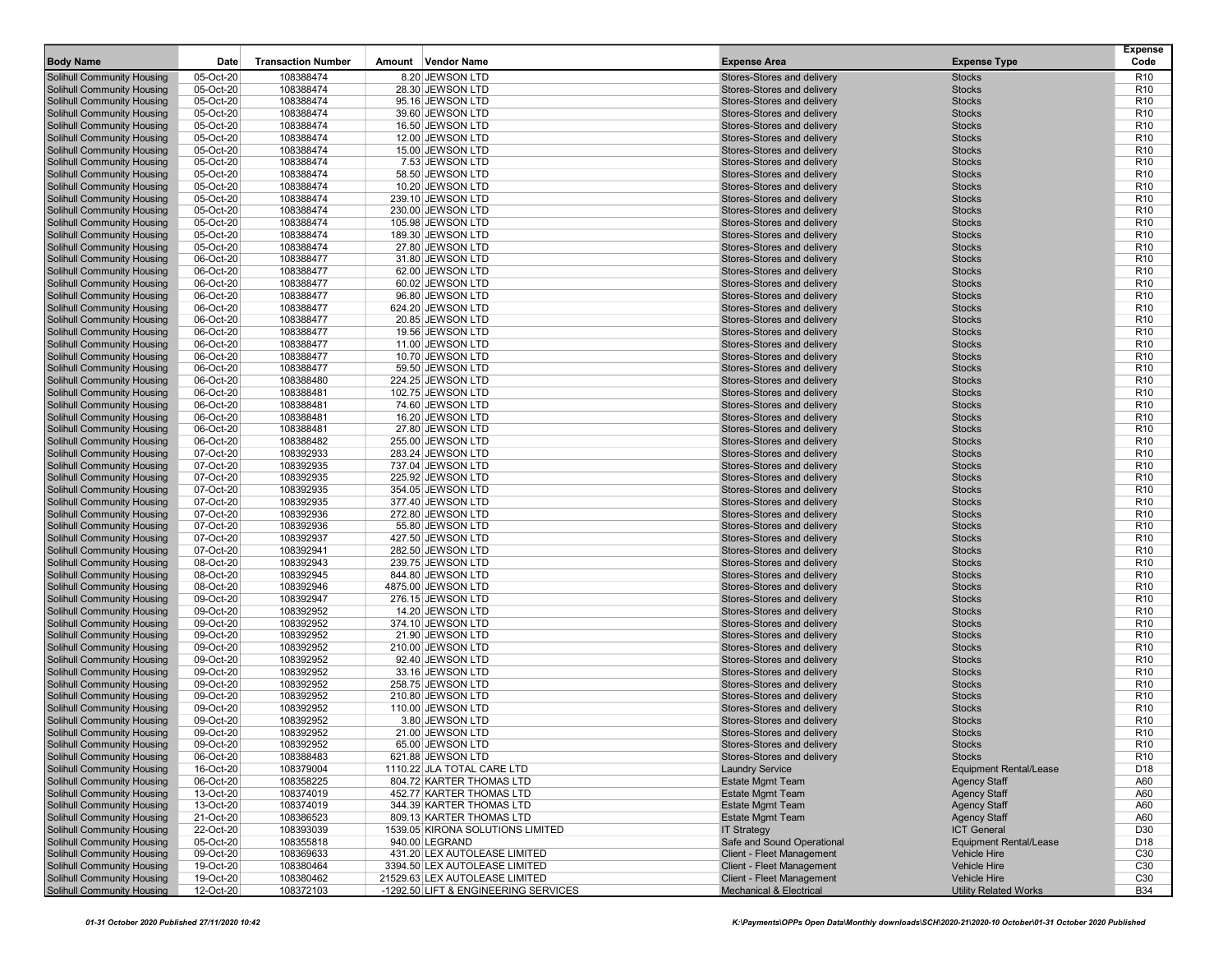| <b>Body Name</b>                                                       | Date                   | <b>Transaction Number</b> | Amount Vendor Name                                                                   |                                                    | <b>Expense Area</b>                                      | <b>Expense Type</b>                          | <b>Expense</b><br>Code   |
|------------------------------------------------------------------------|------------------------|---------------------------|--------------------------------------------------------------------------------------|----------------------------------------------------|----------------------------------------------------------|----------------------------------------------|--------------------------|
| <b>Solihull Community Housing</b>                                      | 12-Oct-20              | 108372102                 | -1292.50 LIFT & ENGINEERING SERVICES                                                 |                                                    | <b>Mechanical &amp; Electrical</b>                       | <b>Utility Related Works</b>                 | <b>B34</b>               |
| Solihull Community Housing                                             | 01-Oct-20              | 108357908                 | 463.57 LIFT & ENGINEERING SERVICES                                                   |                                                    | <b>Mechanical &amp; Electrical</b>                       | <b>Rev Contractor Payments</b>               | <b>B71</b>               |
| <b>Solihull Community Housing</b>                                      | 01-Oct-20              | 108357920                 | 299.77 LIFT & ENGINEERING SERVICES                                                   |                                                    | <b>Mechanical &amp; Electrical</b>                       | <b>Rev Contractor Payments</b>               | <b>B71</b>               |
| <b>Solihull Community Housing</b>                                      | 01-Oct-20              | 108357921                 | 299.77 LIFT & ENGINEERING SERVICES                                                   |                                                    | <b>Mechanical &amp; Electrical</b>                       | <b>Rev Contractor Payments</b>               | <b>B71</b>               |
| <b>Solihull Community Housing</b>                                      | 01-Oct-20              | 108357929                 | 299.77 LIFT & ENGINEERING SERVICES                                                   |                                                    | <b>Mechanical &amp; Electrical</b>                       | <b>Rev Contractor Payments</b>               | <b>B71</b>               |
| <b>Solihull Community Housing</b>                                      | 01-Oct-20              | 108357930                 | 299.77 LIFT & ENGINEERING SERVICES                                                   |                                                    | <b>Mechanical &amp; Electrical</b>                       | <b>Rev Contractor Payments</b>               | <b>B71</b>               |
| <b>Solihull Community Housing</b>                                      | 01-Oct-20              | 108357933                 | 463.57 LIFT & ENGINEERING SERVICES                                                   |                                                    | <b>Mechanical &amp; Electrical</b>                       | <b>Rev Contractor Payments</b>               | <b>B71</b>               |
| <b>Solihull Community Housing</b>                                      | 01-Oct-20              | 108365675                 | 770.77 LIFT & ENGINEERING SERVICES                                                   |                                                    | <b>Mechanical &amp; Electrical</b>                       | <b>Rev Contractor Payments</b>               | <b>B71</b>               |
| <b>Solihull Community Housing</b>                                      | 01-Oct-20              | 108357098                 | 230.55 LIFT & ENGINEERING SERVICES                                                   |                                                    | <b>Mechanical &amp; Electrical</b>                       | <b>Rev Contractor Payments</b>               | <b>B71</b>               |
| <b>Solihull Community Housing</b>                                      | 01-Oct-20              | 108350643                 | 417.91 LIFT & ENGINEERING SERVICES                                                   |                                                    | Direct-Standby                                           | <b>Other Building Costs</b>                  | <b>B39</b>               |
| <b>Solihull Community Housing</b>                                      | 01-Oct-20              | 108365676                 | 582.14 LIFT & ENGINEERING SERVICES                                                   |                                                    | <b>Mechanical &amp; Electrical</b>                       | <b>Rev Contractor Payments</b>               | <b>B71</b>               |
| <b>Solihull Community Housing</b>                                      | 01-Oct-20              | 108350644                 | 495.13 LIFT & ENGINEERING SERVICES                                                   |                                                    | <b>Mechanical &amp; Electrical</b>                       | <b>Rev Contractor Payments</b>               | <b>B71</b>               |
| <b>Solihull Community Housing</b>                                      | 01-Oct-20              | 108350645                 | 377.42 LIFT & ENGINEERING SERVICES                                                   |                                                    | <b>Mechanical &amp; Electrical</b>                       | <b>Rev Contractor Payments</b>               | <b>B71</b>               |
| <b>Solihull Community Housing</b>                                      | 01-Oct-20              | 108365677                 | 666.88 LIFT & ENGINEERING SERVICES                                                   |                                                    | Direct-Standby                                           | <b>Other Building Costs</b>                  | <b>B39</b>               |
| <b>Solihull Community Housing</b>                                      | 01-Oct-20              | 108381590                 | 1290.58 LIFT & ENGINEERING SERVICES                                                  |                                                    | Direct-Standby                                           | <b>Other Building Costs</b>                  | <b>B39</b>               |
| Solihull Community Housing                                             | 01-Oct-20              | 108381591                 | 935.55 LIFT & ENGINEERING SERVICES                                                   |                                                    | <b>Mechanical &amp; Electrical</b>                       | <b>Rev Contractor Payments</b>               | <b>B71</b>               |
| <b>Solihull Community Housing</b>                                      | 01-Oct-20              | 108350649                 | 279.45 LIFT & ENGINEERING SERVICES                                                   |                                                    | <b>Mechanical &amp; Electrical</b>                       | <b>Rev Contractor Payments</b>               | <b>B71</b>               |
| <b>Solihull Community Housing</b>                                      | 01-Oct-20              | 108365678                 | 631.79 LIFT & ENGINEERING SERVICES                                                   |                                                    | <b>Mechanical &amp; Electrical</b>                       | <b>Rev Contractor Payments</b>               | <b>B71</b>               |
| <b>Solihull Community Housing</b>                                      | 01-Oct-20              | 108365679                 | 650.20 LIFT & ENGINEERING SERVICES                                                   |                                                    | <b>Mechanical &amp; Electrical</b>                       | <b>Rev Contractor Payments</b>               | <b>B71</b>               |
| <b>Solihull Community Housing</b>                                      | 01-Oct-20              | 108350659                 | 309.13 LIFT & ENGINEERING SERVICES                                                   |                                                    | Direct-Standby                                           | <b>Other Building Costs</b>                  | <b>B39</b>               |
| <b>Solihull Community Housing</b>                                      | 15-Oct-20              | 108378147                 | 622.22 LYRECO UK LTD                                                                 |                                                    | <b>Endeavour House</b>                                   | Stationery                                   | D <sub>25</sub>          |
| <b>Solihull Community Housing</b>                                      | 15-Oct-20              | 108378149                 | 1154.40 LYRECO UK LTD                                                                |                                                    | <b>Endeavour House</b>                                   | Stationery                                   | D <sub>25</sub>          |
| <b>Solihull Community Housing</b>                                      | 15-Oct-20              | 108378149                 | -577.20 LYRECO UK LTD                                                                |                                                    | <b>Endeavour House</b>                                   | Stationery                                   | D <sub>25</sub>          |
| <b>Solihull Community Housing</b>                                      | 01-Oct-20              | 108358043                 | 1950.00 M&P PRESERVATION                                                             |                                                    | North Property Repairs-Voids                             | <b>Rev Contractor Payments</b>               | <b>B71</b>               |
| <b>Solihull Community Housing</b>                                      | 01-Oct-20              | 108358044                 | 858.00 M&P PRESERVATION                                                              |                                                    | North Property Repairs-Day to day                        | <b>Internal Works</b>                        | <b>B31</b>               |
| <b>Solihull Community Housing</b>                                      | 01-Oct-20              | 108358045                 | 3375.00 M&P PRESERVATION                                                             |                                                    | North Property Repairs-Voids                             | Voids                                        | <b>B38</b>               |
| <b>Solihull Community Housing</b>                                      | 01-Oct-20              | 108378433                 | 798.00 M&P PRESERVATION                                                              |                                                    | North Property Repairs-Day to day                        | <b>Internal Works</b>                        | <b>B31</b>               |
| <b>Solihull Community Housing</b>                                      | 01-Oct-20              | 108378434                 | 890.00 M&P PRESERVATION                                                              |                                                    | North Property Repairs-Day to day                        | <b>Internal Works</b>                        | <b>B31</b>               |
| <b>Solihull Community Housing</b>                                      | 01-Oct-20              | 108378435                 | 1195.00 M&P PRESERVATION                                                             |                                                    | North Property Repairs-Day to day                        | <b>Internal Works</b>                        | <b>B31</b>               |
| <b>Solihull Community Housing</b>                                      | 01-Oct-20              | 108348787                 | 22300.37 MAN COMMERCIAL PROTECTION LTD                                               |                                                    | <b>CCTV</b>                                              | Security                                     | <b>B43</b>               |
| <b>Solihull Community Housing</b>                                      | 01-Oct-20              | 108358060                 | 869.18 MITIE PROPERTY SERVICES (UK) LTD                                              |                                                    | <b>Planned Maintenance</b>                               | <b>Planned Works</b>                         | <b>B36</b>               |
| <b>Solihull Community Housing</b>                                      | 01-Oct-20              | 108358061                 | 869.18 MITIE PROPERTY SERVICES (UK) LTD                                              |                                                    | <b>Planned Maintenance</b><br><b>Planned Maintenance</b> | <b>Planned Works</b><br><b>Planned Works</b> | <b>B36</b><br><b>B36</b> |
| <b>Solihull Community Housing</b>                                      | 05-Oct-20              | 108356178                 | 1464.70 MITIE PROPERTY SERVICES (UK) LTD<br>1464.70 MITIE PROPERTY SERVICES (UK) LTD |                                                    |                                                          |                                              | <b>B36</b>               |
| <b>Solihull Community Housing</b>                                      | 05-Oct-20              | 108356181                 |                                                                                      |                                                    | <b>Planned Maintenance</b>                               | <b>Planned Works</b>                         |                          |
| <b>Solihull Community Housing</b>                                      | 05-Oct-20              | 108356185                 | 1324.08 MITIE PROPERTY SERVICES (UK) LTD                                             |                                                    | <b>Planned Maintenance</b>                               | <b>Planned Works</b>                         | <b>B36</b>               |
| <b>Solihull Community Housing</b><br><b>Solihull Community Housing</b> | 01-Oct-20<br>01-Oct-20 | 108358062<br>108358063    | 869.18 MITIE PROPERTY SERVICES (UK) LTD<br>869.18 MITIE PROPERTY SERVICES (UK) LTD   |                                                    | <b>Planned Maintenance</b><br><b>Planned Maintenance</b> | <b>Planned Works</b><br><b>Planned Works</b> | <b>B36</b><br><b>B36</b> |
| <b>Solihull Community Housing</b>                                      | 01-Oct-20              | 108358064                 |                                                                                      |                                                    | <b>Planned Maintenance</b>                               | <b>Planned Works</b>                         | <b>B36</b>               |
| <b>Solihull Community Housing</b>                                      | 01-Oct-20              | 108358065                 | 879.34 MITIE PROPERTY SERVICES (UK) LTD<br>869.18 MITIE PROPERTY SERVICES (UK) LTD   |                                                    | <b>Planned Maintenance</b>                               | <b>Planned Works</b>                         | <b>B36</b>               |
| <b>Solihull Community Housing</b>                                      | 01-Oct-20              | 108358066                 | 869.18 MITIE PROPERTY SERVICES (UK) LTD                                              |                                                    | <b>Planned Maintenance</b>                               | <b>Planned Works</b>                         | <b>B36</b>               |
| <b>Solihull Community Housing</b>                                      | 01-Oct-20              | 108358067                 | 2607.54 MITIE PROPERTY SERVICES (UK) LTD                                             |                                                    | <b>Planned Maintenance</b>                               | <b>Planned Works</b>                         | <b>B36</b>               |
| <b>Solihull Community Housing</b>                                      | 01-Oct-20              | 108358068                 | 869.18 MITIE PROPERTY SERVICES (UK) LTD                                              |                                                    | <b>Planned Maintenance</b>                               | <b>Planned Works</b>                         | <b>B36</b>               |
| <b>Solihull Community Housing</b>                                      | 01-Oct-20              | 108358069                 | 869.18 MITIE PROPERTY SERVICES (UK) LTD                                              |                                                    | <b>Planned Maintenance</b>                               | <b>Planned Works</b>                         | <b>B36</b>               |
| <b>Solihull Community Housing</b>                                      | 01-Oct-20              | 108358070                 | 899.16 MITIE PROPERTY SERVICES (UK) LTD                                              |                                                    | <b>Planned Maintenance</b>                               | <b>Planned Works</b>                         | <b>B36</b>               |
| <b>Solihull Community Housing</b>                                      | 01-Oct-20              | 108358071                 | 899.16 MITIE PROPERTY SERVICES (UK) LTD                                              |                                                    | <b>Planned Maintenance</b>                               | <b>Planned Works</b>                         | <b>B36</b>               |
| <b>Solihull Community Housing</b>                                      | 01-Oct-20              | 108358072                 | 869.18 MITIE PROPERTY SERVICES (UK) LTD                                              |                                                    | <b>Planned Maintenance</b>                               | <b>Planned Works</b>                         | <b>B36</b>               |
| <b>Solihull Community Housing</b>                                      | 01-Oct-20              | 108358073                 | 879.34 MITIE PROPERTY SERVICES (UK) LTD                                              |                                                    | <b>Planned Maintenance</b>                               | <b>Planned Works</b>                         | <b>B36</b>               |
| <b>Solihull Community Housing</b>                                      | 05-Oct-20              | 108356179                 | -1464.70 MITIE PROPERTY SERVICES (UK) LTD                                            |                                                    | <b>Planned Maintenance</b>                               | <b>Planned Works</b>                         | <b>B36</b>               |
| <b>Solihull Community Housing</b>                                      | 05-Oct-20              | 108356183                 | -1464.70 MITIE PROPERTY SERVICES (UK) LTD                                            |                                                    | <b>Planned Maintenance</b>                               | <b>Planned Works</b>                         | <b>B36</b>               |
| <b>Solihull Community Housing</b>                                      | 05-Oct-20              | 108356186                 | -1324.08 MITIE PROPERTY SERVICES (UK) LTD                                            |                                                    | <b>Planned Maintenance</b>                               | <b>Planned Works</b>                         | <b>B36</b>               |
| <b>Solihull Community Housing</b>                                      | 01-Oct-20              | 108367738                 | 30.00 MOBILITY WORLD LTD                                                             |                                                    | Stores-Stores and delivery                               | <b>Stocks</b>                                | R <sub>10</sub>          |
| <b>Solihull Community Housing</b>                                      | 01-Oct-20              | 108367738                 | 194.85 MOBILITY WORLD LTD                                                            |                                                    | Stores-Stores and delivery                               | <b>Stocks</b>                                | R <sub>10</sub>          |
| <b>Solihull Community Housing</b>                                      | 01-Oct-20              | 108367738                 | 464.85 MOBILITY WORLD LTD                                                            |                                                    | Stores-Stores and delivery                               | <b>Stocks</b>                                | R <sub>10</sub>          |
| <b>Solihull Community Housing</b>                                      | 01-Oct-20              | 108367740                 | 15.00 MOBILITY WORLD LTD                                                             |                                                    | Stores-Stores and delivery                               | <b>Stocks</b>                                | R <sub>10</sub>          |
| <b>Solihull Community Housing</b>                                      | 01-Oct-20              | 108367740                 | 64.95 MOBILITY WORLD LTD                                                             |                                                    | Stores-Stores and delivery                               | <b>Stocks</b>                                | R <sub>10</sub>          |
| <b>Solihull Community Housing</b>                                      | 01-Oct-20              | 108367740                 | 154.95 MOBILITY WORLD LTD                                                            |                                                    | Stores-Stores and delivery                               | Stocks                                       | R <sub>10</sub>          |
| <b>Solihull Community Housing</b>                                      | 01-Oct-20              | 108367741                 | 15.00 MOBILITY WORLD LTD                                                             |                                                    | Stores-Stores and delivery                               | <b>Stocks</b>                                | R <sub>10</sub>          |
| <b>Solihull Community Housing</b>                                      | 01-Oct-20              | 108367741                 | 64.95 MOBILITY WORLD LTD                                                             |                                                    | Stores-Stores and delivery                               | <b>Stocks</b>                                | R <sub>10</sub>          |
| <b>Solihull Community Housing</b>                                      | 01-Oct-20              | 108367741                 | 154.95 MOBILITY WORLD LTD                                                            |                                                    | Stores-Stores and delivery                               | <b>Stocks</b>                                | R <sub>10</sub>          |
| <b>Solihull Community Housing</b>                                      | 02-Oct-20              | 108355078                 | 694.89 MORGAN HUNT UK LTD                                                            |                                                    | North Property Repairs-Day to day                        | <b>Agency Staff</b>                          | A60                      |
| Solihull Community Housing                                             | 01-Oct-20              | 108348786                 | 566.25 MORGAN HUNT UK LTD                                                            |                                                    | <b>Call Centre</b>                                       | <b>Agency Staff</b>                          | A60                      |
| Solihull Community Housing                                             | 13-Oct-20              | 108373136                 | 777.21 MORGAN HUNT UK LTD                                                            |                                                    | North Property Repairs-Day to day                        | <b>Agency Staff</b>                          | A60                      |
| <b>Solihull Community Housing</b>                                      | 08-Oct-20              | 108367473                 | 445.45 MORGAN HUNT UK LTD                                                            |                                                    | Call Centre                                              | <b>Agency Staff</b>                          | A60                      |
| <b>Solihull Community Housing</b>                                      | 22-Oct-20              | 108390466                 | 777.21 MORGAN HUNT UK LTD                                                            |                                                    | North Property Repairs-Day to day                        | <b>Agency Staff</b>                          | A60                      |
| <b>Solihull Community Housing</b>                                      | 29-Oct-20              | 108409443                 | 777.21 MORGAN HUNT UK LTD                                                            |                                                    | North Property Repairs-Day to day                        | <b>Agency Staff</b>                          | A60                      |
| <b>Solihull Community Housing</b>                                      | 13-Oct-20              | 108372919                 | 494.00 MORGAN LAMBERT LTD                                                            |                                                    | <b>Mechanical &amp; Electrical</b>                       | <b>Utility Related Works</b>                 | <b>B34</b>               |
| <b>Solihull Community Housing</b>                                      | 01-Oct-20              | 108372844                 |                                                                                      | 303.55 MOSSVALE MAINTENANCE & SEALING SERVICES LTD | <b>Mechanical &amp; Electrical</b>                       | <b>Utility Related Works</b>                 | <b>B34</b>               |
| Solihull Community Housing                                             | 01-Oct-20              | 108372845                 |                                                                                      | 303.55 MOSSVALE MAINTENANCE & SEALING SERVICES LTD | <b>Mechanical &amp; Electrical</b>                       | <b>Utility Related Works</b>                 | <b>B34</b>               |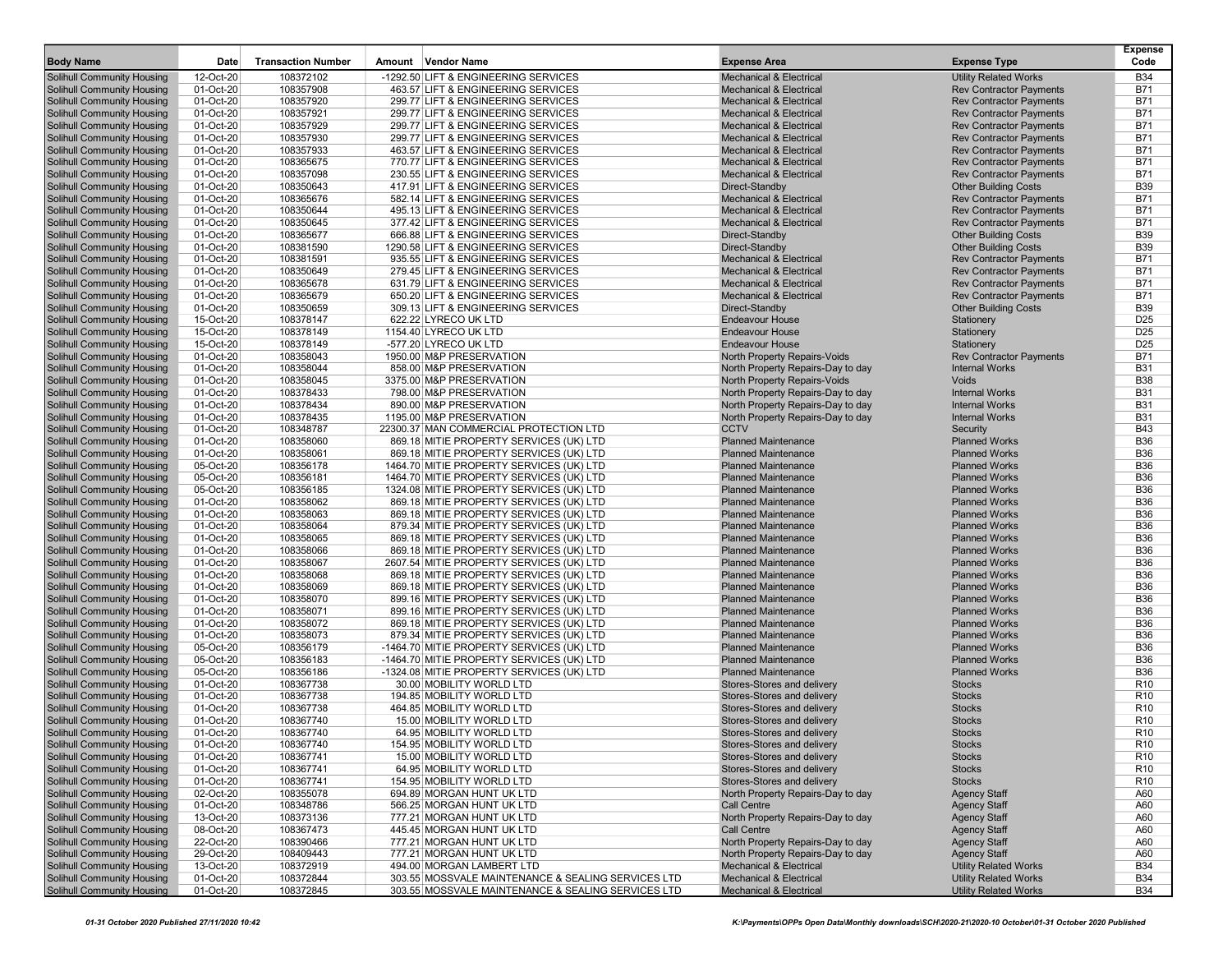| <b>Body Name</b>                                                       | Date                   | <b>Transaction Number</b> | Amount<br><b>Vendor Name</b>                                     | <b>Expense Area</b>                                           | <b>Expense Type</b>            | Expense<br>Code                    |
|------------------------------------------------------------------------|------------------------|---------------------------|------------------------------------------------------------------|---------------------------------------------------------------|--------------------------------|------------------------------------|
| <b>Solihull Community Housing</b>                                      | 01-Oct-20              | 108358039                 | 1420.87 MOSSVALE MAINTENANCE & SEALING SERVICES LTD              | <b>Mechanical &amp; Electrical</b>                            | <b>Rev Contractor Payments</b> | <b>B71</b>                         |
| Solihull Community Housing                                             | 01-Oct-20              | 108372900                 | 310.14 MOSSVALE MAINTENANCE & SEALING SERVICES LTD               | <b>Mechanical &amp; Electrical</b>                            | <b>Utility Related Works</b>   | <b>B34</b>                         |
| Solihull Community Housing                                             | 01-Oct-20              | 108372901                 | 310.14 MOSSVALE MAINTENANCE & SEALING SERVICES LTD               | <b>Mechanical &amp; Electrical</b>                            | <b>Utility Related Works</b>   | <b>B34</b>                         |
| <b>Solihull Community Housing</b>                                      | 01-Oct-20              | 108358040                 | 1708.77 MOSSVALE MAINTENANCE & SEALING SERVICES LTD              | <b>Mechanical &amp; Electrical</b>                            | <b>Rev Contractor Payments</b> | <b>B71</b>                         |
| <b>Solihull Community Housing</b>                                      | 01-Oct-20              | 108358041                 | 1238.33 MOSSVALE MAINTENANCE & SEALING SERVICES LTD              | <b>Mechanical &amp; Electrical</b>                            | <b>Rev Contractor Payments</b> | <b>B71</b>                         |
| Solihull Community Housing                                             | 01-Oct-20              | 108358042                 | 1051.67 MOSSVALE MAINTENANCE & SEALING SERVICES LTD              | <b>Mechanical &amp; Electrical</b>                            | <b>Rev Contractor Payments</b> | <b>B71</b>                         |
| <b>Solihull Community Housing</b>                                      | 15-Oct-20              | 108377457                 | 23750.00 NARINDER MOND T/A SERVICECARE UK                        | <b>Private Sector Leasing</b>                                 | Rents                          | <b>B22</b>                         |
| <b>Solihull Community Housing</b>                                      | 15-Oct-20              | 108377464                 | 23400.00 NARINDER MOND T/A SERVICECARE UK                        | <b>Private Sector Leasing</b>                                 | Rents                          | <b>B22</b>                         |
| <b>Solihull Community Housing</b>                                      | 01-Oct-20              | 108388484                 | 874.80 NATIONAL SAFETY SUPPLIES                                  | Stores-Stores and delivery                                    | <b>Stocks</b>                  | R <sub>10</sub>                    |
| <b>Solihull Community Housing</b>                                      | 13-Oct-20              | 108393315                 | 131.30 NATIONAL SAFETY SUPPLIES                                  | Stores-Stores and delivery                                    | <b>Stocks</b>                  | R <sub>10</sub>                    |
| <b>Solihull Community Housing</b>                                      | 13-Oct-20              | 108393315                 | 249.60 NATIONAL SAFETY SUPPLIES                                  | Stores-Stores and delivery                                    | <b>Stocks</b>                  | R <sub>10</sub>                    |
| <b>Solihull Community Housing</b>                                      | 01-Oct-20              | 108388486                 | 945.00 NATIONAL SAFETY SUPPLIES                                  | Stores-Stores and delivery                                    | <b>Stocks</b>                  | R <sub>10</sub>                    |
| <b>Solihull Community Housing</b>                                      | 01-Oct-20              | 108388488                 | 630.00 NATIONAL SAFETY SUPPLIES                                  | Stores-Stores and delivery                                    | <b>Stocks</b>                  | R <sub>10</sub>                    |
| <b>Solihull Community Housing</b>                                      | 01-Oct-20              | 108388491                 | 21.60 NATIONAL SAFETY SUPPLIES                                   | Stores-Stores and delivery                                    | <b>Stocks</b>                  | R <sub>10</sub>                    |
| <b>Solihull Community Housing</b>                                      | 01-Oct-20              | 108388491                 | 71.10 NATIONAL SAFETY SUPPLIES                                   | Stores-Stores and delivery                                    | <b>Stocks</b>                  | R <sub>10</sub>                    |
| Solihull Community Housing                                             | 01-Oct-20              | 108388491                 | 15.60 NATIONAL SAFETY SUPPLIES                                   | Stores-Stores and delivery                                    | <b>Stocks</b>                  | R <sub>10</sub>                    |
| <b>Solihull Community Housing</b>                                      | 01-Oct-20              | 108388491                 | 36.24 NATIONAL SAFETY SUPPLIES                                   | Stores-Stores and delivery                                    | <b>Stocks</b>                  | R <sub>10</sub>                    |
| <b>Solihull Community Housing</b>                                      | 01-Oct-20              | 108388491                 | 43.20 NATIONAL SAFETY SUPPLIES                                   | Stores-Stores and delivery                                    | <b>Stocks</b>                  | R <sub>10</sub>                    |
| <b>Solihull Community Housing</b>                                      | 01-Oct-20              | 108388491                 | 50.16 NATIONAL SAFETY SUPPLIES                                   | Stores-Stores and delivery                                    | <b>Stocks</b>                  | R <sub>10</sub>                    |
| <b>Solihull Community Housing</b>                                      | 01-Oct-20              | 108388491                 | 5.40 NATIONAL SAFETY SUPPLIES                                    | Stores-Stores and delivery                                    | <b>Stocks</b>                  | R <sub>10</sub>                    |
| <b>Solihull Community Housing</b>                                      | 01-Oct-20              | 108388491                 | 130.00 NATIONAL SAFETY SUPPLIES                                  | Stores-Stores and delivery                                    | <b>Stocks</b>                  | R <sub>10</sub>                    |
| <b>Solihull Community Housing</b>                                      | 01-Oct-20              | 108388491                 | 6.90 NATIONAL SAFETY SUPPLIES                                    | Stores-Stores and delivery                                    | <b>Stocks</b>                  | R <sub>10</sub>                    |
| <b>Solihull Community Housing</b>                                      | 01-Oct-20              | 108388491                 | 107.00 NATIONAL SAFETY SUPPLIES                                  | Stores-Stores and delivery                                    | <b>Stocks</b>                  | R <sub>10</sub>                    |
| <b>Solihull Community Housing</b>                                      | 01-Oct-20              | 108388491                 | 12.50 NATIONAL SAFETY SUPPLIES                                   | Stores-Stores and delivery                                    | <b>Stocks</b>                  | R <sub>10</sub>                    |
| <b>Solihull Community Housing</b>                                      | 01-Oct-20              | 108388491                 | 13.10 NATIONAL SAFETY SUPPLIES                                   | Stores-Stores and delivery                                    | <b>Stocks</b>                  | R <sub>10</sub>                    |
| <b>Solihull Community Housing</b>                                      | 01-Oct-20              | 108388491<br>108388491    | 88.60 NATIONAL SAFETY SUPPLIES                                   | Stores-Stores and delivery<br>Stores-Stores and delivery      | <b>Stocks</b><br><b>Stocks</b> | R <sub>10</sub><br>R <sub>10</sub> |
| <b>Solihull Community Housing</b><br><b>Solihull Community Housing</b> | 01-Oct-20<br>01-Oct-20 | 108388491                 | 42.00 NATIONAL SAFETY SUPPLIES<br>32.50 NATIONAL SAFETY SUPPLIES | Stores-Stores and delivery                                    | <b>Stocks</b>                  | R <sub>10</sub>                    |
| <b>Solihull Community Housing</b>                                      | 01-Oct-20              | 108388491                 | 142.32 NATIONAL SAFETY SUPPLIES                                  | Stores-Stores and delivery                                    | <b>Stocks</b>                  | R <sub>10</sub>                    |
| <b>Solihull Community Housing</b>                                      | 01-Oct-20              | 108388491                 | 30.00 NATIONAL SAFETY SUPPLIES                                   | Stores-Stores and delivery                                    | <b>Stocks</b>                  | R <sub>10</sub>                    |
| <b>Solihull Community Housing</b>                                      | 01-Oct-20              | 108388491                 | 64.68 NATIONAL SAFETY SUPPLIES                                   | Stores-Stores and delivery                                    | <b>Stocks</b>                  | R <sub>10</sub>                    |
| <b>Solihull Community Housing</b>                                      | 01-Oct-20              | 108388491                 | 32.04 NATIONAL SAFETY SUPPLIES                                   | Stores-Stores and delivery                                    | <b>Stocks</b>                  | R <sub>10</sub>                    |
| <b>Solihull Community Housing</b>                                      | 01-Oct-20              | 108388491                 | 5.30 NATIONAL SAFETY SUPPLIES                                    | Stores-Stores and delivery                                    | <b>Stocks</b>                  | R <sub>10</sub>                    |
| <b>Solihull Community Housing</b>                                      | 09-Oct-20              | 108378390                 | 281.40 NATIONAL SAFETY SUPPLIES                                  | Stores-Stores and delivery                                    | <b>Stocks</b>                  | R <sub>10</sub>                    |
| <b>Solihull Community Housing</b>                                      | 01-Oct-20              | 108386495                 | 1740.00 N-CAP FLOORING LTD                                       | <b>Sheltered Schemes</b>                                      | <b>Contractor Payments</b>     | <b>B70</b>                         |
| <b>Solihull Community Housing</b>                                      | 01-Oct-20              | 108358047                 | 813.60 N-CAP FLOORING LTD                                        | North Property Repairs-Day to day                             | <b>Internal Works</b>          | <b>B31</b>                         |
| <b>Solihull Community Housing</b>                                      | 01-Oct-20              | 108358048                 | 349.65 N-CAP FLOORING LTD                                        | North Property Repairs-Day to day                             | <b>Internal Works</b>          | <b>B31</b>                         |
| <b>Solihull Community Housing</b>                                      | 01-Oct-20              | 108358050                 | 367.20 N-CAP FLOORING LTD                                        | North Property Repairs-Voids                                  | Voids                          | <b>B38</b>                         |
| <b>Solihull Community Housing</b>                                      | 01-Oct-20              | 108358051                 | 252.53 N-CAP FLOORING LTD                                        | North Property Repairs-Day to day                             | <b>Internal Works</b>          | <b>B31</b>                         |
| <b>Solihull Community Housing</b>                                      | 01-Oct-20              | 108358054                 | 240.48 N-CAP FLOORING LTD                                        | North Property Repairs-Day to day                             | <b>Internal Works</b>          | <b>B31</b>                         |
| <b>Solihull Community Housing</b>                                      | 01-Oct-20              | 108358055                 | 245.21 N-CAP FLOORING LTD                                        | North Property Repairs-Day to day                             | <b>Internal Works</b>          | <b>B31</b>                         |
| <b>Solihull Community Housing</b>                                      | 01-Oct-20              | 108358056                 | 388.50 N-CAP FLOORING LTD                                        | North Property Repairs-Voids                                  | <b>Voids</b>                   | <b>B38</b>                         |
| <b>Solihull Community Housing</b>                                      | 02-Oct-20              | 108358058                 | 408.92 N-CAP FLOORING LTD                                        | North Property Repairs-Day to day                             | <b>Internal Works</b>          | <b>B31</b>                         |
| <b>Solihull Community Housing</b>                                      | 02-Oct-20              | 108358059                 | 360.60 N-CAP FLOORING LTD                                        | North Property Repairs-Day to day                             | <b>Internal Works</b>          | <b>B31</b>                         |
| <b>Solihull Community Housing</b>                                      | 05-Oct-20              | 108377983<br>108386496    | 714.48 N-CAP FLOORING LTD                                        | North Property Repairs-Voids                                  | Voids                          | <b>B38</b><br><b>B32</b>           |
| <b>Solihull Community Housing</b><br><b>Solihull Community Housing</b> | 05-Oct-20<br>07-Oct-20 | 108386497                 | 604.56 N-CAP FLOORING LTD<br>494.64 N-CAP FLOORING LTD           | <b>Private Sector Leasing</b><br>North Property Repairs-Voids | <b>Other Works</b><br>Voids    | <b>B38</b>                         |
| <b>Solihull Community Housing</b>                                      | 07-Oct-20              | 108386498                 | 659.52 N-CAP FLOORING LTD                                        | North Property Repairs-Voids                                  | Voids                          | <b>B38</b>                         |
| <b>Solihull Community Housing</b>                                      | 13-Oct-20              | 108386499                 | 288.48 N-CAP FLOORING LTD                                        | North Property Repairs-Voids                                  | Voids                          | <b>B38</b>                         |
| <b>Solihull Community Housing</b>                                      | 16-Oct-20              | 108386500                 | 209.76 N-CAP FLOORING LTD                                        | North Property Repairs-Voids                                  | Voids                          | <b>B38</b>                         |
| <b>Solihull Community Housing</b>                                      | 23-Oct-20              | 108400450                 | 310.80 N-CAP FLOORING LTD                                        | North Property Repairs-Day to day                             | <b>Internal Works</b>          | <b>B31</b>                         |
| <b>Solihull Community Housing</b>                                      | 23-Oct-20              | 108400451                 | 252.42 N-CAP FLOORING LTD                                        | North Property Repairs-Day to day                             | <b>Internal Works</b>          | <b>B31</b>                         |
| <b>Solihull Community Housing</b>                                      | 23-Oct-20              | 108400452                 | 271.02 N-CAP FLOORING LTD                                        | North Property Repairs-Day to day                             | <b>Internal Works</b>          | <b>B31</b>                         |
| <b>Solihull Community Housing</b>                                      | 01-Oct-20              | 108350665                 | 741.71 NERG LTD                                                  | <b>Biomass System</b>                                         | <b>Biomass Boilers</b>         | <b>B45</b>                         |
| <b>Solihull Community Housing</b>                                      | 01-Oct-20              | 108350666                 | 397.60 NERG LTD                                                  | <b>Biomass System</b>                                         | <b>Biomass Boilers</b>         | <b>B45</b>                         |
| <b>Solihull Community Housing</b>                                      | 01-Oct-20              | 108350667                 | 260.00 NERG LTD                                                  | <b>Biomass System</b>                                         | <b>Biomass Boilers</b>         | B45                                |
| <b>Solihull Community Housing</b>                                      | 01-Oct-20              | 108350669                 | 580.50 NERG LTD                                                  | <b>Biomass System</b>                                         | <b>Biomass Boilers</b>         | <b>B45</b>                         |
| <b>Solihull Community Housing</b>                                      | 01-Oct-20              | 108350670                 | 322.50 NERG LTD                                                  | <b>Biomass System</b>                                         | <b>Biomass Boilers</b>         | <b>B45</b>                         |
| <b>Solihull Community Housing</b>                                      | 01-Oct-20              | 108365750                 | 365.50 NERG LTD                                                  | <b>Biomass System</b>                                         | <b>Biomass Boilers</b>         | <b>B45</b>                         |
| <b>Solihull Community Housing</b>                                      | 01-Oct-20              | 108365751                 | 365.50 NERG LTD                                                  | <b>Biomass System</b>                                         | <b>Biomass Boilers</b>         | <b>B45</b>                         |
| Solihull Community Housing                                             | 01-Oct-20              | 108350671                 | 774.00 NERG LTD                                                  | <b>Biomass System</b>                                         | <b>Biomass Boilers</b>         | <b>B45</b>                         |
| <b>Solihull Community Housing</b>                                      | 01-Oct-20              | 108350672                 | 774.00 NERG LTD                                                  | <b>Biomass System</b>                                         | <b>Biomass Boilers</b>         | <b>B45</b>                         |
| <b>Solihull Community Housing</b>                                      | 01-Oct-20              | 108365752                 | 322.50 NERG LTD                                                  | <b>Biomass System</b>                                         | <b>Biomass Boilers</b>         | <b>B45</b>                         |
| <b>Solihull Community Housing</b>                                      | 01-Oct-20              | 108350673                 | 365.50 NERG LTD                                                  | <b>Biomass System</b>                                         | <b>Biomass Boilers</b>         | <b>B45</b>                         |
| Solihull Community Housing                                             | 01-Oct-20              | 108350674                 | 322.50 NERG LTD                                                  | <b>Biomass System</b>                                         | <b>Biomass Boilers</b>         | <b>B45</b>                         |
| Solihull Community Housing                                             | 01-Oct-20              | 108365753                 | 130.00 NERG LTD                                                  | <b>Biomass System</b>                                         | <b>Biomass Boilers</b>         | <b>B45</b>                         |
| <b>Solihull Community Housing</b>                                      | 01-Oct-20              | 108365753                 | 130.00 NERG LTD                                                  | <b>Biomass System</b>                                         | <b>Biomass Boilers</b>         | <b>B45</b>                         |
| <b>Solihull Community Housing</b>                                      | 01-Oct-20              | 108365753                 | 130.00 NERG LTD                                                  | <b>Biomass System</b>                                         | <b>Biomass Boilers</b>         | <b>B45</b>                         |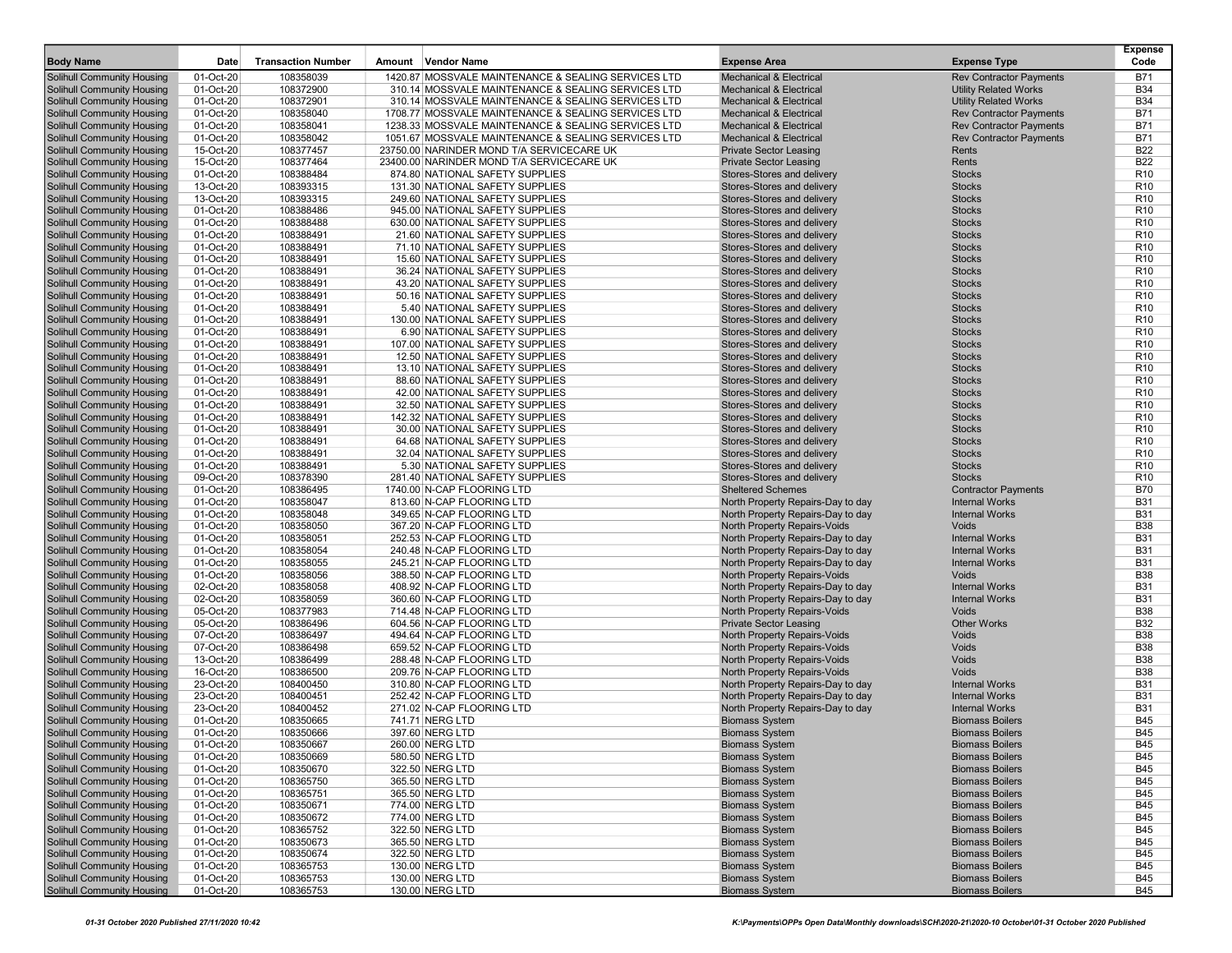| <b>Body Name</b>                  | Date        | <b>Transaction Number</b> | Amount Vendor Name   | <b>Expense Area</b>                        | <b>Expense Type</b>    | <b>Expense</b><br>Code |
|-----------------------------------|-------------|---------------------------|----------------------|--------------------------------------------|------------------------|------------------------|
|                                   |             |                           |                      |                                            |                        |                        |
| Solihull Community Housing        | 01-Oct-20   | 108365753                 | 130.00 NERG LTD      | <b>Biomass System</b>                      | <b>Biomass Boilers</b> | <b>B45</b>             |
| <b>Solihull Community Housing</b> | 01-Oct-20   | 108365753                 | 130.00 NERG LTD      | <b>Biomass System</b>                      | <b>Biomass Boilers</b> | <b>B45</b>             |
| Solihull Community Housing        | 01-Oct-20   | 108365753                 | 130.00 NERG LTD      | <b>Biomass System</b>                      | <b>Biomass Boilers</b> | <b>B45</b>             |
| Solihull Community Housing        | 01-Oct-20   | 108365753                 | 130.00 NERG LTD      | <b>Biomass System</b>                      | <b>Biomass Boilers</b> | <b>B45</b>             |
| Solihull Community Housing        | 01-Oct-20   | 108365753                 | 130.00 NERG LTD      | <b>Biomass System</b>                      | <b>Biomass Boilers</b> | <b>B45</b>             |
| Solihull Community Housing        | 01-Oct-20   | 108365753                 | 130.00 NERG LTD      | <b>Biomass System</b>                      | <b>Biomass Boilers</b> | <b>B45</b>             |
| Solihull Community Housing        | 01-Oct-20   | 108365753                 | 130.00 NERG LTD      | <b>Biomass System</b>                      | <b>Biomass Boilers</b> | <b>B45</b>             |
| Solihull Community Housing        | 01-Oct-20   | 108365753                 | 130.00 NERG LTD      | <b>Biomass System</b>                      | <b>Biomass Boilers</b> | <b>B45</b>             |
| <b>Solihull Community Housing</b> | 01-Oct-20   | 108365753                 | 130.00 NERG LTD      | <b>Biomass System</b>                      | <b>Biomass Boilers</b> | <b>B45</b>             |
| Solihull Community Housing        | 01-Oct-20   | 108365753                 | 130.00 NERG LTD      | <b>Biomass System</b>                      | <b>Biomass Boilers</b> | <b>B45</b>             |
| Solihull Community Housing        | $01-Oct-20$ | 108365753                 | 130.00 NERG LTD      | <b>Biomass System</b>                      | <b>Biomass Boilers</b> | <b>B45</b>             |
| Solihull Community Housing        | 01-Oct-20   | 108365753                 | 130.00 NERG LTD      | <b>Biomass System</b>                      | <b>Biomass Boilers</b> | <b>B45</b>             |
| Solihull Community Housing        | 01-Oct-20   | 108365753                 | 130.00 NERG LTD      | <b>Biomass System</b>                      | <b>Biomass Boilers</b> | <b>B45</b>             |
| Solihull Community Housing        | 01-Oct-20   | 108365753                 | 130.00 NERG LTD      | <b>Biomass System</b>                      | <b>Biomass Boilers</b> | <b>B45</b>             |
| Solihull Community Housing        | 01-Oct-20   | 108365753                 | 130.00 NERG LTD      | <b>Biomass System</b>                      | <b>Biomass Boilers</b> | <b>B45</b>             |
| Solihull Community Housing        | 01-Oct-20   | 108365753                 | 130.00 NERG LTD      | <b>Biomass System</b>                      | <b>Biomass Boilers</b> | <b>B45</b>             |
| Solihull Community Housing        | 01-Oct-20   | 108365753                 | 130.00 NERG LTD      | <b>Biomass System</b>                      | <b>Biomass Boilers</b> | <b>B45</b>             |
| Solihull Community Housing        | 01-Oct-20   | 108365753                 | 130.00 NERG LTD      | <b>Biomass System</b>                      | <b>Biomass Boilers</b> | <b>B45</b>             |
| <b>Solihull Community Housing</b> | 01-Oct-20   | 108365753                 | 130.00 NERG LTD      | <b>Biomass System</b>                      | <b>Biomass Boilers</b> | <b>B45</b>             |
| Solihull Community Housing        | 01-Oct-20   | 108365753                 | 130.00 NERG LTD      | <b>Biomass System</b>                      | <b>Biomass Boilers</b> | <b>B45</b>             |
| Solihull Community Housing        | $01-Oct-20$ | 108365753                 | 130.00 NERG LTD      | <b>Biomass System</b>                      | <b>Biomass Boilers</b> | <b>B45</b>             |
| <b>Solihull Community Housing</b> | 01-Oct-20   | 108365753                 | 130.00 NERG LTD      | <b>Biomass System</b>                      | <b>Biomass Boilers</b> | <b>B45</b>             |
| Solihull Community Housing        | 01-Oct-20   | 108365753                 | 130.00 NERG LTD      | <b>Biomass System</b>                      | <b>Biomass Boilers</b> | <b>B45</b>             |
| Solihull Community Housing        | 01-Oct-20   | 108365753                 | 130.00 NERG LTD      | <b>Biomass System</b>                      | <b>Biomass Boilers</b> | <b>B45</b>             |
| Solihull Community Housing        | 01-Oct-20   | 108365753                 | 130.00 NERG LTD      | <b>Biomass System</b>                      | <b>Biomass Boilers</b> | <b>B45</b>             |
| Solihull Community Housing        | 01-Oct-20   | 108365753                 | 130.00 NERG LTD      | <b>Biomass System</b>                      | <b>Biomass Boilers</b> | <b>B45</b>             |
| Solihull Community Housing        | 01-Oct-20   | 108365753                 | 130.00 NERG LTD      | <b>Biomass System</b>                      | <b>Biomass Boilers</b> | <b>B45</b>             |
| Solihull Community Housing        | 01-Oct-20   | 108365753                 | 130.00 NERG LTD      | <b>Biomass System</b>                      | <b>Biomass Boilers</b> | <b>B45</b>             |
| <b>Solihull Community Housing</b> | 01-Oct-20   | 108365753                 | 130.00 NERG LTD      | <b>Biomass System</b>                      | <b>Biomass Boilers</b> | <b>B45</b>             |
| Solihull Community Housing        | 01-Oct-20   | 108365753                 | 130.00 NERG LTD      | <b>Biomass System</b>                      | <b>Biomass Boilers</b> | <b>B45</b>             |
| Solihull Community Housing        | 01-Oct-20   | 108365753                 | 130.00 NERG LTD      | <b>Biomass System</b>                      | <b>Biomass Boilers</b> | <b>B45</b>             |
| Solihull Community Housing        | 01-Oct-20   | 108365753                 | 130.00 NERG LTD      | <b>Biomass System</b>                      | <b>Biomass Boilers</b> | <b>B45</b>             |
| Solihull Community Housing        | 01-Oct-20   | 108365753                 | 130.00 NERG LTD      | <b>Biomass System</b>                      | <b>Biomass Boilers</b> | <b>B45</b>             |
| Solihull Community Housing        | 01-Oct-20   | 108365753                 | 130.00 NERG LTD      | <b>Biomass System</b>                      | <b>Biomass Boilers</b> | <b>B45</b>             |
| Solihull Community Housing        | 01-Oct-20   | 108350675                 | 570.57 NERG LTD      | <b>Biomass System</b>                      | <b>Biomass Boilers</b> | <b>B45</b>             |
| Solihull Community Housing        | 01-Oct-20   | 108350676                 | 744.38 NERG LTD      | <b>Biomass System</b>                      | <b>Biomass Boilers</b> | <b>B45</b>             |
| Solihull Community Housing        | 01-Oct-20   | 108350677                 | 247.50 NERG LTD      | <b>Biomass System</b>                      | <b>Biomass Boilers</b> | <b>B45</b>             |
| Solihull Community Housing        | 01-Oct-20   | 108350678                 | 247.50 NERG LTD      | <b>Biomass System</b>                      | <b>Biomass Boilers</b> | <b>B45</b>             |
| <b>Solihull Community Housing</b> | 01-Oct-20   | 108350680                 | 445.50 NERG LTD      | <b>Biomass System</b>                      | <b>Biomass Boilers</b> | <b>B45</b>             |
| <b>Solihull Community Housing</b> | 01-Oct-20   | 108350681                 | 212.44 NERG LTD      | <b>Biomass System</b>                      | <b>Biomass Boilers</b> | <b>B45</b>             |
| Solihull Community Housing        | 01-Oct-20   | 108350682                 | 615.45 NERG LTD      | <b>Biomass System</b>                      | <b>Biomass Boilers</b> | <b>B45</b>             |
| Solihull Community Housing        | 01-Oct-20   | 108365754                 | 351.17 NERG LTD      | <b>Biomass System</b>                      | <b>Biomass Boilers</b> | <b>B45</b>             |
| Solihull Community Housing        | 01-Oct-20   | 108365755                 | 351.17 NERG LTD      | <b>Biomass System</b>                      | <b>Biomass Boilers</b> | <b>B45</b>             |
| Solihull Community Housing        | 01-Oct-20   | 108350683                 | 247.50 NERG LTD      | <b>Biomass System</b>                      | <b>Biomass Boilers</b> | <b>B45</b>             |
| Solihull Community Housing        | 01-Oct-20   | 108350686                 | 445.50 NERG LTD      | <b>Biomass System</b>                      | <b>Biomass Boilers</b> | <b>B45</b>             |
| Solihull Community Housing        | 01-Oct-20   | 108365758                 | 260.00 NERG LTD      | <b>Biomass System</b>                      | <b>Biomass Boilers</b> | <b>B45</b>             |
| Solihull Community Housing        | 01-Oct-20   | 108350687                 | 401.60 NERG LTD      | <b>Biomass System</b>                      | <b>Biomass Boilers</b> | <b>B45</b>             |
| Solihull Community Housing        | 01-Oct-20   | 108365763                 | 568.12 NERG LTD      | <b>Biomass System</b>                      | <b>Biomass Boilers</b> | <b>B45</b>             |
| <b>Solihull Community Housing</b> | 01-Oct-20   | 108365766                 | 222.75 NERG LTD      | <b>Biomass System</b>                      | <b>Biomass Boilers</b> | <b>B45</b>             |
| Solihull Community Housing        | 01-Oct-20   | 108365767                 | 306.71 NERG LTD      | <b>Biomass System</b>                      | <b>Biomass Boilers</b> | <b>B45</b>             |
| Solihull Community Housing        | 01-Oct-20   | 108365768                 | 1229.76 NERG LTD     | <b>Biomass System</b>                      | <b>Biomass Boilers</b> | <b>B45</b>             |
| Solihull Community Housing        | 01-Oct-20   | 108365769                 | 1952.00 NERG LTD     | <b>Biomass System</b>                      | <b>Biomass Boilers</b> | <b>B45</b>             |
| Solihull Community Housing        | 01-Oct-20   | 108365770                 | 4148.00 NERG LTD     | <b>Biomass System</b>                      | <b>Biomass Boilers</b> | <b>B45</b>             |
| Solihull Community Housing        | 01-Oct-20   | 108365771                 | 4372.48 NERG LTD     | <b>Biomass System</b>                      | <b>Biomass Boilers</b> | <b>B45</b>             |
| Solihull Community Housing        | 01-Oct-20   | 108365772                 | 3696.60 NERG LTD     | <b>Biomass System</b>                      | <b>Biomass Boilers</b> | <b>B45</b>             |
| Solihull Community Housing        | 20-Oct-20   | 108381485                 | 608.65 NIYAA PEOPLE  | Anti Graffiti Team                         | Agency Staff           | A60                    |
| Solihull Community Housing        | 20-Oct-20   | 108381484                 | 518.00 NIYAA PEOPLE  | Anti Graffiti Team                         | <b>Agency Staff</b>    | A60                    |
| Solihull Community Housing        | 20-Oct-20   | 108381480                 | 608.65 NIYAA PEOPLE  | Anti Graffiti Team                         | <b>Agency Staff</b>    | A60                    |
| Solihull Community Housing        | 20-Oct-20   | 108381454                 | 518.00 NIYAA PEOPLE  | Anti Graffiti Team                         | <b>Agency Staff</b>    | A60                    |
| Solihull Community Housing        | 20-Oct-20   | 108381452                 | 600.43 NIYAA PEOPLE  | Anti Graffiti Team                         | <b>Agency Staff</b>    | A60                    |
| Solihull Community Housing        | 20-Oct-20   | 108381451                 | 608.65 NIYAA PEOPLE  | Anti Graffiti Team                         | <b>Agency Staff</b>    | A60                    |
| Solihull Community Housing        | 01-Oct-20   | 108350443                 | 642.00 NIYAA PEOPLE  | Welfare Reform Work                        | <b>Agency Staff</b>    | A60                    |
| Solihull Community Housing        | 06-Oct-20   | 108358001                 | 1489.25 NIYAA PEOPLE | <b>Capital Programmes</b>                  | <b>Agency Staff</b>    | A60                    |
| Solihull Community Housing        | 06-Oct-20   | 108358000                 | 643.06 NIYAA PEOPLE  | Business Support - MST Back Office Support | <b>Agency Staff</b>    | A60                    |
| Solihull Community Housing        | 07-Oct-20   | 108364271                 | 619.75 NIYAA PEOPLE  | <b>Rent Control</b>                        | <b>Agency Staff</b>    | A60                    |
| Solihull Community Housing        | 06-Oct-20   | 108362191                 | 592.00 NIYAA PEOPLE  | North Property Repairs-Day to day          | <b>Agency Staff</b>    | A60                    |
| Solihull Community Housing        | 06-Oct-20   | 108358652                 | 643.06 NIYAA PEOPLE  | Business Support - MST Back Office Support | <b>Agency Staff</b>    | A60                    |
| <b>Solihull Community Housing</b> | 06-Oct-20   | 108362194                 | 753.87 NIYAA PEOPLE  | North Property Repairs-Day to day          | <b>Agency Staff</b>    | A60                    |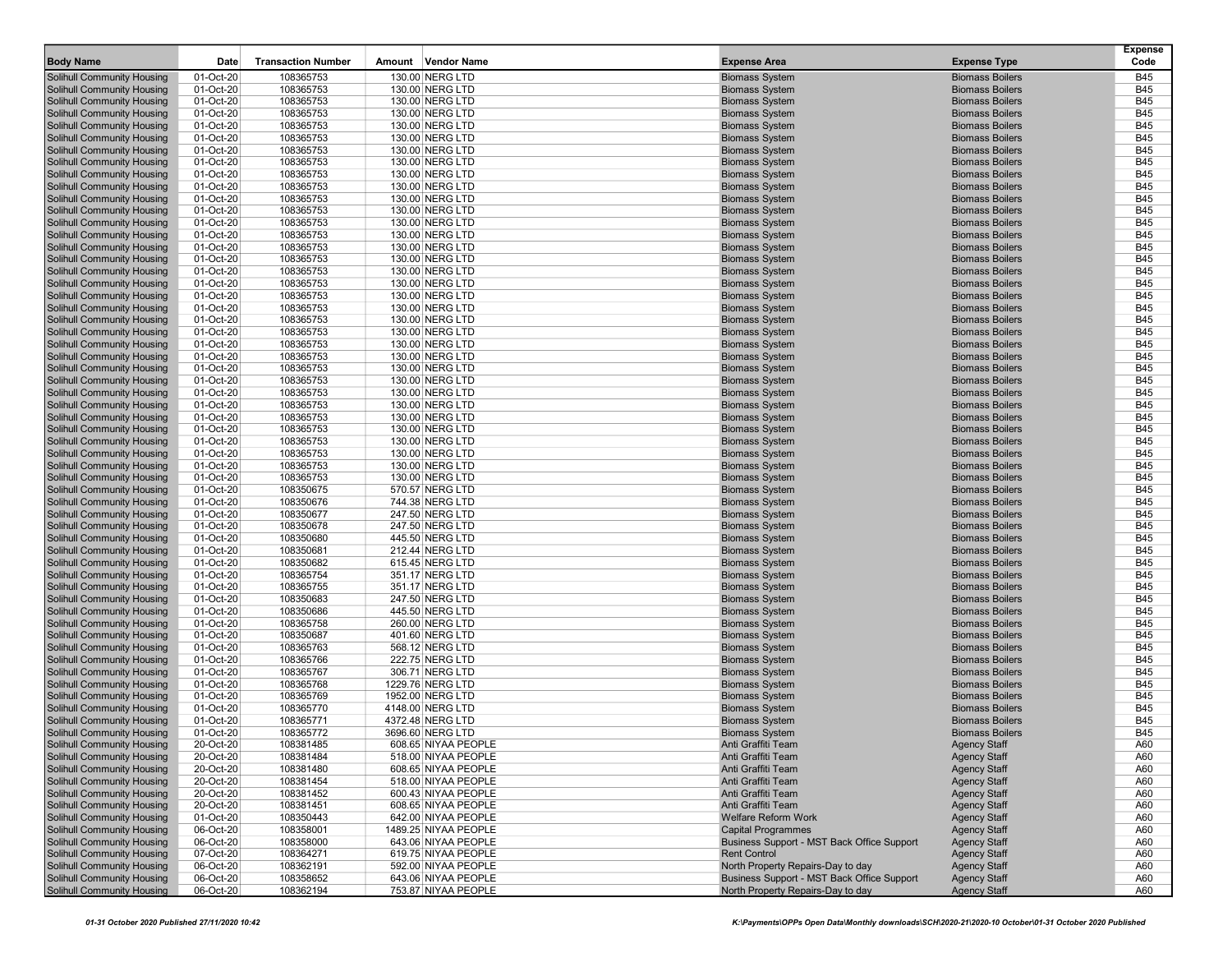|                                                                        |                        |                           |                                            |                                                                        |                                            | <b>Expense</b> |
|------------------------------------------------------------------------|------------------------|---------------------------|--------------------------------------------|------------------------------------------------------------------------|--------------------------------------------|----------------|
| <b>Body Name</b>                                                       | Date                   | <b>Transaction Number</b> | Amount Vendor Name                         | <b>Expense Area</b>                                                    | <b>Expense Type</b>                        | Code           |
| <b>Solihull Community Housing</b>                                      | 06-Oct-20              | 108358658                 | 1489.25 NIYAA PEOPLE                       | <b>Capital Programmes</b>                                              | <b>Agency Staff</b>                        | A60            |
| <b>Solihull Community Housing</b>                                      | 06-Oct-20              | 108358018                 | 633.44 NIYAA PEOPLE                        | <b>Welfare Reform Work</b>                                             | <b>Agency Staff</b>                        | A60            |
| <b>Solihull Community Housing</b>                                      | 06-Oct-20              | 108362197                 | 748.88 NIYAA PEOPLE                        | North Property Repairs-Day to day                                      | <b>Agency Staff</b>                        | A60            |
| Solihull Community Housing                                             | 06-Oct-20              | 108362192                 | 738.89 NIYAA PEOPLE                        | North Property Repairs-Day to day                                      | <b>Agency Staff</b>                        | A60            |
| <b>Solihull Community Housing</b><br><b>Solihull Community Housing</b> | 06-Oct-20              | 108358017                 | 608.65 NIYAA PEOPLE                        | Anti Graffiti Team                                                     | <b>Agency Staff</b>                        | A60            |
| <b>Solihull Community Housing</b>                                      | 06-Oct-20<br>06-Oct-20 | 108362206<br>108362189    | 670.32 NIYAA PEOPLE<br>738.89 NIYAA PEOPLE | North Property Repairs-Day to day<br>North Property Repairs-Day to day | <b>Agency Staff</b><br><b>Agency Staff</b> | A60<br>A60     |
| <b>Solihull Community Housing</b>                                      | 13-Oct-20              | 108373540                 | 688.94 NIYAA PEOPLE                        | North Property Repairs-Day to day                                      | <b>Agency Staff</b>                        | A60            |
| <b>Solihull Community Housing</b>                                      | 14-Oct-20              | 108375442                 | 565.31 NIYAA PEOPLE                        | <b>Rent Control</b>                                                    | <b>Agency Staff</b>                        | A60            |
| <b>Solihull Community Housing</b>                                      | 13-Oct-20              | 108373395                 | 738.89 NIYAA PEOPLE                        | North Property Repairs-Day to day                                      | <b>Agency Staff</b>                        | A60            |
| <b>Solihull Community Housing</b>                                      | 13-Oct-20              | 108373050                 | 599.20 NIYAA PEOPLE                        | <b>Welfare Reform Work</b>                                             | <b>Agency Staff</b>                        | A60            |
| <b>Solihull Community Housing</b>                                      | 13-Oct-20              | 108373541                 | 728.91 NIYAA PEOPLE                        | North Property Repairs-Day to day                                      | <b>Agency Staff</b>                        | A60            |
| <b>Solihull Community Housing</b>                                      | 13-Oct-20              | 108373101                 | 643.06 NIYAA PEOPLE                        | Business Support - MST Back Office Support                             | <b>Agency Staff</b>                        | A60            |
| <b>Solihull Community Housing</b>                                      | 13-Oct-20              | 108373110                 | 1489.25 NIYAA PEOPLE                       | <b>Capital Programmes</b>                                              | <b>Agency Staff</b>                        | A60            |
| Solihull Community Housing                                             | 13-Oct-20              | 108373537                 | 468.00 NIYAA PEOPLE                        | North Property Repairs-Day to day                                      | <b>Agency Staff</b>                        | A60            |
| <b>Solihull Community Housing</b>                                      | 13-Oct-20              | 108373542                 | 738.89 NIYAA PEOPLE                        | North Property Repairs-Day to day                                      | <b>Agency Staff</b>                        | A60            |
| <b>Solihull Community Housing</b>                                      | 20-Oct-20              | 108381773                 | 414.30 NIYAA PEOPLE                        | North Property Repairs-Day to day                                      | <b>Agency Staff</b>                        | A60            |
| <b>Solihull Community Housing</b>                                      | 20-Oct-20              | 108381752                 | 592.00 NIYAA PEOPLE                        | North Property Repairs-Day to day                                      | <b>Agency Staff</b>                        | A60            |
| <b>Solihull Community Housing</b>                                      | 19-Oct-20              | 108380686                 | 608.65 NIYAA PEOPLE                        | Anti Graffiti Team                                                     | <b>Agency Staff</b>                        | A60            |
| <b>Solihull Community Housing</b>                                      | 20-Oct-20              | 108381777                 | 738.89 NIYAA PEOPLE                        | North Property Repairs-Day to day                                      | <b>Agency Staff</b>                        | A60            |
| <b>Solihull Community Housing</b>                                      | 19-Oct-20              | 108380689                 | 518.00 NIYAA PEOPLE                        | Anti Graffiti Team                                                     | <b>Agency Staff</b>                        | A60            |
| <b>Solihull Community Housing</b>                                      | 20-Oct-20              | 108381762                 | 738.89 NIYAA PEOPLE                        | North Property Repairs-Day to day                                      | <b>Agency Staff</b>                        | A60            |
| <b>Solihull Community Housing</b>                                      | 19-Oct-20              | 108380669                 | 1489.25 NIYAA PEOPLE                       | <b>Capital Programmes</b>                                              | <b>Agency Staff</b>                        | A60            |
| Solihull Community Housing                                             | 26-Oct-20              | 108396505                 | 510.88 NIYAA PEOPLE                        | <b>Rent Control</b>                                                    | <b>Agency Staff</b>                        | A60            |
| <b>Solihull Community Housing</b>                                      | 20-Oct-20              | 108381779                 | 738.89 NIYAA PEOPLE                        | North Property Repairs-Day to day                                      | <b>Agency Staff</b>                        | A60            |
| <b>Solihull Community Housing</b>                                      | 20-Oct-20              | 108381829                 | 1233.95 NIYAA PEOPLE                       | North Property Repairs-Day to day                                      | <b>Agency Staff</b>                        | A60            |
| <b>Solihull Community Housing</b>                                      | 20-Oct-20              | 108381852                 | 643.06 NIYAA PEOPLE                        | Business Support - MST Back Office Support                             | <b>Agency Staff</b>                        | A60            |
| <b>Solihull Community Housing</b>                                      | 20-Oct-20              | 108381490                 | 513.60 NIYAA PEOPLE                        | <b>Welfare Reform Work</b>                                             | <b>Agency Staff</b>                        | A60            |
| <b>Solihull Community Housing</b>                                      | 28-Oct-20              | 108402719                 | 1233.95 NIYAA PEOPLE                       | North Property Repairs-Day to day                                      | <b>Agency Staff</b>                        | A60            |
| <b>Solihull Community Housing</b>                                      | 28-Oct-20              | 108402736                 | 688.94 NIYAA PEOPLE                        | North Property Repairs-Day to day                                      | <b>Agency Staff</b>                        | A60            |
| <b>Solihull Community Housing</b>                                      | 28-Oct-20              | 108407510                 | 515.06 NIYAA PEOPLE                        | <b>Rent Control</b>                                                    | <b>Agency Staff</b>                        | A60            |
| <b>Solihull Community Housing</b>                                      | 28-Oct-20              | 108402738                 | 738.89 NIYAA PEOPLE                        | North Property Repairs-Day to day                                      | <b>Agency Staff</b>                        | A60            |
| <b>Solihull Community Housing</b>                                      | 28-Oct-20              | 108408445                 | 518.00 NIYAA PEOPLE                        | Anti Graffiti Team                                                     | <b>Agency Staff</b>                        | A60            |
| Solihull Community Housing                                             | 28-Oct-20              | 108408448                 | 583.98 NIYAA PEOPLE                        | Anti Graffiti Team                                                     | <b>Agency Staff</b>                        | A60            |
| Solihull Community Housing                                             | 28-Oct-20              | 108402739                 | 718.92 NIYAA PEOPLE                        | North Property Repairs-Day to day                                      | <b>Agency Staff</b>                        | A60            |
| <b>Solihull Community Housing</b>                                      | 27-Oct-20              | 108401602                 | 642.00 NIYAA PEOPLE<br>738.89 NIYAA PEOPLE | <b>Welfare Reform Work</b>                                             | <b>Agency Staff</b>                        | A60<br>A60     |
| <b>Solihull Community Housing</b><br><b>Solihull Community Housing</b> | 28-Oct-20<br>28-Oct-20 | 108402733<br>108402722    | 1489.25 NIYAA PEOPLE                       | North Property Repairs-Day to day<br><b>Capital Programmes</b>         | <b>Agency Staff</b><br><b>Agency Staff</b> | A60            |
| <b>Solihull Community Housing</b>                                      | 28-Oct-20              | 108402704                 | 643.06 NIYAA PEOPLE                        | Business Support - MST Back Office Support                             | <b>Agency Staff</b>                        | A60            |
| <b>Solihull Community Housing</b>                                      | 28-Oct-20              | 108402734                 | 592.00 NIYAA PEOPLE                        | North Property Repairs-Day to day                                      | <b>Agency Staff</b>                        | A60            |
| <b>Solihull Community Housing</b>                                      | 01-Oct-20              | 108392438                 | 577.91 OAKLEAF COMMERCIAL SERVICES LTD     | Low Rise window Replacement                                            | <b>Contractor Payments</b>                 | <b>B70</b>     |
| <b>Solihull Community Housing</b>                                      | 01-Oct-20              | 108392439                 | 271.80 OAKLEAF COMMERCIAL SERVICES LTD     | North Property Repairs-Day to day                                      | <b>Internal Works</b>                      | <b>B31</b>     |
| <b>Solihull Community Housing</b>                                      | 01-Oct-20              | 108392441                 | 268.39 OAKLEAF COMMERCIAL SERVICES LTD     | North Property Repairs-Day to day                                      | <b>Internal Works</b>                      | <b>B31</b>     |
| Solihull Community Housing                                             | 01-Oct-20              | 108392442                 | 307.41 OAKLEAF COMMERCIAL SERVICES LTD     | North Property Repairs-Voids                                           | <b>Voids</b>                               | <b>B38</b>     |
| <b>Solihull Community Housing</b>                                      | 01-Oct-20              | 108392443                 | 234.96 OAKLEAF COMMERCIAL SERVICES LTD     | North Property Repairs-Day to day                                      | <b>Internal Works</b>                      | <b>B31</b>     |
| <b>Solihull Community Housing</b>                                      | 01-Oct-20              | 108392444                 | 623.88 OAKLEAF COMMERCIAL SERVICES LTD     | Low Rise window Replacement                                            | <b>Contractor Payments</b>                 | <b>B70</b>     |
| <b>Solihull Community Housing</b>                                      | 01-Oct-20              | 108392676                 | 328.83 OAKLEAF COMMERCIAL SERVICES LTD     | North Property Repairs-Day to day                                      | <b>Internal Works</b>                      | <b>B31</b>     |
| <b>Solihull Community Housing</b>                                      | 01-Oct-20              | 108392677                 | 219.22 OAKLEAF COMMERCIAL SERVICES LTD     | North Property Repairs-Day to day                                      | <b>Internal Works</b>                      | <b>B31</b>     |
| <b>Solihull Community Housing</b>                                      | 01-Oct-20              | 108357103                 | 623.88 OAKLEAF COMMERCIAL SERVICES LTD     | Low Rise window Replacement                                            | <b>Contractor Payments</b>                 | <b>B70</b>     |
| Solihull Community Housing                                             | 01-Oct-20              | 108357104                 | 614.82 OAKLEAF COMMERCIAL SERVICES LTD     | North Property Repairs-Day to day                                      | <b>Internal Works</b>                      | <b>B31</b>     |
| <b>Solihull Community Housing</b>                                      | 01-Oct-20              | 108357105                 | 1162.38 OAKLEAF COMMERCIAL SERVICES LTD    | North Property Repairs-Voids                                           | Voids                                      | <b>B38</b>     |
| <b>Solihull Community Housing</b>                                      | 01-Oct-20              | 108357112                 | 414.84 OAKLEAF COMMERCIAL SERVICES LTD     | North Property Repairs-Day to day                                      | <b>Internal Works</b>                      | <b>B31</b>     |
| <b>Solihull Community Housing</b>                                      | 01-Oct-20              | 108357113                 | 234.96 OAKLEAF COMMERCIAL SERVICES LTD     | North Property Repairs-Day to day                                      | <b>Internal Works</b>                      | <b>B31</b>     |
| Solihull Community Housing                                             | 01-Oct-20              | 108357114                 | 890.51 OAKLEAF COMMERCIAL SERVICES LTD     | North Property Repairs-Voids                                           | Voids                                      | <b>B38</b>     |
| <b>Solihull Community Housing</b>                                      | 01-Oct-20              | 108357115                 | 271.80 OAKLEAF COMMERCIAL SERVICES LTD     | North Property Repairs-Day to day                                      | <b>Internal Works</b>                      | <b>B31</b>     |
| <b>Solihull Community Housing</b>                                      | 01-Oct-20              | 108357118                 | 271.80 OAKLEAF COMMERCIAL SERVICES LTD     | North Property Repairs-Day to day                                      | <b>Internal Works</b>                      | B31            |
| <b>Solihull Community Housing</b>                                      | 01-Oct-20              | 108365683                 | 271.80 OAKLEAF COMMERCIAL SERVICES LTD     | North Property Repairs-Day to day                                      | <b>Internal Works</b>                      | <b>B31</b>     |
| <b>Solihull Community Housing</b>                                      | 01-Oct-20              | 108357124                 | 577.91 OAKLEAF COMMERCIAL SERVICES LTD     | Low Rise window Replacement                                            | <b>Contractor Payments</b>                 | <b>B70</b>     |
| <b>Solihull Community Housing</b>                                      | 01-Oct-20              | 108357125                 | 577.91 OAKLEAF COMMERCIAL SERVICES LTD     | Low Rise window Replacement                                            | <b>Contractor Payments</b>                 | <b>B70</b>     |
| <b>Solihull Community Housing</b>                                      | 01-Oct-20              | 108365684                 | 886.20 OAKLEAF COMMERCIAL SERVICES LTD     | North Property Repairs-Day to day                                      | <b>Internal Works</b>                      | <b>B31</b>     |
| <b>Solihull Community Housing</b>                                      | 01-Oct-20              | 108357127                 | 559.77 OAKLEAF COMMERCIAL SERVICES LTD     | North Property Repairs-Day to day                                      | <b>Internal Works</b>                      | <b>B31</b>     |
| <b>Solihull Community Housing</b>                                      | 01-Oct-20              | 108357132                 | 271.80 OAKLEAF COMMERCIAL SERVICES LTD     | North Property Repairs-Day to day                                      | <b>Internal Works</b>                      | <b>B31</b>     |
| <b>Solihull Community Housing</b>                                      | 01-Oct-20              | 108357133                 | 417.02 OAKLEAF COMMERCIAL SERVICES LTD     | North Property Repairs-Day to day                                      | <b>Internal Works</b>                      | <b>B31</b>     |
| <b>Solihull Community Housing</b>                                      | 01-Oct-20              | 108357134                 | 321.69 OAKLEAF COMMERCIAL SERVICES LTD     | North Property Repairs-Voids                                           | Voids                                      | <b>B38</b>     |
| <b>Solihull Community Housing</b>                                      | 01-Oct-20              | 108357139                 | 424.16 OAKLEAF COMMERCIAL SERVICES LTD     | North Property Repairs-Day to day                                      | <b>Internal Works</b>                      | <b>B31</b>     |
| Solihull Community Housing                                             | 01-Oct-20              | 108357143                 | 577.91 OAKLEAF COMMERCIAL SERVICES LTD     | Low Rise window Replacement                                            | <b>Contractor Payments</b>                 | <b>B70</b>     |
| Solihull Community Housing                                             | 01-Oct-20              | 108357144                 | 1478.92 OAKLEAF COMMERCIAL SERVICES LTD    | Low Rise window Replacement                                            | <b>Contractor Payments</b>                 | <b>B70</b>     |
| <b>Solihull Community Housing</b>                                      | 01-Oct-20              | 108365687                 | 307.41 OAKLEAF COMMERCIAL SERVICES LTD     | North Property Repairs-Day to day                                      | Internal Works                             | <b>B31</b>     |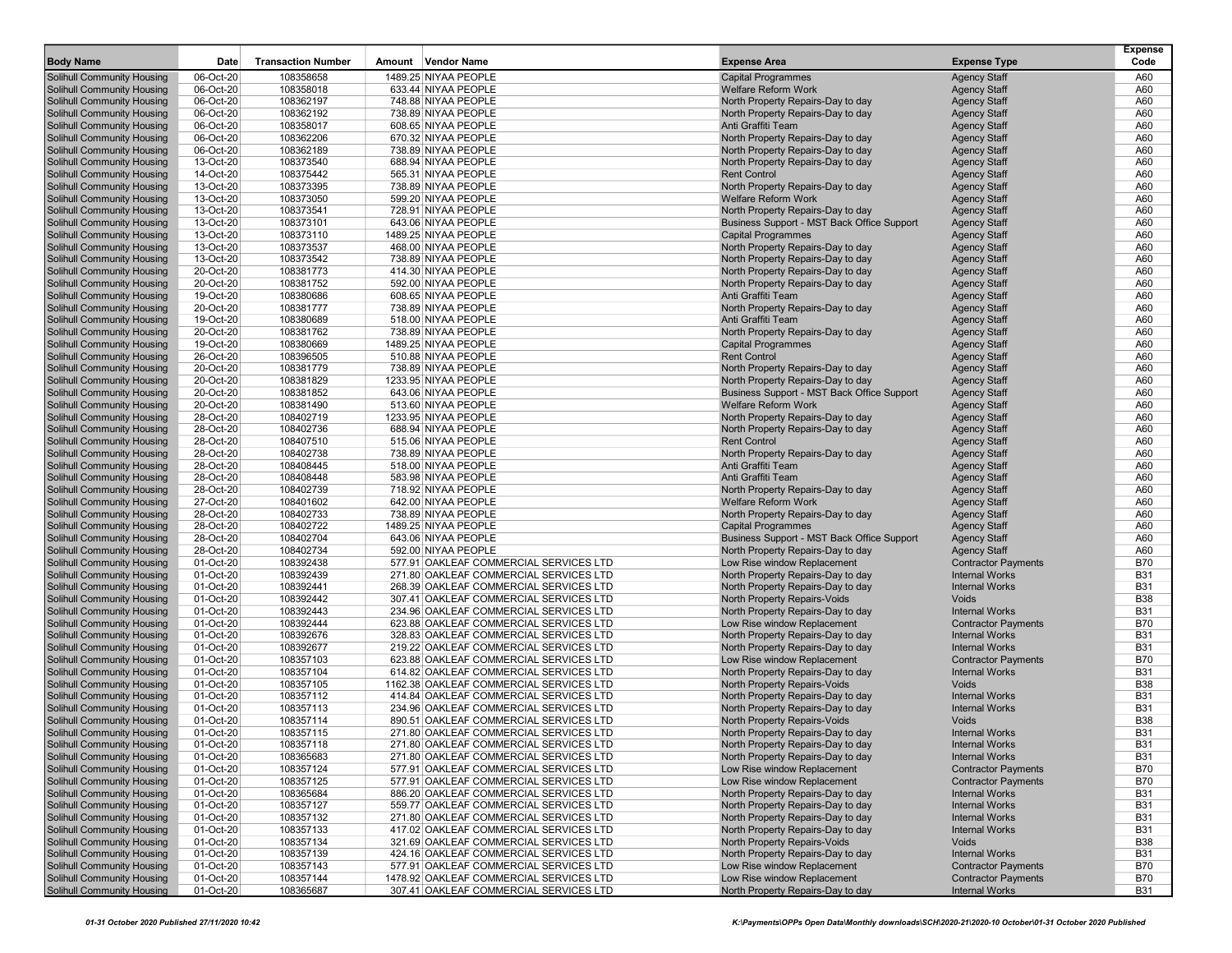| <b>Body Name</b>                                         | Date                   | <b>Transaction Number</b> | Amount Vendor Name                                           | <b>Expense Area</b>                                          | <b>Expense Type</b>            | Expense<br>Code          |
|----------------------------------------------------------|------------------------|---------------------------|--------------------------------------------------------------|--------------------------------------------------------------|--------------------------------|--------------------------|
|                                                          |                        |                           |                                                              |                                                              |                                |                          |
| <b>Solihull Community Housing</b>                        | 01-Oct-20              | 108365690                 | 219.22 OAKLEAF COMMERCIAL SERVICES LTD                       | North Property Repairs-Day to day                            | <b>Internal Works</b>          | <b>B31</b>               |
| <b>Solihull Community Housing</b>                        | 01-Oct-20              | 108365692                 | 855.04 OAKLEAF COMMERCIAL SERVICES LTD                       | North Property Repairs-Voids                                 | <b>Voids</b>                   | <b>B38</b>               |
| Solihull Community Housing                               | 01-Oct-20              | 108365700                 | 307.41 OAKLEAF COMMERCIAL SERVICES LTD                       | North Property Repairs-Voids                                 | <b>Voids</b>                   | <b>B38</b>               |
| <b>Solihull Community Housing</b>                        | 01-Oct-20              | 108365703                 | 439.90 OAKLEAF COMMERCIAL SERVICES LTD                       | North Property Repairs-Day to day                            | <b>Internal Works</b>          | <b>B31</b>               |
| Solihull Community Housing                               | 01-Oct-20              | 108365705                 | 271.80 OAKLEAF COMMERCIAL SERVICES LTD                       | North Property Repairs-Day to day                            | <b>Internal Works</b>          | <b>B31</b>               |
| Solihull Community Housing                               | 01-Oct-20              | 108365707                 | 307.41 OAKLEAF COMMERCIAL SERVICES LTD                       | North Property Repairs-Day to day                            | <b>Internal Works</b>          | <b>B31</b>               |
| <b>Solihull Community Housing</b>                        | 01-Oct-20              | 108365710                 | 407.70 OAKLEAF COMMERCIAL SERVICES LTD                       | North Property Repairs-Day to day                            | <b>Internal Works</b>          | <b>B31</b>               |
| Solihull Community Housing                               | 07-Oct-20              | 108372820                 | 3615.66 OAKLEAF COMMERCIAL SERVICES LTD                      | Low Rise window Replacement                                  | <b>Contractor Payments</b>     | <b>B70</b>               |
| Solihull Community Housing                               | 07-Oct-20              | 108372820                 | 3702.26 OAKLEAF COMMERCIAL SERVICES LTD                      | Low Rise window Replacement                                  | <b>Contractor Payments</b>     | <b>B70</b>               |
| Solihull Community Housing                               | 07-Oct-20              | 108372820                 | 1828.87 OAKLEAF COMMERCIAL SERVICES LTD                      | Low Rise window Replacement                                  | <b>Contractor Payments</b>     | <b>B70</b>               |
| Solihull Community Housing                               | 07-Oct-20              | 108372820                 | 3320.33 OAKLEAF COMMERCIAL SERVICES LTD                      | Low Rise window Replacement                                  | <b>Contractor Payments</b>     | <b>B70</b>               |
| <b>Solihull Community Housing</b>                        | 07-Oct-20              | 108372820                 | 3320.29 OAKLEAF COMMERCIAL SERVICES LTD                      | Low Rise window Replacement                                  | <b>Contractor Payments</b>     | <b>B70</b>               |
| Solihull Community Housing                               | 07-Oct-20              | 108372820                 | 3320.29 OAKLEAF COMMERCIAL SERVICES LTD                      | Low Rise window Replacement                                  | <b>Contractor Payments</b>     | <b>B70</b>               |
| Solihull Community Housing                               | 07-Oct-20              | 108372820                 | 1942.72 OAKLEAF COMMERCIAL SERVICES LTD                      | Low Rise window Replacement                                  | <b>Contractor Payments</b>     | <b>B70</b>               |
| Solihull Community Housing                               | 07-Oct-20              | 108372820                 | 2030.98 OAKLEAF COMMERCIAL SERVICES LTD                      | Low Rise window Replacement                                  | <b>Contractor Payments</b>     | <b>B70</b>               |
| Solihull Community Housing                               | 01-Oct-20              | 108381592                 | 245.74 OPENVIEW SECURITY SOLUTIONS LTD                       | <b>Mechanical &amp; Electrical</b>                           | <b>Rev Contractor Payments</b> | <b>B71</b>               |
| <b>Solihull Community Housing</b>                        | 01-Oct-20              | 108381594                 | 520.58 OPENVIEW SECURITY SOLUTIONS LTD                       | <b>Mechanical &amp; Electrical</b>                           | <b>Rev Contractor Payments</b> | <b>B71</b>               |
| Solihull Community Housing                               | 01-Oct-20              | 108381597                 | 379.02 OPENVIEW SECURITY SOLUTIONS LTD                       | <b>Mechanical &amp; Electrical</b>                           | <b>Rev Contractor Payments</b> | <b>B71</b>               |
| Solihull Community Housing                               | 01-Oct-20              | 108381598                 | 313.60 OPENVIEW SECURITY SOLUTIONS LTD                       | <b>Mechanical &amp; Electrical</b>                           | <b>Rev Contractor Payments</b> | <b>B71</b>               |
| <b>Solihull Community Housing</b>                        | 01-Oct-20              | 108381599                 | 526.08 OPENVIEW SECURITY SOLUTIONS LTD                       | <b>Mechanical &amp; Electrical</b>                           | <b>Rev Contractor Payments</b> | <b>B71</b>               |
| Solihull Community Housing                               | 01-Oct-20              | 108381608                 | 245.74 OPENVIEW SECURITY SOLUTIONS LTD                       | <b>Mechanical &amp; Electrical</b>                           | <b>Rev Contractor Payments</b> | <b>B71</b>               |
| <b>Solihull Community Housing</b>                        | 01-Oct-20              | 108381612                 | 245.74 OPENVIEW SECURITY SOLUTIONS LTD                       | <b>Mechanical &amp; Electrical</b>                           | <b>Rev Contractor Payments</b> | <b>B71</b>               |
| Solihull Community Housing                               | 27-Oct-20              | 108401571                 | 391.52 ORBIS PROTECT LIMITED                                 | Ipswich House                                                | Cleaning                       | <b>B50</b>               |
| <b>Solihull Community Housing</b>                        | 27-Oct-20              | 108401542                 | 546.43 ORBIS PROTECT LIMITED                                 | Ipswich House                                                | Cleaning                       | <b>B50</b>               |
| Solihull Community Housing                               | 01-Oct-20              | 108357145                 | 349.78 ORBIS PROTECT LIMITED                                 | North Property Repairs-Voids                                 | Voids                          | <b>B38</b>               |
| Solihull Community Housing                               | 01-Oct-20              | 108377874                 | 347.09 ORBIS PROTECT LIMITED                                 | North Property Repairs-Voids                                 | Voids                          | <b>B38</b>               |
| <b>Solihull Community Housing</b>                        | 01-Oct-20              | 108357150                 | 237.68 ORBIS PROTECT LIMITED                                 | North Property Repairs-Voids                                 | Voids                          | <b>B38</b>               |
| Solihull Community Housing                               | 01-Oct-20              | 108357154                 | 378.35 ORBIS PROTECT LIMITED                                 | North Property Repairs-Voids                                 | Voids                          | <b>B38</b>               |
| Solihull Community Housing                               | 01-Oct-20              | 108357164                 | 500.16 ORBIS PROTECT LIMITED                                 | North Property Repairs-Voids                                 | Voids                          | <b>B38</b>               |
| <b>Solihull Community Housing</b>                        | 01-Oct-20              | 108357176                 | 268.94 ORBIS PROTECT LIMITED                                 | North Property Repairs-Voids                                 | Voids                          | <b>B38</b>               |
| Solihull Community Housing                               | 01-Oct-20              | 108357178                 | 234.05 ORBIS PROTECT LIMITED                                 | North Property Repairs-Voids                                 | Voids                          | <b>B38</b>               |
| <b>Solihull Community Housing</b>                        | 01-Oct-20              | 108357179                 | 237.68 ORBIS PROTECT LIMITED                                 | North Property Repairs-Voids                                 | Voids                          | <b>B38</b><br><b>B38</b> |
| Solihull Community Housing                               | 01-Oct-20              | 108357181                 | 237.68 ORBIS PROTECT LIMITED                                 | North Property Repairs-Voids                                 | Voids                          |                          |
| Solihull Community Housing                               | 01-Oct-20              | 108357189                 | 362.72 ORBIS PROTECT LIMITED                                 | North Property Repairs-Voids                                 | Voids                          | <b>B38</b>               |
| Solihull Community Housing                               | 01-Oct-20              | 108357943                 | 366.91 ORBIS PROTECT LIMITED                                 | North Property Repairs-Voids                                 | Voids                          | <b>B38</b>               |
| Solihull Community Housing                               | 01-Oct-20              | 108357945                 | 244.40 ORBIS PROTECT LIMITED                                 | North Property Repairs-Voids                                 | Voids                          | <b>B38</b><br><b>B38</b> |
| <b>Solihull Community Housing</b>                        | 01-Oct-20              | 108357952                 | 311.24 ORBIS PROTECT LIMITED                                 | North Property Repairs-Voids                                 | Voids<br>Voids                 | <b>B38</b>               |
| Solihull Community Housing<br>Solihull Community Housing | 01-Oct-20<br>01-Oct-20 | 108357956<br>108357958    | 222.05 ORBIS PROTECT LIMITED<br>359.61 ORBIS PROTECT LIMITED | North Property Repairs-Voids<br>North Property Repairs-Voids | Voids                          | <b>B38</b>               |
| Solihull Community Housing                               | 06-Oct-20              | 108359197                 | 439.40 ORBIS PROTECT LIMITED                                 | Ipswich House                                                | Cleaning                       | <b>B50</b>               |
| Solihull Community Housing                               | 01-Oct-20              | 108365724                 | 349.10 ORBIS PROTECT LIMITED                                 | North Property Repairs-Voids                                 | Voids                          | <b>B38</b>               |
| <b>Solihull Community Housing</b>                        | 01-Oct-20              | 108365728                 | 237.68 ORBIS PROTECT LIMITED                                 | North Property Repairs-Voids                                 | Voids                          | <b>B38</b>               |
| Solihull Community Housing                               | 01-Oct-20              | 108365732                 | 237.46 ORBIS PROTECT LIMITED                                 | North Property Repairs-Voids                                 | Voids                          | <b>B38</b>               |
| Solihull Community Housing                               | 01-Oct-20              | 108365748                 | 299.11 ORBIS PROTECT LIMITED                                 | North Property Repairs-Voids                                 | Voids                          | <b>B38</b>               |
| Solihull Community Housing                               | 12-Oct-20              | 108377880                 | 519.02 ORBIS PROTECT LIMITED                                 | North Property Repairs-Voids                                 | Voids                          | <b>B38</b>               |
| Solihull Community Housing                               | 12-Oct-20              | 108377889                 | 362.72 ORBIS PROTECT LIMITED                                 | North Property Repairs-Voids                                 | Voids                          | <b>B38</b>               |
| <b>Solihull Community Housing</b>                        | 12-Oct-20              | 108377890                 | 312.60 ORBIS PROTECT LIMITED                                 | North Property Repairs-Voids                                 | Voids                          | <b>B38</b>               |
| Solihull Community Housing                               | 12-Oct-20              | 108377892                 | 292.49 ORBIS PROTECT LIMITED                                 | North Property Repairs-Voids                                 | Voids                          | <b>B38</b>               |
| Solihull Community Housing                               | 12-Oct-20              | 108377895                 | 284.27 ORBIS PROTECT LIMITED                                 | North Property Repairs-Voids                                 | Voids                          | <b>B38</b>               |
| Solihull Community Housing                               | 12-Oct-20              | 108377898                 | 284.57 ORBIS PROTECT LIMITED                                 | North Property Repairs-Voids                                 | Voids                          | <b>B38</b>               |
| Solihull Community Housing                               | 12-Oct-20              | 108377910                 | 362.72 ORBIS PROTECT LIMITED                                 | North Property Repairs-Voids                                 | Voids                          | <b>B38</b>               |
| <b>Solihull Community Housing</b>                        | 12-Oct-20              | 108377913                 | 372.37 ORBIS PROTECT LIMITED                                 | North Property Repairs-Voids                                 | Voids                          | <b>B38</b>               |
| Solihull Community Housing                               | 12-Oct-20              | 108377920                 | 322.39 ORBIS PROTECT LIMITED                                 | North Property Repairs-Voids                                 | Voids                          | <b>B38</b>               |
| Solihull Community Housing                               | 12-Oct-20              | 108377930                 | 218.82 ORBIS PROTECT LIMITED                                 | North Property Repairs-Voids                                 | Voids                          | <b>B38</b>               |
| Solihull Community Housing                               | 12-Oct-20              | 108377938                 | 350.27 ORBIS PROTECT LIMITED                                 | North Property Repairs-Voids                                 | Voids                          | <b>B38</b>               |
| Solihull Community Housing                               | 12-Oct-20              | 108377940                 | 334.03 ORBIS PROTECT LIMITED                                 | North Property Repairs-Voids                                 | Voids                          | <b>B38</b>               |
| Solihull Community Housing                               | 12-Oct-20              | 108377945                 | 372.37 ORBIS PROTECT LIMITED                                 | North Property Repairs-Voids                                 | Voids                          | <b>B38</b>               |
| Solihull Community Housing                               | 02-Oct-20              | 108353908                 | 2760.00 ORBIS PROTECT LIMITED                                | <b>Call Centre</b>                                           | Other Fees & Charges           | D <sub>59</sub>          |
| Solihull Community Housing                               | 02-Oct-20              | 108353910                 | 2200.00 ORBIS PROTECT LIMITED                                | Call Centre                                                  | Other Fees & Charges           | D <sub>59</sub>          |
| Solihull Community Housing                               | 01-Oct-20              | 108372903                 | 2823.86 P K HYGIENE SERVICES LTD                             | North Property Repairs-Voids                                 | Voids                          | <b>B38</b>               |
| Solihull Community Housing                               | 01-Oct-20              | 108372904                 | 1785.79 P K HYGIENE SERVICES LTD                             | North Property Repairs-Voids                                 | Voids                          | <b>B38</b>               |
| Solihull Community Housing                               | 01-Oct-20              | 108372905                 | 1732.13 P K HYGIENE SERVICES LTD                             | North Property Repairs-Voids                                 | Voids                          | <b>B38</b>               |
| Solihull Community Housing                               | 01-Oct-20              | 108372906                 | 1700.58 P K HYGIENE SERVICES LTD                             | North Property Repairs-Voids                                 | Voids                          | <b>B38</b>               |
| Solihull Community Housing                               | 01-Oct-20              | 108372907                 | 1962.02 P K HYGIENE SERVICES LTD                             | North Property Repairs-Voids                                 | Voids                          | <b>B38</b>               |
| Solihull Community Housing                               | 01-Oct-20              | 108372908                 | 2492.30 P K HYGIENE SERVICES LTD                             | North Property Repairs-Voids                                 | Voids                          | <b>B38</b>               |
| Solihull Community Housing                               | 01-Oct-20              | 108372909                 | 3488.72 P K HYGIENE SERVICES LTD                             | North Property Repairs-Voids                                 | Voids                          | <b>B38</b>               |
| Solihull Community Housing                               | 01-Oct-20              | 108358081                 | 1511.92 P K HYGIENE SERVICES LTD                             | North Property Repairs-Voids                                 | Voids                          | <b>B38</b>               |
| <b>Solihull Community Housing</b>                        | 01-Oct-20              | 108358082                 | 1141.42 P K HYGIENE SERVICES LTD                             | North Property Repairs-Voids                                 | Voids                          | <b>B38</b>               |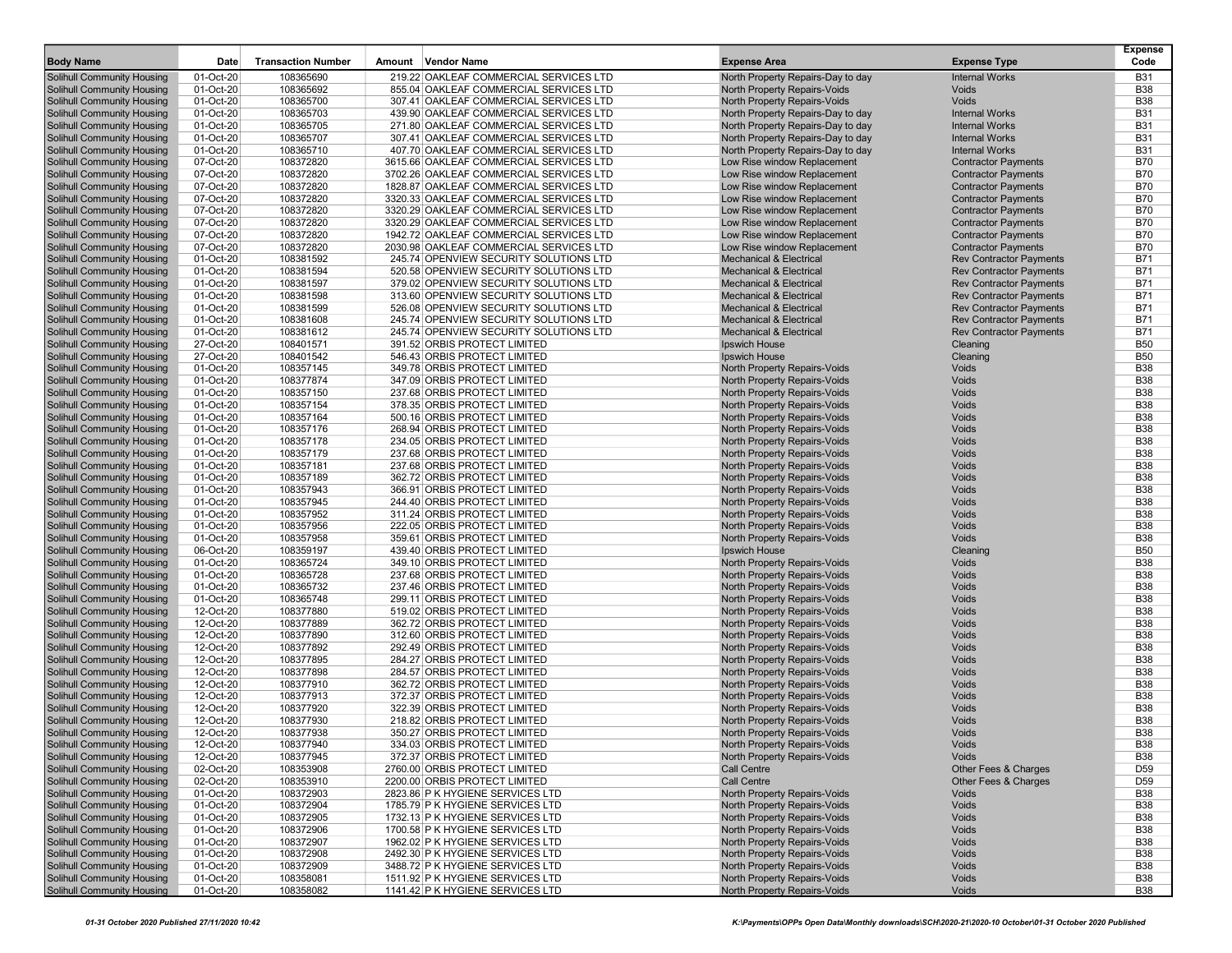|                                                          |                        |                           |                                                                         |                                                                   |                                                   | <b>Expense</b>    |
|----------------------------------------------------------|------------------------|---------------------------|-------------------------------------------------------------------------|-------------------------------------------------------------------|---------------------------------------------------|-------------------|
| <b>Body Name</b>                                         | Date                   | <b>Transaction Number</b> | Amount Vendor Name                                                      | <b>Expense Area</b>                                               | <b>Expense Type</b>                               | Code              |
| <b>Solihull Community Housing</b>                        | 01-Oct-20              | 108372910                 | 1416.51 P K HYGIENE SERVICES LTD                                        | North Property Repairs-Voids                                      | <b>Voids</b>                                      | <b>B38</b>        |
| <b>Solihull Community Housing</b>                        | 01-Oct-20              | 108372911                 | 2386.59 P K HYGIENE SERVICES LTD                                        | North Property Repairs-Voids                                      | <b>Voids</b>                                      | <b>B38</b>        |
| Solihull Community Housing                               | 01-Oct-20              | 108372912                 | 1719.03 P K HYGIENE SERVICES LTD                                        | North Property Repairs-Voids                                      | Voids                                             | <b>B38</b>        |
| <b>Solihull Community Housing</b>                        | 01-Oct-20              | 108372913                 | 2858.81 P K HYGIENE SERVICES LTD                                        | North Property Repairs-Voids                                      | <b>Voids</b>                                      | <b>B38</b>        |
| Solihull Community Housing                               | 06-Oct-20              | 108358095                 | 12368.28 P3 PEOPLE POTENTIAL POSSIBILITIES                              | <b>Ipswich House</b>                                              | <b>Other Contracted Services</b>                  | E90<br>E90        |
| Solihull Community Housing<br>Solihull Community Housing | 06-Oct-20<br>07-Oct-20 | 108358095<br>108378393    | 2727.40 P3 PEOPLE POTENTIAL POSSIBILITIES<br>5850.40 PACE PETROLEUM LTD | <b>Private Sector Leasing</b><br>Stores-Stores and delivery       | <b>Other Contracted Services</b><br><b>Stocks</b> | R <sub>10</sub>   |
| Solihull Community Housing                               | 23-Oct-20              | 108394991                 | 252.20 PAKAWASTE LTD                                                    | Stores-Stores and delivery                                        | <b>Waste Disposal</b>                             | E20               |
| Solihull Community Housing                               | 23-Oct-20              | 108394991                 | 345.00 PAKAWASTE LTD                                                    | Stores-Stores and delivery                                        | <b>Waste Disposal</b>                             | E20               |
| <b>Solihull Community Housing</b>                        | 26-Oct-20              | 108396447                 | 875.00 PARTRIDGE HOMES                                                  | <b>Syrian Family Properties</b>                                   | Rents                                             | <b>B22</b>        |
| Solihull Community Housing                               | 21-Oct-20              | 108387562                 | 1085.94 PENNINGTON CHOICE LTD                                           | <b>Energy Performance Certificates</b>                            | Other Fees & Charges                              | D59               |
| <b>Solihull Community Housing</b>                        | 08-Oct-20              | 108369174                 | 3000.00 PROWSE PHILLIPS LAW LTD                                         | North Property Repairs-Day to day                                 | <b>Complaints Compensation</b>                    | D97               |
| Solihull Community Housing                               | 01-Oct-20              | 108351504                 | 1474.00 Quadient Uk Ltd                                                 | <b>Endeavour House</b>                                            | Postages                                          | D <sub>21</sub>   |
| <b>Solihull Community Housing</b>                        | 05-Oct-20              | 108355820                 | 250.00 RAPIDE COMMUNICATION LIMITED                                     | North Property Repairs-Day to day                                 | <b>Materials</b>                                  | D <sub>13</sub>   |
| <b>Solihull Community Housing</b>                        | 19-Oct-20              | 108380443                 | 341.04 RAPIDE COMMUNICATION LIMITED                                     | North Property Repairs-Day to day                                 | <b>Materials</b>                                  | D <sub>13</sub>   |
| Solihull Community Housing                               | 23-Oct-20              | 108394880                 | 1250.00 RECOGNISING EXCELLENCE LTD                                      | Money Advice Team                                                 | <b>Grants &amp; Subscriptions</b>                 | D92               |
| Solihull Community Housing                               | 15-Oct-20              | 108377454                 | 659.23 REDACTED PERSONAL INFORMATION                                    | <b>Private Sector Leasing</b>                                     | Rents                                             | <b>B22</b>        |
| Solihull Community Housing                               | 01-Oct-20              | 108351721                 | 1434.60 REDACTED PERSONAL INFORMATION                                   | Housing Aid & Homelessness                                        | <b>Tenant Medicals</b>                            | D63               |
| Solihull Community Housing                               | 15-Oct-20              | 108377448                 | 3955.38 REDACTED PERSONAL INFORMATION                                   | <b>Private Sector Leasing</b>                                     | Rents                                             | <b>B22</b>        |
| <b>Solihull Community Housing</b>                        | 26-Oct-20              | 108396698                 | 3374.54 REDACTED PERSONAL INFORMATION                                   | <b>Private Sector Leasing</b>                                     | Rents                                             | <b>B22</b>        |
| Solihull Community Housing                               | 15-Oct-20              | 108377598                 | 10000.00 REDACTED PERSONAL INFORMATION                                  | Private Sector - Disabled Facilities Grants                       | <b>Contractor Payments</b>                        | <b>B70</b>        |
| <b>Solihull Community Housing</b>                        | 02-Oct-20              | 108353903                 | 10000.00 REDACTED PERSONAL INFORMATION                                  | <b>Private Sector - Disabled Facilities Grants</b>                | <b>Contractor Payments</b>                        | <b>B70</b>        |
| Solihull Community Housing                               | 27-Oct-20              | 108401577                 | 10000.00 REDACTED PERSONAL INFORMATION                                  | Private Sector - Disabled Facilities Grants                       | <b>Contractor Payments</b>                        | <b>B70</b>        |
| <b>Solihull Community Housing</b>                        | 15-Oct-20              | 108377592                 | 3955.38 REDACTED PERSONAL INFORMATION                                   | <b>Private Sector Leasing</b>                                     | Rents                                             | <b>B22</b>        |
| Solihull Community Housing                               | 05-Oct-20              | 108355520                 | 598.88 REED                                                             | Call Centre                                                       | <b>Agency Staff</b>                               | A60               |
| Solihull Community Housing                               | 05-Oct-20              | 108355524                 | 531.00 REED                                                             | Call Centre                                                       | <b>Agency Staff</b>                               | A60               |
| Solihull Community Housing                               | 05-Oct-20              | 108355527                 | 570.93 REED                                                             | <b>Call Centre</b>                                                | <b>Agency Staff</b>                               | A60               |
| Solihull Community Housing                               | 13-Oct-20              | 108373135                 | 1250.00 RG+P                                                            | <b>Feasibility Works</b>                                          | <b>Contractor Payments</b>                        | <b>B70</b>        |
| <b>Solihull Community Housing</b>                        | 02-Oct-20              | 108354442                 | 250.00 RG+P                                                             | <b>Feasibility Works</b>                                          | <b>Contractor Payments</b>                        | <b>B70</b>        |
| <b>Solihull Community Housing</b>                        | 02-Oct-20              | 108354443                 | 400.00 RG+P                                                             | New Build - Wagon Lane                                            | <b>Contractor Payments</b>                        | <b>B70</b>        |
| Solihull Community Housing                               | 21-Oct-20              | 108386524                 | 2500.00 RG+P                                                            | <b>Feasibility Works</b>                                          | <b>Contractor Payments</b>                        | <b>B70</b>        |
| Solihull Community Housing                               | 01-Oct-20              | 108351505                 | 900.00 ROADLINE ROADMARKINGS LTD                                        | <b>Endeavour House</b>                                            | <b>Other Premises Costs</b>                       | <b>B90</b>        |
| Solihull Community Housing                               | 10-Oct-20              | 108392883                 | 664.50 ROBELL CONTROL SYSTEMS LTD                                       | <b>Mechanical &amp; Electrical</b>                                | <b>Rev Contractor Payments</b>                    | <b>B71</b>        |
| <b>Solihull Community Housing</b>                        | 15-Oct-20              | 108378143                 | 1324.83 ROYAL MAIL                                                      | <b>Endeavour House</b>                                            | Postages                                          | D <sub>21</sub>   |
| <b>Solihull Community Housing</b>                        | 06-Oct-20              | 108358205                 | 600.00 SELLICK PARTNERSHIP LTD                                          | <b>Welfare Reform Work</b>                                        | <b>Agency Staff</b>                               | A60               |
| Solihull Community Housing                               | 13-Oct-20              | 108373138                 | 600.00 SELLICK PARTNERSHIP LTD                                          | <b>Welfare Reform Work</b>                                        | <b>Agency Staff</b>                               | A60               |
| Solihull Community Housing                               | 20-Oct-20              | 108382930                 | 600.00 SELLICK PARTNERSHIP LTD                                          | <b>Welfare Reform Work</b>                                        | <b>Agency Staff</b>                               | A60               |
| Solihull Community Housing                               | 27-Oct-20              | 108401588                 | 314.76 SEVERN TRENT WATER LTD                                           | <b>Private Sector Leasing</b>                                     | Water                                             | B12               |
| Solihull Community Housing                               | 15-Oct-20              | 108377442                 | 589.70 SEVERN TRENT WATER LTD                                           | <b>Private Sector Leasing</b>                                     | Water                                             | <b>B12</b>        |
| Solihull Community Housing                               | 15-Oct-20              | 108377451                 | 3081.26 SF PROPERTIES                                                   | <b>Private Sector Leasing</b>                                     | Rents                                             | <b>B22</b>        |
| Solihull Community Housing                               | 15-Oct-20              | 108378106                 | 6475.00 SJS LEGAL LTD                                                   | North Property Repairs-Day to day                                 | <b>Complaints Compensation</b>                    | D97               |
| <b>Solihull Community Housing</b>                        | 15-Oct-20              | 108378109                 | 4650.00 SJS LEGAL LTD                                                   | North Property Repairs-Day to day                                 | <b>Complaints Compensation</b>                    | D97               |
| Solihull Community Housing                               | 08-Oct-20              | 108369175                 | 7000.00 SJS LEGAL LTD                                                   | North Property Repairs-Day to day                                 | <b>Complaints Compensation</b>                    | D97               |
| <b>Solihull Community Housing</b>                        | 15-Oct-20              | 108377445                 | 331288.14 SOLIHULL MBC                                                  | <b>Central Administration</b>                                     | Employee Insurance                                | A92               |
| <b>Solihull Community Housing</b>                        | 15-Oct-20<br>15-Oct-20 | 108377445                 | 2800.00 SOLIHULL MBC                                                    | <b>Board Administration</b>                                       | Employee Insurance                                | A92<br><b>B27</b> |
| Solihull Community Housing                               |                        | 108377445                 | 2464.92 SOLIHULL MBC                                                    | 137-139 Warwick Rd (Social Rent)                                  | Insurances                                        | <b>B27</b>        |
| Solihull Community Housing<br>Solihull Community Housing | 15-Oct-20<br>15-Oct-20 | 108377445<br>108377445    | 1232.46 SOLIHULL MBC<br>125.00 SOLIHULL MBC                             | <b>Masons Close</b><br>Business Support - MST Back Office Support | Insurances<br>Insurances                          | <b>B27</b>        |
| Solihull Community Housing                               | 15-Oct-20              | 108377445                 | 76265.28 SOLIHULL MBC                                                   | Client - Fleet Management                                         | Insurance                                         | C <sub>50</sub>   |
| <b>Solihull Community Housing</b>                        | 15-Oct-20              | 108377445                 | -1232.46 SOLIHULL MBC                                                   | 137-139 Warwick Rd (Social Rent)                                  | Insurances                                        | <b>B27</b>        |
| Solihull Community Housing                               | 06-Oct-20              | 108362274                 | 345.70 SOLIHULL MBC (COUNCIL TAX)                                       | North Property Repairs-Voids                                      | <b>Council Tax</b>                                | <b>B21</b>        |
| <b>Solihull Community Housing</b>                        | 06-Oct-20              | 108362237                 | 860.67 SOLIHULL MBC (COUNCIL TAX)                                       | North Property Repairs-Voids                                      | <b>Council Tax</b>                                | <b>B21</b>        |
| Solihull Community Housing                               | 06-Oct-20              | 108362222                 | 368.72 SOLIHULL MBC (COUNCIL TAX)                                       | North Property Repairs-Voids                                      | <b>Council Tax</b>                                | <b>B21</b>        |
| Solihull Community Housing                               | 06-Oct-20              | 108362270                 | 438.08 SOLIHULL MBC (COUNCIL TAX)                                       | North Property Repairs-Voids                                      | <b>Council Tax</b>                                | <b>B21</b>        |
| Solihull Community Housing                               | 06-Oct-20              | 108362225                 | 351.58 SOLIHULL MBC (COUNCIL TAX)                                       | North Property Repairs-Voids                                      | <b>Council Tax</b>                                | <b>B21</b>        |
| Solihull Community Housing                               | 06-Oct-20              | 108362324                 | 505.29 SOLIHULL MBC (COUNCIL TAX)                                       | North Property Repairs-Voids                                      | <b>Council Tax</b>                                | B <sub>21</sub>   |
| Solihull Community Housing                               | 06-Oct-20              | 108362363                 | 735.16 SOLIHULL MBC (COUNCIL TAX)                                       | North Property Repairs-Voids                                      | <b>Council Tax</b>                                | <b>B21</b>        |
| Solihull Community Housing                               | 06-Oct-20              | 108362295                 | 580.86 SOLIHULL MBC (COUNCIL TAX)                                       | North Property Repairs-Voids                                      | <b>Council Tax</b>                                | <b>B21</b>        |
| Solihull Community Housing                               | 06-Oct-20              | 108362293                 | 432.11 SOLIHULL MBC (COUNCIL TAX)                                       | North Property Repairs-Voids                                      | <b>Council Tax</b>                                | <b>B21</b>        |
| Solihull Community Housing                               | 06-Oct-20              | 108362352                 | 578.47 SOLIHULL MBC (COUNCIL TAX)                                       | North Property Repairs-Voids                                      | <b>Council Tax</b>                                | <b>B21</b>        |
| Solihull Community Housing                               | 06-Oct-20              | 108362301                 | 586.18 SOLIHULL MBC (COUNCIL TAX)                                       | North Property Repairs-Voids                                      | <b>Council Tax</b>                                | <b>B21</b>        |
| Solihull Community Housing                               | 06-Oct-20              | 108362242                 | 412.08 SOLIHULL MBC (COUNCIL TAX)                                       | North Property Repairs-Voids                                      | <b>Council Tax</b>                                | <b>B21</b>        |
| Solihull Community Housing                               | 06-Oct-20              | 108362326                 | 811.87 SOLIHULL MBC (COUNCIL TAX)                                       | North Property Repairs-Voids                                      | <b>Council Tax</b>                                | <b>B21</b>        |
| Solihull Community Housing                               | 06-Oct-20              | 108362234                 | 283.78 SOLIHULL MBC (COUNCIL TAX)                                       | North Property Repairs-Voids                                      | <b>Council Tax</b>                                | <b>B21</b>        |
| Solihull Community Housing                               | 06-Oct-20              | 108362233                 | 279.15 SOLIHULL MBC (COUNCIL TAX)                                       | North Property Repairs-Voids                                      | <b>Council Tax</b>                                | <b>B21</b>        |
| Solihull Community Housing                               | 06-Oct-20              | 108362244                 | 536.81 SOLIHULL MBC (COUNCIL TAX)                                       | North Property Repairs-Voids                                      | <b>Council Tax</b>                                | <b>B21</b>        |
| Solihull Community Housing                               | 06-Oct-20              | 108362315                 | 523.85 SOLIHULL MBC (COUNCIL TAX)                                       | North Property Repairs-Voids                                      | <b>Council Tax</b>                                | <b>B21</b>        |
| Solihull Community Housing                               | 06-Oct-20              | 108362271                 | 483.49 SOLIHULL MBC (COUNCIL TAX)                                       | North Property Repairs-Voids                                      | <b>Council Tax</b>                                | <b>B21</b>        |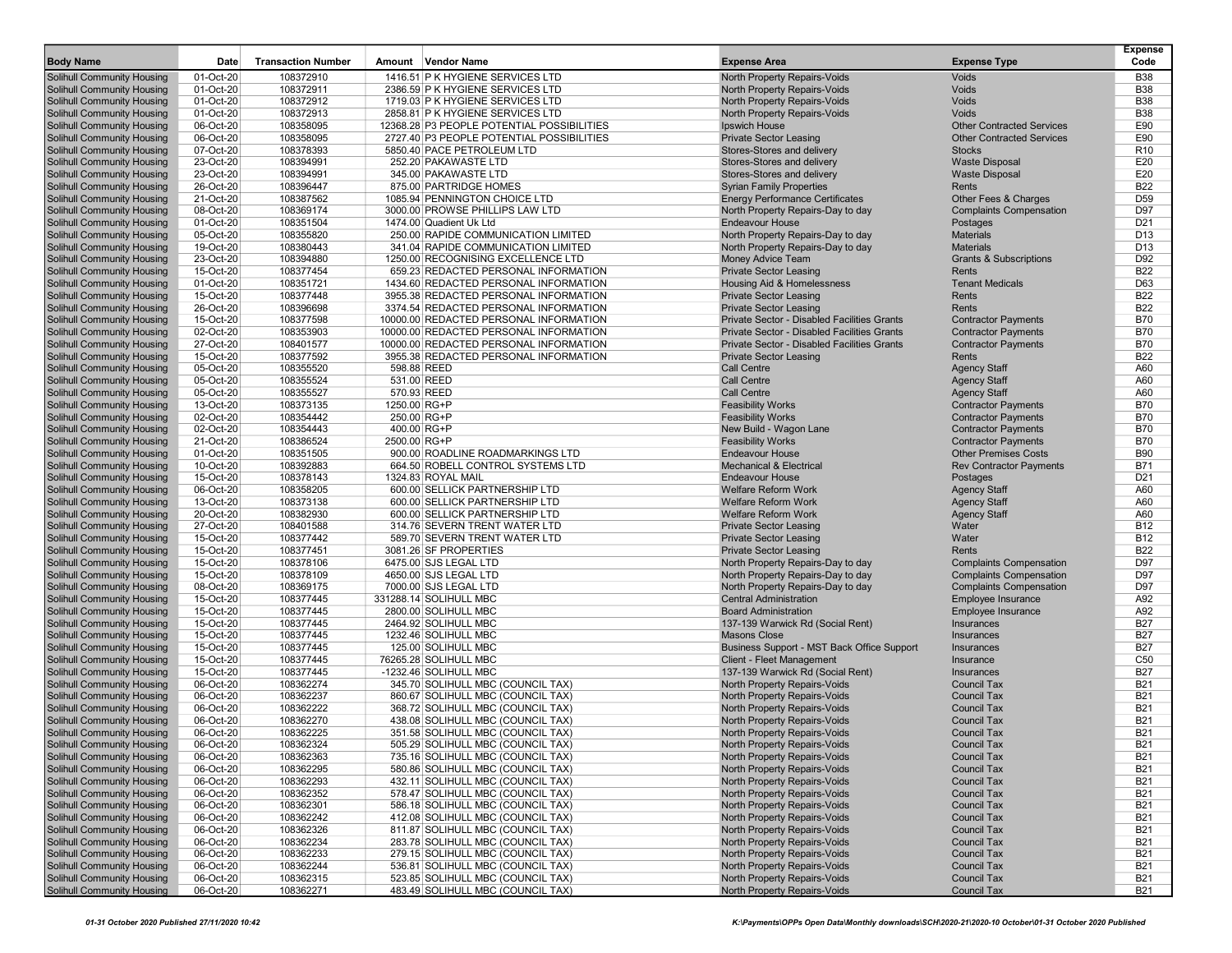| <b>Body Name</b>                                                       | Date                   | <b>Transaction Number</b> | Amount Vendor Name                                                       | <b>Expense Area</b>                                                                        | <b>Expense Type</b>                                      | <b>Expense</b><br>Code   |
|------------------------------------------------------------------------|------------------------|---------------------------|--------------------------------------------------------------------------|--------------------------------------------------------------------------------------------|----------------------------------------------------------|--------------------------|
| <b>Solihull Community Housing</b>                                      | 06-Oct-20              | 108362314                 | 474.85 SOLIHULL MBC (COUNCIL TAX)                                        | North Property Repairs-Voids                                                               | <b>Council Tax</b>                                       | <b>B21</b>               |
| <b>Solihull Community Housing</b>                                      | 06-Oct-20              | 108362294                 | 442.90 SOLIHULL MBC (COUNCIL TAX)                                        | North Property Repairs-Voids                                                               | <b>Council Tax</b>                                       | <b>B21</b>               |
| <b>Solihull Community Housing</b>                                      | 06-Oct-20              | 108362284                 | 394.64 SOLIHULL MBC (COUNCIL TAX)                                        | North Property Repairs-Voids                                                               | <b>Council Tax</b>                                       | <b>B21</b>               |
| Solihull Community Housing                                             | 06-Oct-20              | 108362236                 | 306.66 SOLIHULL MBC (COUNCIL TAX)                                        | North Property Repairs-Voids                                                               | <b>Council Tax</b>                                       | <b>B21</b>               |
| <b>Solihull Community Housing</b>                                      | 06-Oct-20              | 108362323                 | 474.70 SOLIHULL MBC (COUNCIL TAX)                                        | North Property Repairs-Voids                                                               | <b>Council Tax</b>                                       | <b>B21</b>               |
| <b>Solihull Community Housing</b>                                      | 06-Oct-20              | 108362261                 | 350.66 SOLIHULL MBC (COUNCIL TAX)                                        | North Property Repairs-Voids                                                               | <b>Council Tax</b>                                       | <b>B21</b>               |
| <b>Solihull Community Housing</b>                                      | 06-Oct-20              | 108362241                 | 285.60 SOLIHULL MBC (COUNCIL TAX)                                        | North Property Repairs-Voids                                                               | <b>Council Tax</b>                                       | <b>B21</b>               |
| <b>Solihull Community Housing</b>                                      | 06-Oct-20              | 108362240                 | 263.88 SOLIHULL MBC (COUNCIL TAX)                                        | North Property Repairs-Voids                                                               | <b>Council Tax</b>                                       | <b>B21</b>               |
| <b>Solihull Community Housing</b>                                      | 06-Oct-20              | 108362262                 | 362.41 SOLIHULL MBC (COUNCIL TAX)                                        | North Property Repairs-Voids                                                               | <b>Council Tax</b>                                       | <b>B21</b>               |
| <b>Solihull Community Housing</b>                                      | 06-Oct-20              | 108362292                 | 418.17 SOLIHULL MBC (COUNCIL TAX)                                        | North Property Repairs-Voids                                                               | <b>Council Tax</b>                                       | <b>B21</b>               |
| <b>Solihull Community Housing</b>                                      | 06-Oct-20              | 108362283                 | 351.84 SOLIHULL MBC (COUNCIL TAX)                                        | North Property Repairs-Voids                                                               | <b>Council Tax</b>                                       | <b>B21</b>               |
| <b>Solihull Community Housing</b>                                      | 06-Oct-20              | 108362260                 | 268.33 SOLIHULL MBC (COUNCIL TAX)                                        | North Property Repairs-Voids                                                               | <b>Council Tax</b>                                       | <b>B21</b>               |
| <b>Solihull Community Housing</b>                                      | 06-Oct-20              | 108362340                 | 355.45 SOLIHULL MBC (COUNCIL TAX)                                        | North Property Repairs-Voids                                                               | <b>Council Tax</b>                                       | <b>B21</b>               |
| <b>Solihull Community Housing</b>                                      | 06-Oct-20              | 108362282                 | 268.33 SOLIHULL MBC (COUNCIL TAX)                                        | North Property Repairs-Voids                                                               | <b>Council Tax</b>                                       | <b>B21</b>               |
| <b>Solihull Community Housing</b>                                      | 06-Oct-20              | 108362334                 | 329.85 SOLIHULL MBC (COUNCIL TAX)                                        | North Property Repairs-Voids                                                               | <b>Council Tax</b><br><b>Council Tax</b>                 | <b>B21</b><br><b>B21</b> |
| <b>Solihull Community Housing</b><br><b>Solihull Community Housing</b> | 06-Oct-20<br>06-Oct-20 | 108362313<br>108362312    | 300.86 SOLIHULL MBC (COUNCIL TAX)<br>259.56 SOLIHULL MBC (COUNCIL TAX)   | North Property Repairs-Voids<br>North Property Repairs-Voids                               | <b>Council Tax</b>                                       | <b>B21</b>               |
| <b>Solihull Community Housing</b>                                      | 06-Oct-20              | 108362362                 | 419.05 SOLIHULL MBC (COUNCIL TAX)                                        | North Property Repairs-Voids                                                               | <b>Council Tax</b>                                       | <b>B21</b>               |
| <b>Solihull Community Housing</b>                                      | 06-Oct-20              | 108362350                 | 351.84 SOLIHULL MBC (COUNCIL TAX)                                        | North Property Repairs-Voids                                                               | <b>Council Tax</b>                                       | <b>B21</b>               |
| <b>Solihull Community Housing</b>                                      | 06-Oct-20              | 108362351                 | 365.90 SOLIHULL MBC (COUNCIL TAX)                                        | North Property Repairs-Voids                                                               | <b>Council Tax</b>                                       | <b>B21</b>               |
| <b>Solihull Community Housing</b>                                      | 06-Oct-20              | 108362343                 | 311.00 SOLIHULL MBC (COUNCIL TAX)                                        | North Property Repairs-Voids                                                               | <b>Council Tax</b>                                       | <b>B21</b>               |
| <b>Solihull Community Housing</b>                                      | 06-Oct-20              | 108362349                 | 281.19 SOLIHULL MBC (COUNCIL TAX)                                        | North Property Repairs-Voids                                                               | <b>Council Tax</b>                                       | <b>B21</b>               |
| <b>Solihull Community Housing</b>                                      | 06-Oct-20              | 108362361                 | 313.63 SOLIHULL MBC (COUNCIL TAX)                                        | North Property Repairs-Voids                                                               | <b>Council Tax</b>                                       | <b>B21</b>               |
| <b>Solihull Community Housing</b>                                      | 06-Oct-20              | 108362356                 | 250.90 SOLIHULL MBC (COUNCIL TAX)                                        | North Property Repairs-Voids                                                               | <b>Council Tax</b>                                       | <b>B21</b>               |
| <b>Solihull Community Housing</b>                                      | 06-Oct-20              | 108362243                 | 398.70 SOLIHULL MBC (COUNCIL TAX)                                        | North Property Repairs-Voids                                                               | <b>Council Tax</b>                                       | <b>B21</b>               |
| <b>Solihull Community Housing</b>                                      | 06-Oct-20              | 108362325                 | 645.33 SOLIHULL MBC (COUNCIL TAX)                                        | North Property Repairs-Voids                                                               | <b>Council Tax</b>                                       | <b>B21</b>               |
| <b>Solihull Community Housing</b>                                      | 06-Oct-20              | 108362264                 | 383.49 SOLIHULL MBC (COUNCIL TAX)                                        | North Property Repairs-Voids                                                               | <b>Council Tax</b>                                       | <b>B21</b>               |
| <b>Solihull Community Housing</b>                                      | 06-Oct-20              | 108362263                 | 362.70 SOLIHULL MBC (COUNCIL TAX)                                        | North Property Repairs-Voids                                                               | <b>Council Tax</b>                                       | <b>B21</b>               |
| <b>Solihull Community Housing</b>                                      | 15-Oct-20              | 108377446                 | 1217380.00 SOLIHULL METROPOLITAN BOROUGH COUNCIL                         | <b>SMBC Support Services</b>                                                               | <b>Support Service Costs</b>                             | D <sub>14</sub>          |
| Solihull Community Housing                                             | 13-Oct-20              | 108373096                 | 5000.00 SOPRA STERIA LTD                                                 | <b>Call Centre</b>                                                                         | <b>Professional Fees</b>                                 | D <sub>50</sub>          |
| <b>Solihull Community Housing</b>                                      | 06-Oct-20              | 108378392                 | 2517.60 SUPRA UK LTD                                                     | Stores-Stores and delivery                                                                 | <b>Stocks</b>                                            | R <sub>10</sub>          |
| <b>Solihull Community Housing</b>                                      | 06-Oct-20              | 108362181                 | 222.00 T C CARS                                                          | <b>Housing Aid &amp; Homelessness</b>                                                      | <b>Public Transport</b>                                  | C <sub>20</sub>          |
| <b>Solihull Community Housing</b>                                      | 05-Oct-20              | 108356125                 | 2538.00 THE HOUSING NETWORK                                              | Housing Aid & Homelessness                                                                 | <b>B&amp;B Accommodation</b>                             | <b>B23</b>               |
| <b>Solihull Community Housing</b>                                      | 05-Oct-20              | 108356126                 | 915.00 THE OYSTER PARTNERSHIP LTD                                        | Housing Aid & Homelessness                                                                 | <b>Agency Staff</b>                                      | A60                      |
| <b>Solihull Community Housing</b><br><b>Solihull Community Housing</b> | 05-Oct-20<br>08-Oct-20 | 108355513<br>108369179    | 1119.90 THE OYSTER PARTNERSHIP LTD<br>1059.90 THE OYSTER PARTNERSHIP LTD | Housing Aid & Homelessness<br>Housing Aid & Homelessness                                   | <b>Agency Staff</b><br><b>Agency Staff</b>               | A60<br>A60               |
| <b>Solihull Community Housing</b>                                      | 15-Oct-20              | 108378399                 | 1142.40 THE OYSTER PARTNERSHIP LTD                                       | Housing Aid & Homelessness                                                                 | <b>Agency Staff</b>                                      | A60                      |
| <b>Solihull Community Housing</b>                                      | 27-Oct-20              | 108401548                 | 1095.00 THE OYSTER PARTNERSHIP LTD                                       | Housing Aid & Homelessness                                                                 | <b>Agency Staff</b>                                      | A60                      |
| <b>Solihull Community Housing</b>                                      | 16-Oct-20              | 108379017                 | 2644.54 TOTAL GAS & POWER LTD                                            | Low Rise (inc. Safe & Sound)                                                               | Electricity                                              | <b>B11</b>               |
| <b>Solihull Community Housing</b>                                      | 16-Oct-20              | 108379019                 | 2733.16 TOTAL GAS & POWER LTD                                            | Low Rise (inc. Safe & Sound)                                                               | Electricity                                              | <b>B11</b>               |
| <b>Solihull Community Housing</b>                                      | 22-Oct-20              | 108390443                 | 1727.35 TOTAL GAS & POWER LTD                                            | <b>Biomass System</b>                                                                      | Electricity                                              | <b>B11</b>               |
| <b>Solihull Community Housing</b>                                      | 13-Oct-20              | 108373141                 | 2026.01 TOTAL GAS & POWER LTD                                            | <b>Biomass System</b>                                                                      | Electricity                                              | <b>B11</b>               |
| <b>Solihull Community Housing</b>                                      | 22-Oct-20              | 108390444                 | 1911.40 TOTAL GAS & POWER LTD                                            | <b>Biomass System</b>                                                                      | Electricity                                              | <b>B11</b>               |
| <b>Solihull Community Housing</b>                                      | 13-Oct-20              | 108372926                 | 36459.21 TOTAL GAS & POWER LTD                                           | Low Rise (inc. Safe & Sound)                                                               | Electricity                                              | <b>B11</b>               |
| <b>Solihull Community Housing</b>                                      | 22-Oct-20              | 108390442                 | 1674.46 TOTAL GAS & POWER LTD                                            | <b>Biomass System</b>                                                                      | Electricity                                              | <b>B11</b>               |
| <b>Solihull Community Housing</b>                                      | 13-Oct-20              | 108372927                 | 2246.41 TOTAL GAS & POWER LTD                                            | Low Rise (inc. Safe & Sound)                                                               | Gas                                                      | <b>B10</b>               |
| <b>Solihull Community Housing</b>                                      | 26-Oct-20              | 108396448                 | 825.00 TOUCHWOOD LETTINGS                                                | <b>Syrian Family Properties</b>                                                            | Rents                                                    | <b>B22</b>               |
| <b>Solihull Community Housing</b>                                      | 01-Oct-20              | 108358084                 | 6161.14 TYRER BUILDING CONTRACTORS                                       | <b>MST-Structural Works</b>                                                                | <b>Contractor Payments</b>                               | <b>B70</b>               |
| <b>Solihull Community Housing</b>                                      | 01-Oct-20              | 108372916                 | 3555.79 TYRER BUILDING CONTRACTORS                                       | Private Sector - Disabled Facilities Grants                                                | <b>Contractor Payments</b>                               | <b>B70</b>               |
| <b>Solihull Community Housing</b>                                      | 01-Oct-20              | 108372917                 | 3190.24 TYRER BUILDING CONTRACTORS<br>4552.51 TYRER BUILDING CONTRACTORS | <b>Private Sector - Disabled Facilities Grants</b>                                         | <b>Contractor Payments</b>                               | <b>B70</b>               |
| <b>Solihull Community Housing</b><br><b>Solihull Community Housing</b> | 01-Oct-20<br>01-Oct-20 | 108367507<br>108367508    | 4769.25 TYRER BUILDING CONTRACTORS                                       | Private Sector - Disabled Facilities Grants<br>Private Sector - Disabled Facilities Grants | <b>Contractor Payments</b><br><b>Contractor Payments</b> | <b>B70</b><br><b>B70</b> |
| <b>Solihull Community Housing</b>                                      | 01-Oct-20              | 108367509                 | 3628.43 TYRER BUILDING CONTRACTORS                                       | Public Sector - Major Adaptations                                                          | <b>Contractor Payments</b>                               | <b>B70</b>               |
| Solihull Community Housing                                             | 01-Oct-20              | 108377984                 | 2730.98 TYRER BUILDING CONTRACTORS                                       | Private Sector - Disabled Facilities Grants                                                | <b>Contractor Payments</b>                               | <b>B70</b>               |
| <b>Solihull Community Housing</b>                                      | 01-Oct-20              | 108367510                 | 5979.57 TYRER BUILDING CONTRACTORS                                       | Public Sector - Major Adaptations                                                          | <b>Contractor Payments</b>                               | <b>B70</b>               |
| <b>Solihull Community Housing</b>                                      | 01-Oct-20              | 108367511                 | 3251.26 TYRER BUILDING CONTRACTORS                                       | Public Sector - Major Adaptations                                                          | <b>Contractor Payments</b>                               | B70                      |
| <b>Solihull Community Housing</b>                                      | 01-Oct-20              | 108358085                 | 2921.42 TYRER BUILDING CONTRACTORS                                       | Kitchens                                                                                   | <b>Contractor Payments</b>                               | <b>B70</b>               |
| <b>Solihull Community Housing</b>                                      | 01-Oct-20              | 108358086                 | 3693.86 TYRER BUILDING CONTRACTORS                                       | Kitchens                                                                                   | <b>Contractor Payments</b>                               | <b>B70</b>               |
| <b>Solihull Community Housing</b>                                      | 01-Oct-20              | 108358087                 | 4068.24 TYRER BUILDING CONTRACTORS                                       | <b>Kitchens</b>                                                                            | <b>Contractor Payments</b>                               | <b>B70</b>               |
| Solihull Community Housing                                             | 01-Oct-20              | 108358088                 | 2207.04 TYRER BUILDING CONTRACTORS                                       | <b>Kitchens</b>                                                                            | <b>Contractor Payments</b>                               | <b>B70</b>               |
| <b>Solihull Community Housing</b>                                      | 01-Oct-20              | 108358089                 | 2752.29 TYRER BUILDING CONTRACTORS                                       | Kitchens                                                                                   | <b>Contractor Payments</b>                               | <b>B70</b>               |
| <b>Solihull Community Housing</b>                                      | 02-Oct-20              | 108409672                 | 3160.82 TYRER BUILDING CONTRACTORS                                       | Kitchens                                                                                   | <b>Contractor Payments</b>                               | <b>B70</b>               |
| <b>Solihull Community Housing</b>                                      | 07-Oct-20              | 108409673                 | 3180.81 TYRER BUILDING CONTRACTORS                                       | Kitchens                                                                                   | <b>Contractor Payments</b>                               | <b>B70</b>               |
| Solihull Community Housing                                             | 14-Oct-20              | 108400454                 | 7591.88 TYRER BUILDING CONTRACTORS                                       | <b>Kitchens</b>                                                                            | <b>Contractor Payments</b>                               | <b>B70</b>               |
| <b>Solihull Community Housing</b>                                      | 27-Oct-20              | 108400465                 | 9347.34 TYRER BUILDING CONTRACTORS                                       | <b>MST-Structural Works</b>                                                                | <b>Contractor Payments</b>                               | <b>B70</b>               |
| Solihull Community Housing                                             | 14-Oct-20              | 108400455                 | 34317.54 TYRER BUILDING CONTRACTORS                                      | <b>MST-Structural Works</b>                                                                | <b>Contractor Payments</b>                               | <b>B70</b>               |
| Solihull Community Housing                                             | 14-Oct-20              | 108400456                 | 7257.46 TYRER BUILDING CONTRACTORS                                       | <b>MST-Structural Works</b>                                                                | <b>Contractor Payments</b>                               | <b>B70</b>               |
| <b>Solihull Community Housing</b>                                      | 14-Oct-20              | 108400457                 | 4741.44 TYRER BUILDING CONTRACTORS                                       | <b>MST</b> -Structural Works                                                               | <b>Contractor Payments</b>                               | <b>B70</b>               |